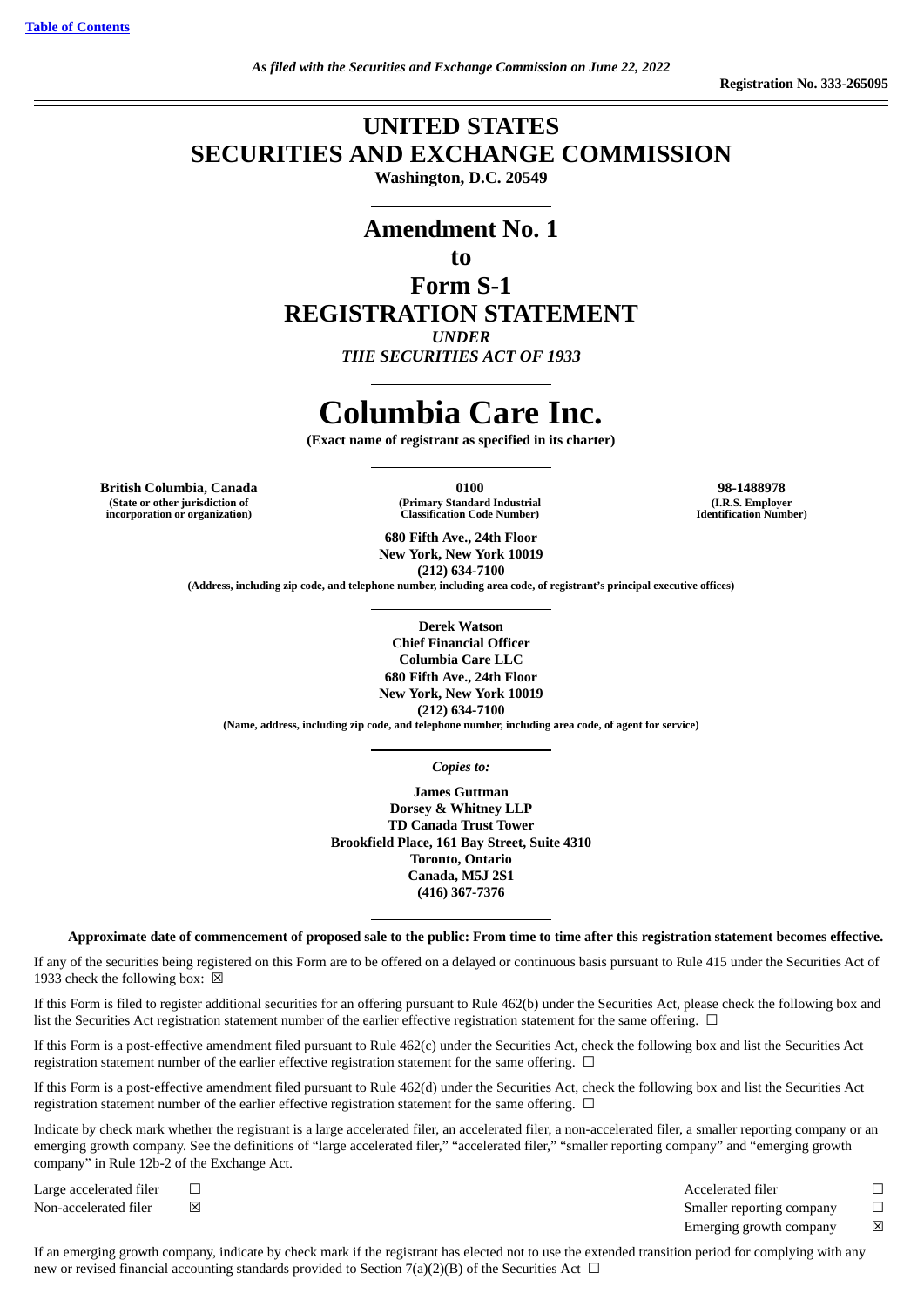The registrant hereby amends this registration statement on such date or dates as may be necessary to delay its effective date until the registrant shall file a further amendment which specifically states that this registration statement shall thereafter become effective in accordance with section 8(a) of the Securities Act of 1933, as amended, or until the registration statement shall become effective on such date as **the Commission, acting pursuant to said section 8(a), may determine.**

÷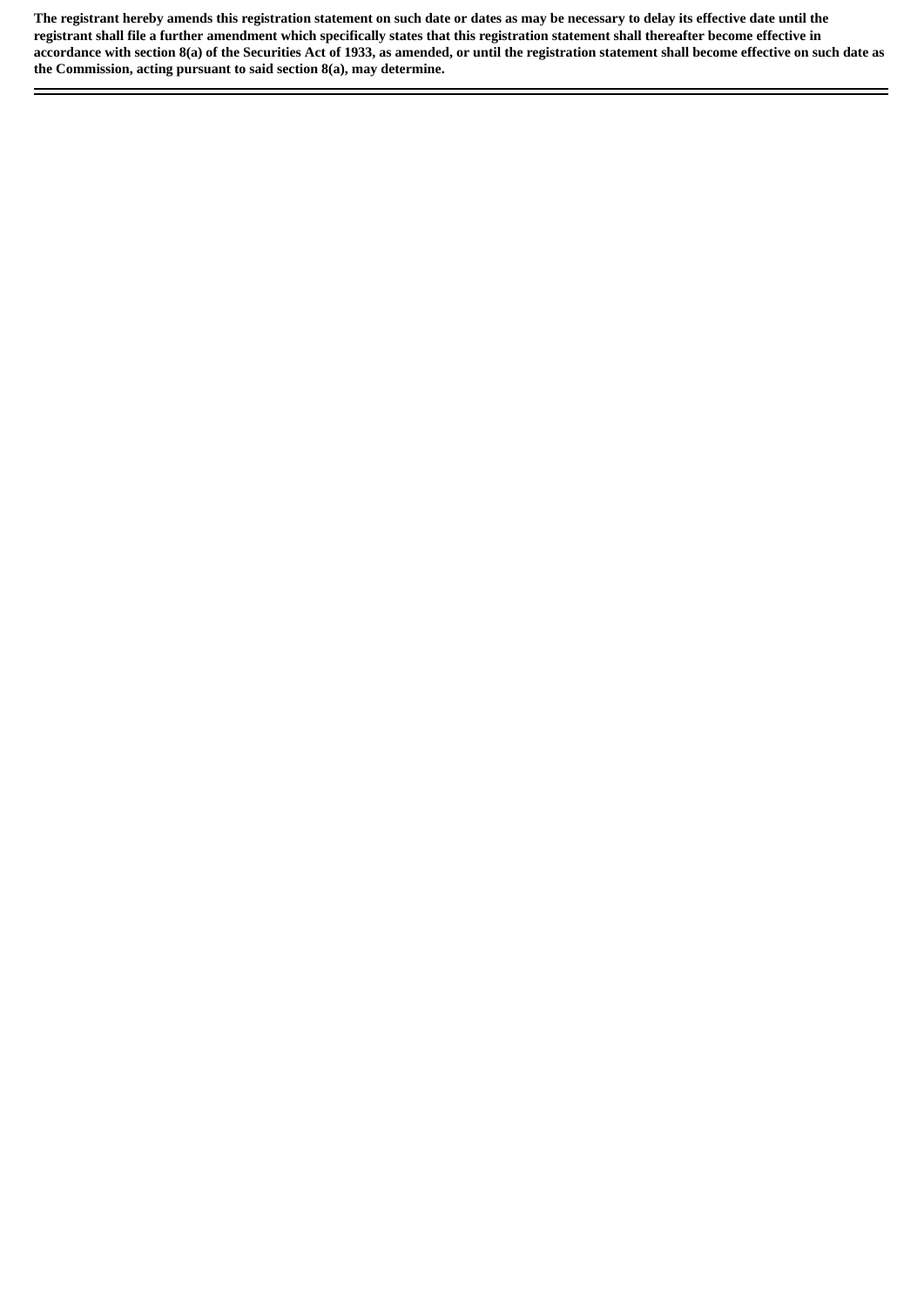#### THE INFORMATION IN THIS PROSPECTUS IS NOT COMPLETE AND MAY BE CHANGED. THE SECURITIES MAY NOT BE SOLD **UNTIL THE REGISTRATION STATEMENT FILED WITH THE SECURITIES AND EXCHANGE COMMISSION IS EFFECTIVE. THIS PROSPECTUS IS NOT AN OFFER TO SELL THESE SECURITIES AND IS NOT SOLICITING AN OFFER TO BUY THESE SECURITIES IN ANY STATE WHERE THE OFFER OR SALE IS NOT PERMITTED.**

# **PRELIMINARY PROSPECTUS SUBJECT TO COMPLETION DATED JUNE 22, 2022**

# **PROSPECTUS**



**18,755,082 Common Shares**

# **Columbia Care Inc.**

This prospectus relates to 18,755,082 Common Shares of Columbia Care Inc., a British Columbia, Canada corporation, that may be sold from time to time by the selling securityholders set forth in this prospectus under the heading "Selling [Securityholders](#page-23-0)" beginning on page 20 which we refer to as the "**Selling Securityholders**."

We will not receive any proceeds from the sale of the securities under this prospectus.

Information regarding the Selling Securityholders, the amounts of Common Shares that may be sold by them and the times and manner in which they may offer and sell the Common Shares under this prospectus is provided under the sections titled "Selling Securityholders" and "Plan of Distribution," respectively, in this prospectus. We have not been informed by any of the Selling Securityholders that they intend to sell their securities covered by this prospectus and do not know when or in what amounts the Selling Securityholders may offer the securities for sale. The Selling Securityholders may sell any, all, or none of the securities offered by this prospectus.

The Selling Securityholders and intermediaries through whom such securities are sold may be deemed "underwriters" within the meaning of the Securities Act of 1933, as amended (the "**Securities Act**"), with respect to the securities offered hereby, and any profits realized or commissions received may be deemed underwriting compensation. We have agreed to indemnify the Selling Securityholders against certain liabilities, including liabilities under the Securities Act.

Columbia Care Inc.'s common shares are listed on the NEO Exchange Inc. (the "**NEO**") under the symbol "CCHW", on the Canadian Securities Exchange (the "**CSE**") under the symbol "CCHW", and are quoted on the OTCQX Best Market (the "**OTCQX**") under the symbol "CCHWF" and on the Frankfurt Stock Exchange under the symbol "3LP". On June 21, 2022, the last reported sale price of our Common Shares on the CSE was C\$1.82 per share.

Investing in our securities involves a high degree of risk. See the section titled "*[Risk Factors](#page-16-0)*," which begins on page 13.

Neither the Securities and Exchange Commission nor any state securities commission has approved or disapproved of these securities or determined if this prospectus is truthful or complete. Any representation to the contrary is a criminal offense.

You should rely only on the information contained in this prospectus. We have not authorized any dealer, salesperson or other person to provide you with information concerning us, except for the information contained in this prospectus. The information contained in this prospectus is complete and accurate only as of the date on the front cover page of this prospectus, regardless of the time of delivery of this prospectus or the sale of any securities. This prospectus is not an offer to sell these securities and we are not soliciting an offer to buy these securities in any state where the offer or sale is not permitted.

**The date of this prospectus is , 2022**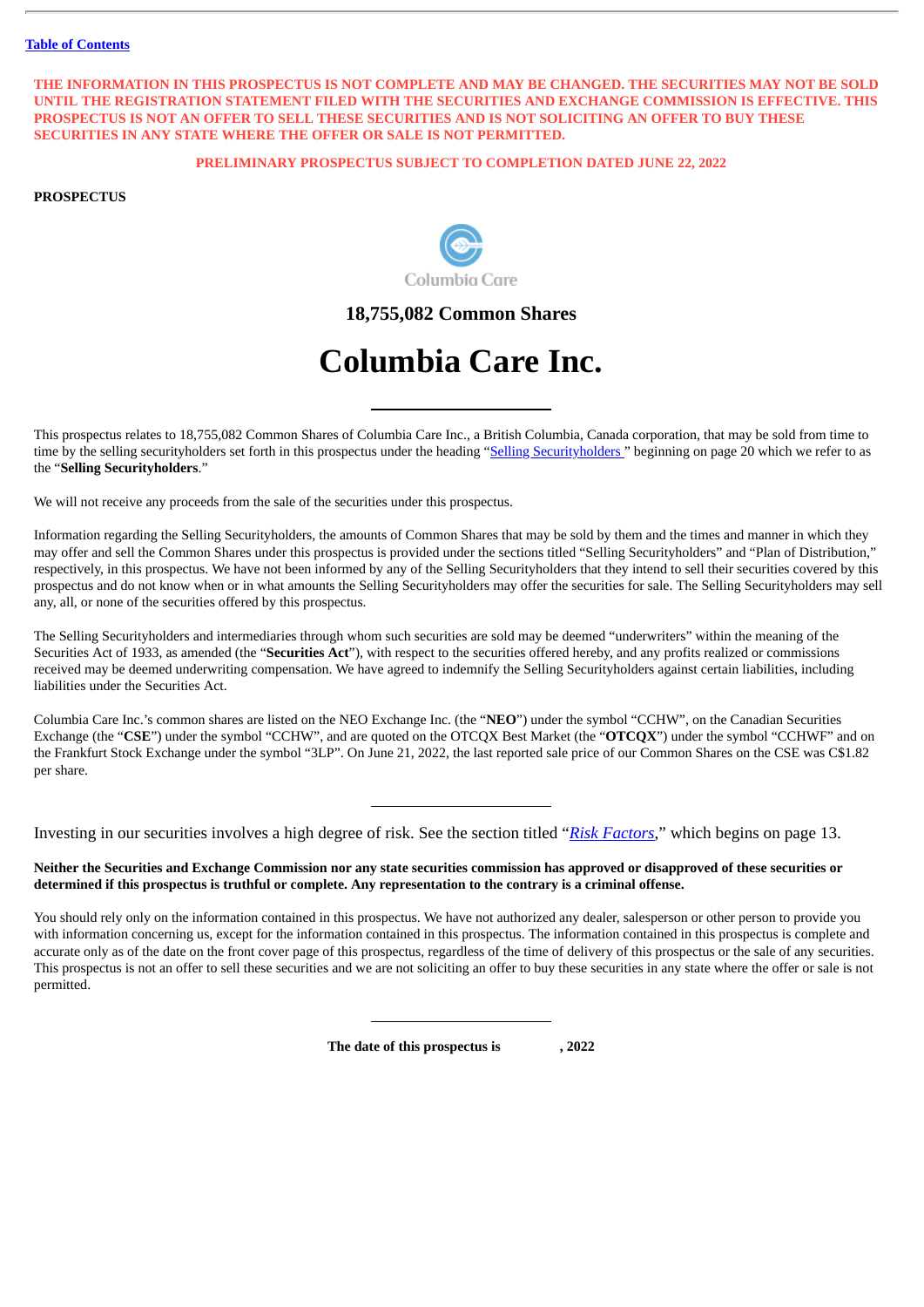$\overline{a}$ 

# **TABLE OF CONTENTS**

<span id="page-3-0"></span>

| <b>PROSPECTUS SUMMARY</b>                                                             | $7\overline{ }$ |
|---------------------------------------------------------------------------------------|-----------------|
| <b>THE OFFERING</b>                                                                   | 12              |
| <b>RISK FACTORS</b>                                                                   | 13              |
| <b>USE OF PROCEEDS</b>                                                                | 20              |
| <b>SELLING SECURITYHOLDERS</b>                                                        | 20              |
| <b>DESCRIPTION OF BUSINESS</b>                                                        | 22              |
| <b>DESCRIPTION OF PROPERTY</b>                                                        | 22              |
| <b>LEGAL PROCEEDINGS</b>                                                              | 22              |
| <b>MARKET PRICE AND DIVIDENDS ON COMMON EQUITY AND RELATED STOCKHOLDER MATTERS</b>    | 23              |
| <b>CERTAIN CANADIAN FEDERAL INCOME TAX CONSIDERATIONS FOR NON-RESIDENTS OF CANADA</b> | 25              |
| <b>CERTAIN MATERIAL U.S. FEDERAL INCOME TAX CONSIDERATIONS</b>                        | 27              |
| MANAGEMENT'S DISCUSSION AND ANALYSIS OF FINANCIAL CONDITION AND RESULTS OF OPERATIONS | 35              |
| <b>DIRECTORS AND EXECUTIVE OFFICERS</b>                                               | 35              |
| <b>EXECUTIVE COMPENSATION</b>                                                         | 35              |
| SECURITY OWNERSHIP OF CERTAIN BENEFICIAL OWNERS AND MANAGEMENT                        | 35              |
| <b>CERTAIN RELATIONSHIPS AND RELATED TRANSACTIONS</b>                                 | 35              |
| PLAN OF DISTRIBUTION                                                                  | 36              |
| DESCRIPTION OF SECURITIES TO BE REGISTERED                                            | 38              |
| <b>INTERESTS OF NAMED EXPERTS AND COUNSEL</b>                                         | 45              |
| <b>LEGAL MATTERS</b>                                                                  | 45              |
| <b>EXPERTS</b>                                                                        | 45              |
| WHERE YOU CAN FIND MORE INFORMATION                                                   | 45              |
| <b>INCORPORATION OF CERTAIN INFORMATION BY REFERENCE</b>                              | 45              |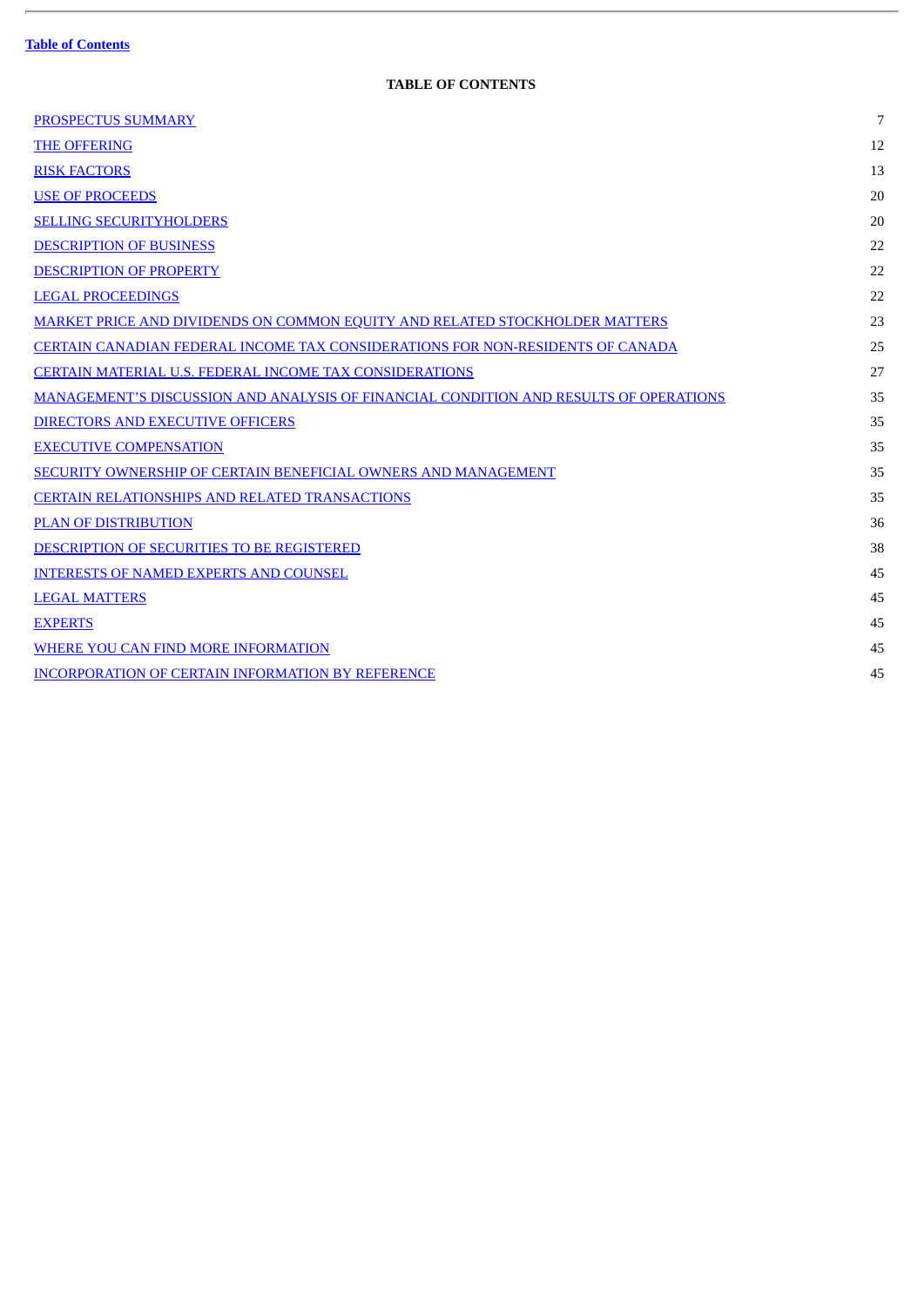#### **FORWARD-LOOKING STATEMENTS**

This registration statement includes "forward-looking information" and "forward-looking statements" within the meaning of Canadian securities laws and United States securities laws (collectively, "forward-looking information"). All information, other than statements of historical facts, included in this registration statement that addresses activities, events or developments that the Company expects or anticipates will or may occur in the future is forward-looking information. Forward-looking information is often identified by the words "may", "would", "could", "should", "will", "intend", "plan", "anticipate", "believe", "estimate", "expect" or similar expressions or phrases. These statements are not guarantees of future performance and are subject to known and unknown risks, uncertainties, and assumptions that are difficult to predict. Particular risks and uncertainties that could cause our actual results to be materially different from those expressed in our forward-looking statements include those listed below:

- the satisfaction of the conditions precedent to the closing of the Arrangement (as defined herein);
- the receipt of the Key Regulatory Approvals (as defined herein);
- the impact of the Arrangement (as defined herein), or failure to complete the Arrangement (as defined herein), on the market price of the Common Shares;
- the closing of the Arrangement (as defined herein);
- the impact of the Arrangement (as defined herein) on the Company's current and future operations, financial condition and prospects;
- the impact of restrictions on the Company during the pending Arrangement (as defined herein);
- the value of the Cresco Labs Subordinate Voting Shares (as defined herein);
- the impact of epidemic diseases, such as the recent COVID-19 pandemic;
- the impact of potential payments to the Company's shareholders who exercise dissent rights in connection with the Arrangement (as defined herein);
- the availability of another attractive take-over, merger or business combination;
- the costs of the Arrangement and potential payment of the Columbia Care Termination Fee (as defined herein);
- the ability of former Columbia Care shareholders to significantly influence certain corporate actions of Cresco Labs (as defined herein) following the completion of the Arrangement (as defined herein);
- the ability to successfully integrate with the operations of Cresco Labs (as defined herein) and realize the expected benefits of the Arrangement (as defined herein);
- integration costs in connection with the Arrangement (as defined herein);
- the fact that marijuana remains illegal under federal law;
- the enforcement of cannabis laws, including by U.S. border officials;
- the renewal of the Rohrabacher-Farr Amendment (as defined herein);
- the possibility of civil asset forfeiture of the Company's assets;
- the application of anti-money laundering laws and regulations to the Company;
- access to U.S. bankruptcy protections;
- heightened scrutiny by regulatory authorities;
- the ability of U.S. residents to settle trades of the Company's securities;
- legal, regulatory or political change to the cannabis industry;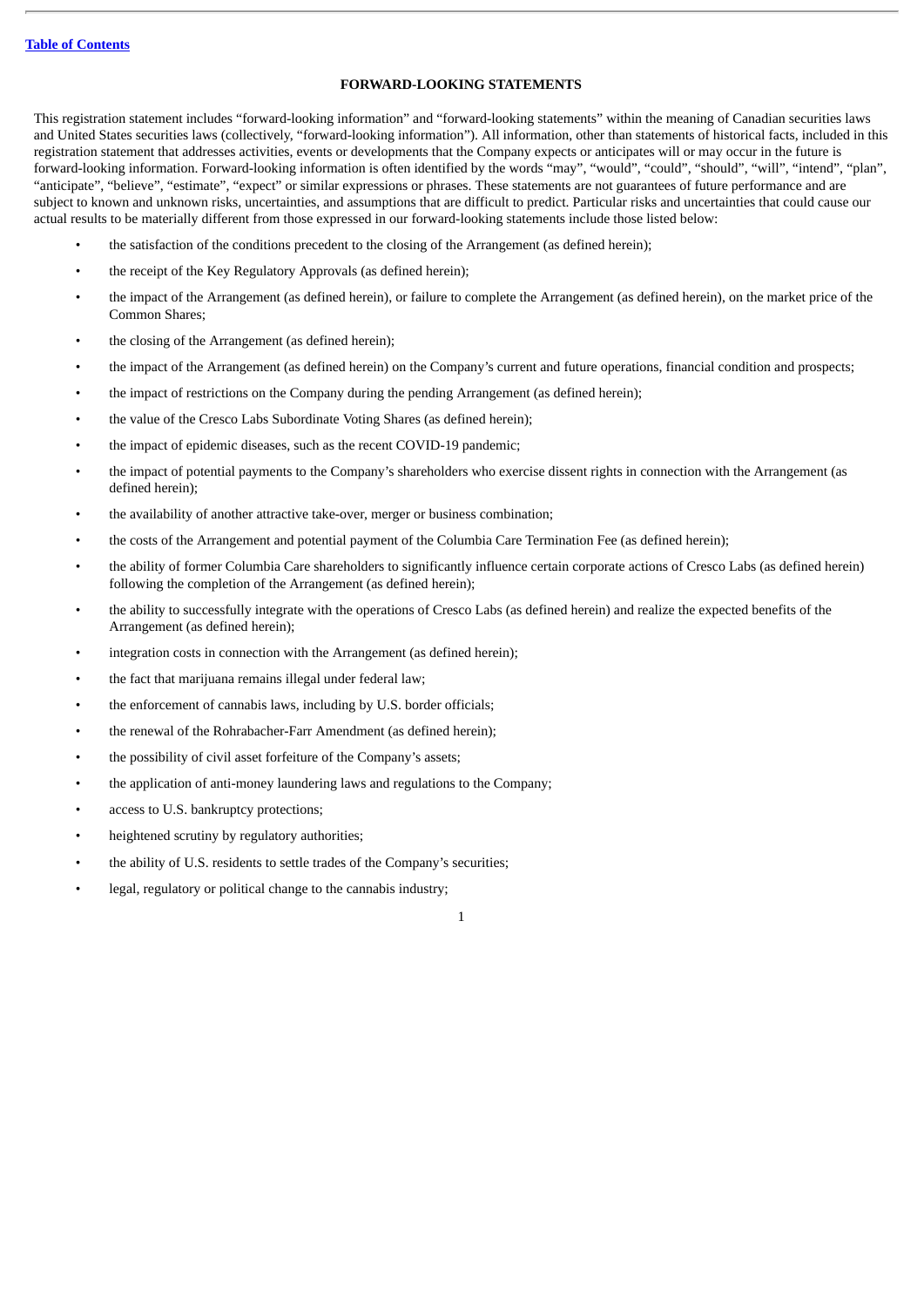- access to the services of banks;
- access to public and private capital;
- unfavorable publicity or consumer perception of the cannabis industry;
- results of future clinical research;
- expansion to the adult-use market;
- the impact of laws, regulations and guidelines;
- regulation by the Food and Drug Administration (the "**FDA**") and the Federal Trade Commission (the "**FTC**");
- the impact of Section 280E of the U.S. Internal Revenue Code of 1986, as amended (the "**IRC**");
- the continuing availability of third-party service providers;
- the ability of the Company to enforce its contracts;
- the impact of state laws pertaining to the cannabis industry;
- the lack of reliable data on the cannabis industry;
- the effect of conversion and potential future sales of Common Shares on the market prices of the Common Shares;
- the impact of additional issuances of equity by the Company;
- the availability of an investor to bring a derivative claim in a judicial forum of its choosing;
- the quality of cannabis grown by the Company and related agricultural business risks;
- the impact of climate change;
- the Company's reliance on third-party product manufacturers;
- potential product liability claims;
- the impact of products recalls;
- the impact of the Company's quality control systems;
- the impact of environmental regulation;
- the Company's limited operating history;
- the Company's history of negative cash flow from operations;
- competition, including from new well-capitalized entrants into the medical cannabis industry;
- rising energy costs;
- the Company's reliance on key inputs, suppliers and skilled labor;
- the difficulty of forecasting the Company's sales;
- the ability to protect the Company's intellectual property, including its patents and trademarks;
- the potential infringement on intellectual property rights of third parties;
- competition from synthetic production and technological advances;
- constraints on marketing products;
- fraudulent or illegal activity by employees, contractors and consultants;
- the prohibition of public company ownership of cannabis businesses;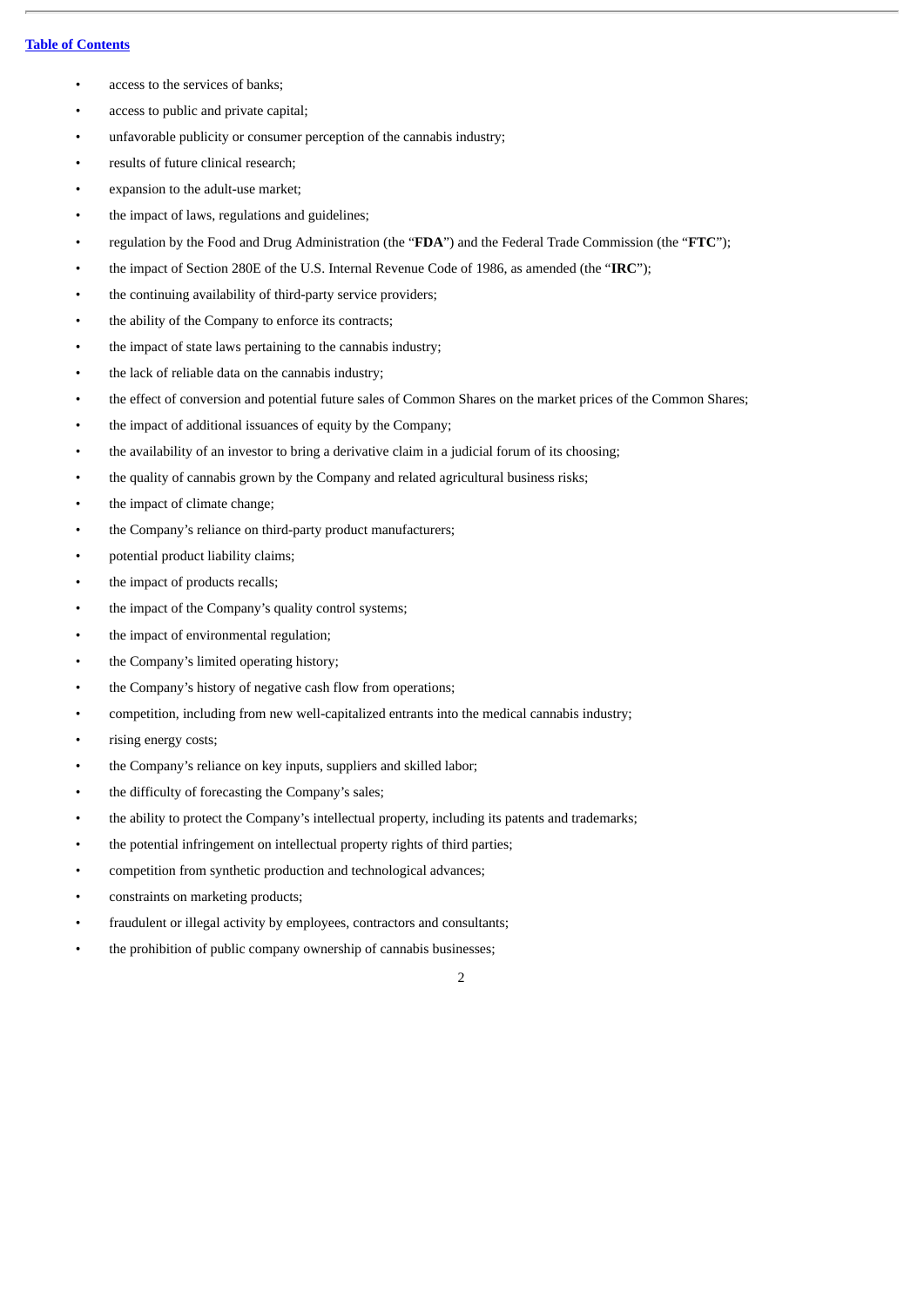- potential cyber-attacks and security breaches;
- the potential application of high bonding requirements;
- the availability of insurance coverage;
- the ability to pay dividends;
- the application of international regulations;
- the use of customer information and other personal and confidential information;
- liability for both U.S. and Canadian tax;
- net operating loss and other tax attribute limitations;
- the application of withholding tax on dividends;
- the application of gift, estate and transfer taxes on transfer of the Common Shares;
- the impact of changes in tax laws;
- the volatility of the market price of the Common Shares;
- the impact of further equity financing;
- potential conflicts of interest between the Company and its directors or officers;
- the limitation of certain remedies under the laws of British Columbia;
- the anticipated benefits of the Green Leaf Medical, LLC ("**Green Leaf Medical**") acquisition;
- reliance on management;
- litigation;
- the ability to manage growth;
- the costs of being a public company;
- the impact of securities industry analyst research reports;
- future results and financial projections;
- the impact of global financial conditions and disease outbreaks; and
- other events or conditions that may occur in the future.

Readers are cautioned that forward-looking information and statements are not based on historical facts but instead are based on assumptions, estimates, analysis and opinions of management of the Company at the time they were provided or made in light of its experience and its perception of trends, current conditions and expected developments, as well as other factors that management believes to be relevant and reasonable in the circumstances, and involve known and unknown risks, uncertainties and other factors which may cause the actual results, performance or achievements of the Company, as applicable, to be materially different from any future results, performance or achievements expressed or implied by such forward-looking information and statements. Forward-looking information and statements are not a guarantee of future performance and are based upon estimates and assumptions of management at the date the statements are made including among other things estimates and assumptions about:

- the impact of epidemic diseases, such as the recent COVID-19 pandemic;
- contemplated acquisitions being completed on the current terms and current contemplated timeline;
- the ability to raise sufficient capital to advance the business of the Company and to fund planned operating and capital expenditures and acquisitions;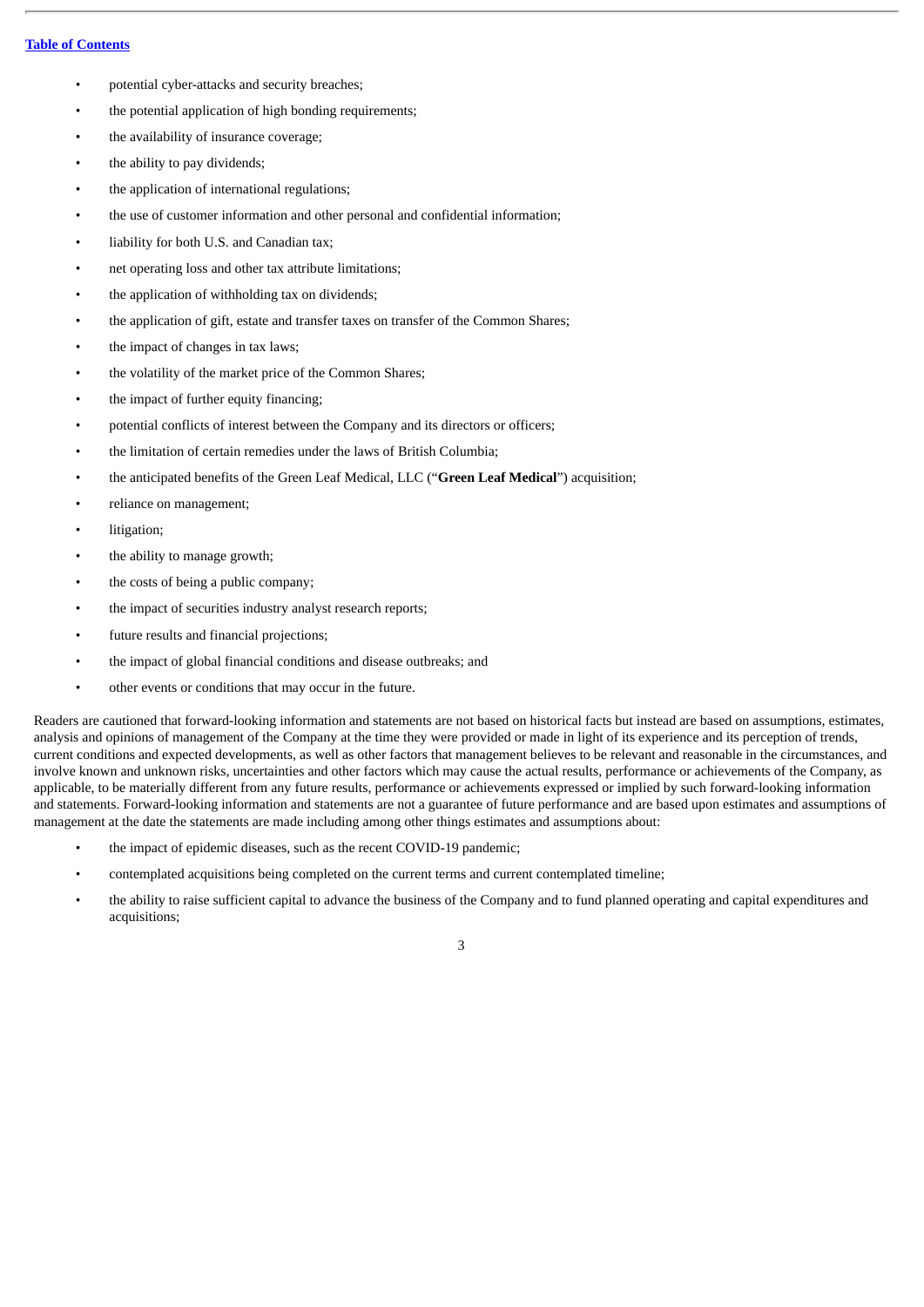- the ability to manage anticipated and unanticipated costs;
- achieving the anticipated results of the Company's strategic plans;
- increasing gross profits, including relative to increases in revenue;
- the amount of savings, if any, expected from cost-cutting measures and divestitures of non-core assets;
- favorable equity and debt capital markets;
- the availability of future funding under the Company's equity and debt finance facilities;
- access to and stability in financial and capital markets;
- the ability to sustain negative operating cash flows until profitability is achieved;
- the ability to satisfy operational and financial covenants under the Company's existing debt obligations;
- favorable operating and economic conditions;
- political and regulatory stability;
- obtaining and maintaining all required licenses and permits;
- receipt of governmental approvals and permits;
- sustained labor stability;
- favorable production levels and sustainable costs from the Company's operations;
- consistent or increasing pricing of various cannabis products;
- the ability of the Company to negotiate favorable pricing for the cannabis products supplied to it;
- the level of demand for cannabis products, including the Company's and third-party products sold by the Company;
- the continuing availability of third-party service providers, products and other inputs for the Company's operations; and
- the Company's ability to conduct operations in a safe, efficient and effective manner.

While the Company considers these estimates and assumptions to be reasonable, the estimates and assumptions are inherently subject to significant business, social, economic, political, regulatory, public health, competitive and other risks and uncertainties, contingencies and other factors that could cause actual performance, achievements, actions, events, results or conditions to be materially different from those projected in the forward-looking information and statements. Many estimates and assumptions are based on factors and events that are not within the control of the Company and there is no assurance they will prove to be correct. Risks, uncertainties and other factors which may cause the actual results, performance or achievements of the Company, as applicable, to be materially different from any future results, performance or achievements expressed or implied by such forward-looking information and statements include, among others:

- uncertain and changing U.S. regulatory landscape and enforcement related to cannabis, including political risks;
- risks and uncertainties related to the recent COVID-19 pandemic and the impact it may have on the global economy and retail sector, particularly the cannabis retail sector in the states in which the Company operates, and on regulation of the Company's activities in the states in which it operates, particularly if there is any resurgence of the pandemic in the future;
- the inability to raise necessary or desired funds;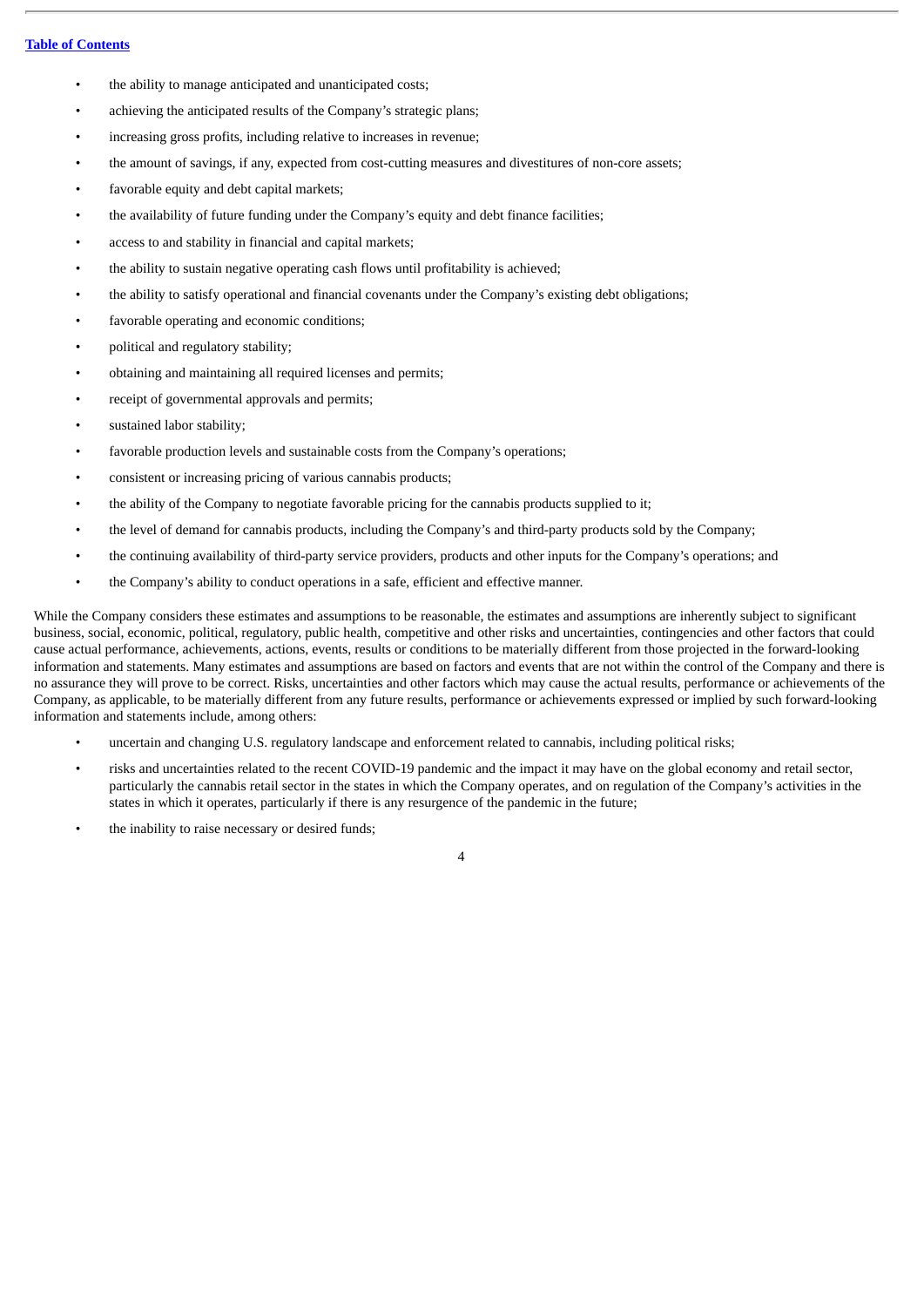- the inability to satisfy operational and financial covenants under the Company's existing debt obligations and other ongoing obligations as they become payable;
- funds being raised on terms that are not favorable to the Company or to existing shareholders;
- the inability to consummate any proposed acquisitions and the inability to obtain required regulatory approvals and third-party consents and the satisfaction of other conditions to the consummation of any proposed acquisitions on the proposed terms and schedule;
- the potential adverse impacts of the announcement or consummation of any proposed acquisitions on relationships, including with regulatory bodies, employees, suppliers, customers and competitors;
- the diversion of management time on any proposed acquisitions;
- risks related to future acquisitions or dispositions, resulting in unanticipated liabilities;
- reliance on the expertise and judgment of senior management of the Company;
- adverse changes in public opinion and perception of the cannabis industry;
- risks relating to anti-money laundering laws and regulation;
- risks of new and changing governmental and environmental regulation;
- risk of costly litigation (both financially and to the brand and reputation of the Company and relationships with third parties);
- risks related to contracts with and the inability to satisfy obligations to third-party service providers;
- risks related to the unenforceability of contracts;
- risks inherent in an agricultural business, including the impact of climate and pests;
- risks related to proprietary intellectual property and potential infringement by third parties;
- risks relating to financing activities including leverage;
- the inability to effectively manage growth;
- errors in financial statements and other reports;
- costs associated with the Company being a publicly-traded company;
- the dilutive impact of raising additional financing through equity or convertible debt;
- increasing competition in the industry;
- increases in energy and other raw material costs;
- risks associated with cannabis products manufactured for human consumption, including potential product recalls;
- inputs, suppliers and skilled labor being unavailable or available only at uneconomic costs;
- breaches of and unauthorized access to the Company's systems and related cybersecurity risks;
- constraints on marketing cannabis products;
- fraudulent activity by employees, contractors and consultants;
- tax and insurance related risks, including any changes in cannabis or cultivation tax rates;
- risks related to the economy generally;
- conflicts of interest of management and directors;
- failure of management and directors to meet their duties to the Company, including through fraud or breaches of their fiduciary duties;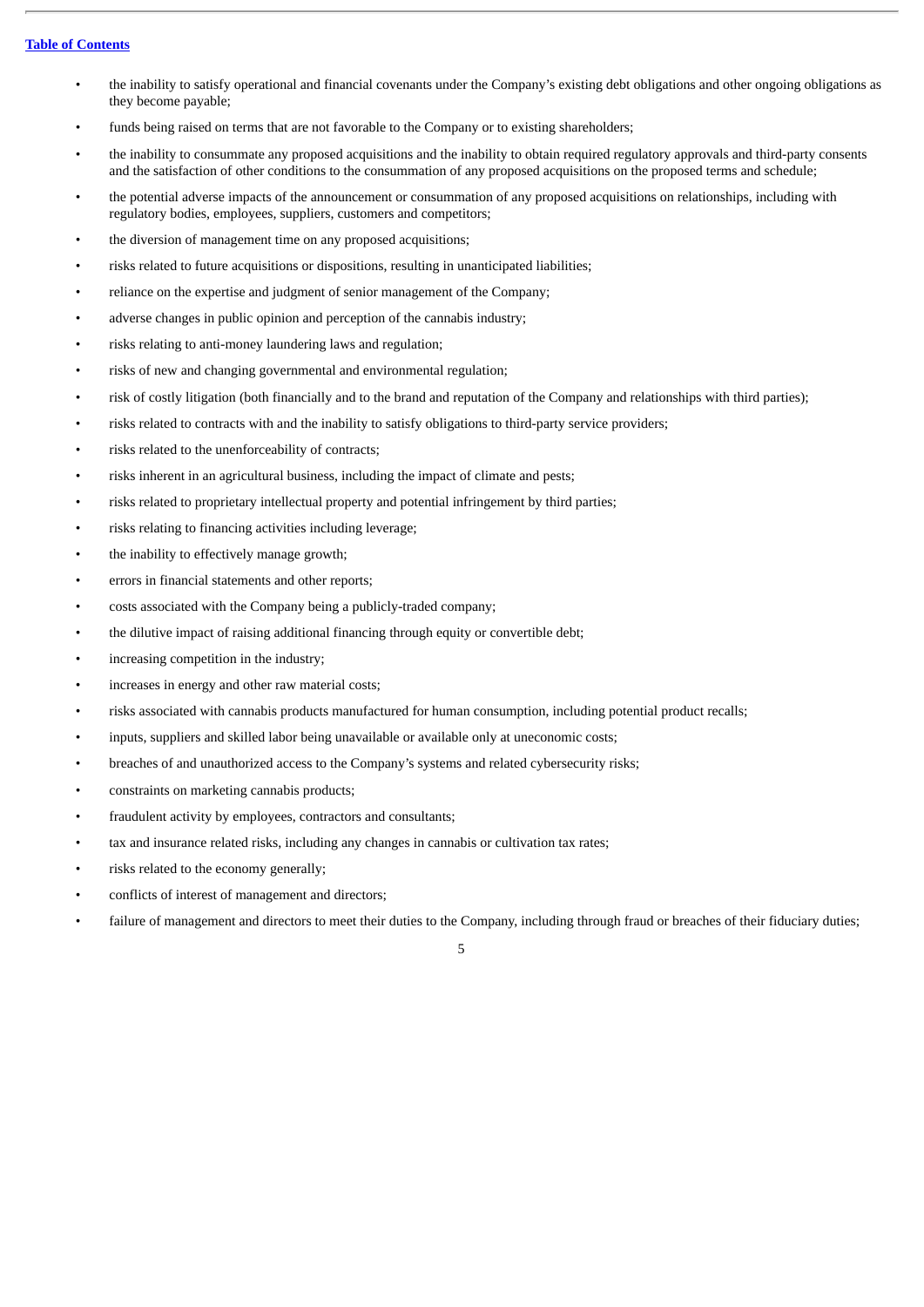- risks relating to certain remedies being limited and the difficulty of enforcement of judgments and effect service outside of Canada;
- sales by existing shareholders negatively impacting market prices;
- the limited market for securities of the Company;
- risks related to the Company's inability to list its securities on a national securities exchange; and
- limited research and data relating to cannabis.

Readers are cautioned that the foregoing lists are not exhaustive of all factors, estimates and assumptions that may apply to or impact the Company's results. Although the Company has attempted to identify important factors that could cause actual results to differ materially from the forward-looking information and statements contained in this this registration statement, there may be other factors that cause results not to be as anticipated, estimated or intended. There can be no assurance that such forward-looking information and statements will prove to be accurate as actual results and future events could differ materially from those anticipated in such information and statements. Accordingly, readers should not place undue reliance on forwardlooking information and statements. The forward-looking information and statements contained herein are presented to assist readers in understanding the Company's expected financial and operating performance and the Company's plans and objectives and may not be appropriate for other purposes. The forward-looking information and statements contained in this registration statement represents the Company's views and expectations as of the date of this registration statement unless otherwise indicated. The Company anticipates that subsequent events and developments may cause its views and expectations to change. However, while the Company may elect to update such forward-looking information and statements at a future time, it has no current intention of and assumes no obligation for doing so, except to the extent required by applicable law.

Readers should read this registration statement and the documents that the Company references herein and has filed with the Securities and Exchange Commission at www.sec.gov completely and with the understanding that the Company's actual future results may be materially different from what it expects.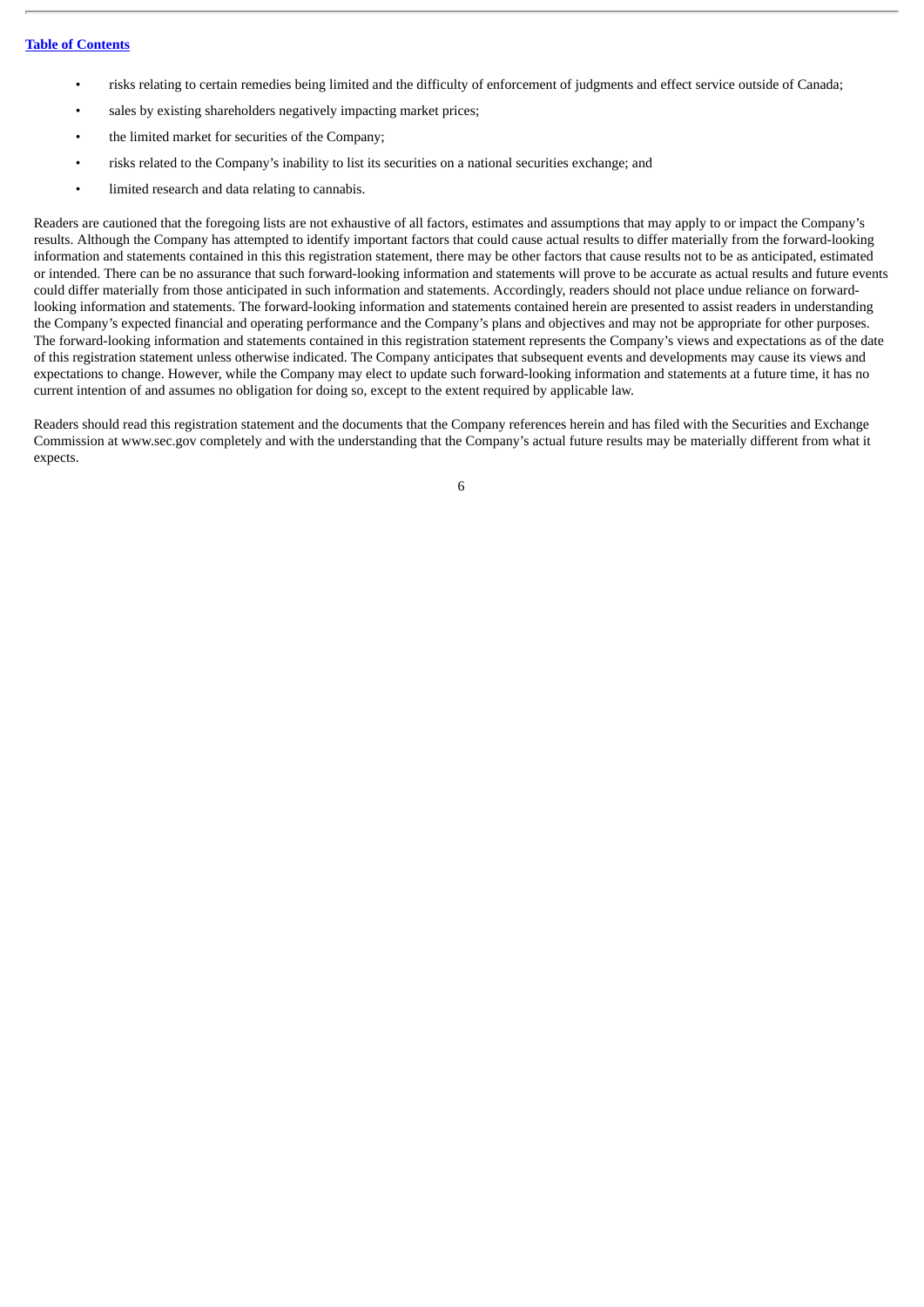#### **ABOUT THIS PROSPECTUS**

Unless the context indicates or suggests otherwise, references to "we," "our," "us," the "Company," or "Columbia Care" refer to Columbia Care Inc., a corporation organized under the laws of British Columbia, Canada, individually, or as the context requires, collectively with its subsidiaries.

In this prospectus, currency amounts are stated in U.S. dollars ("\$"), unless specified otherwise. All references to C\$, CAD\$ and CDN\$ are to Canadian dollars.

#### **PROSPECTUS SUMMARY**

<span id="page-10-0"></span>This summary highlights selected information contained elsewhere in this prospectus and the documents that we incorporate by reference. It is not complete and does not contain all of the information that you should consider before making an investment decision. For a more complete understanding of our business and this offering and before making any investment decision, you should read the entire prospectus and the documents incorporated by reference, including the section entitled "Risk Factors" commencing on page 13 of this prospectus and the "Risk Factors" sections contained in our Annual Report on Form 10-K for the year ended December 31, 2021 and our Quarterly Report on Form 10-Q *for the quarter ended March 31, 2022.*

#### **General**

Columbia Care Inc.'s common shares are listed on the NEO Exchange Inc. (the "**NEO**") under the symbol "CCHW", on the Canadian Securities Exchange (the "**CSE**") under the symbol "CCHW", and are quoted on the OTCQX Best Market (the "**OTCQX**") under the symbol "CCHWF" and on the Frankfurt Stock Exchange under the symbol "3LP".

The Company's principal business activity is the production and sale of cannabis as regulated by the regulatory bodies and authorities of the jurisdictions in which it operates.

The Company, through its subsidiaries, currently owns or manages interests in several state-licensed medical and/or adult use marijuana businesses in Arizona, California, Colorado, Delaware, European Union, Florida, Illinois, Maryland, Massachusetts, Missouri, New Jersey, New York, Ohio, Pennsylvania, Puerto Rico, Utah, Virginia, Washington, D.C. and West Virginia.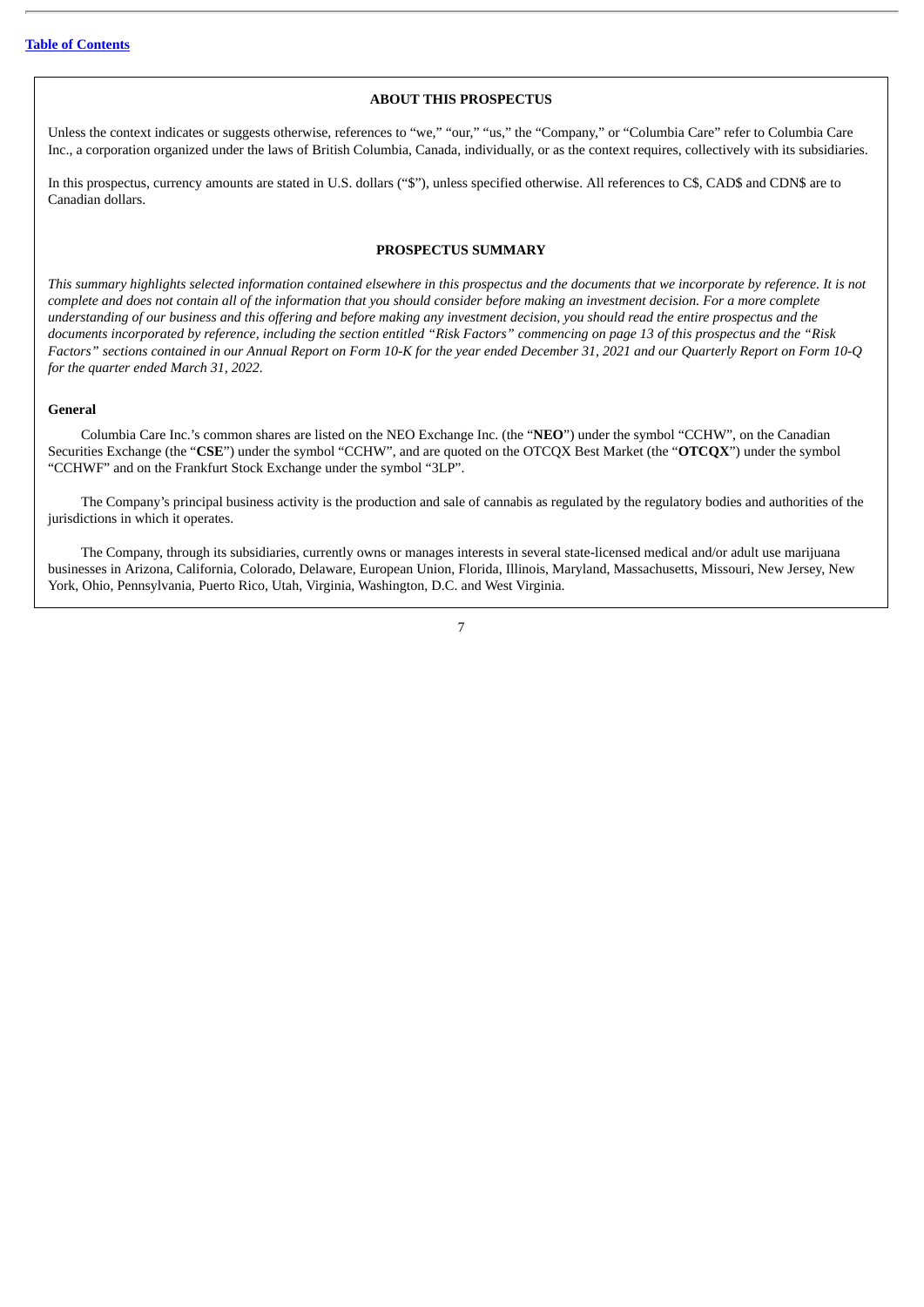The following organizational chart describes the organizational structure of the Company as of December 31, 2021. See Exhibit 21.1 to this registration statement for a list of subsidiaries of the Company. All lines represent 100% ownership of outstanding securities of the applicable subsidiary unless otherwise noted in Exhibit 21.1 or in the chart below.



#### Notes:

- 1. As a result of Columbia Care's acquisition of a 100% ownership interest in Resource Referral Services Inc., PHC Facilities Inc. and Wellness Earth Energy Dispensary, Inc., and a 49.9% ownership interest in Access Bryant SPC (collectively, "Project Cannabis"), Columbia Care owns 100% of PHC Facilities, Inc., Resource Referral Services, Inc., and Wellness Earth Energy Dispensary, Inc. Columbia Care also acquired 49.9% of Access Bryant SPC with an option to purchase 100% of the entity when regulatory conditions permit such.
- 2. Beacon Holdings, LLC includes the following licensed subsidiary entities: The Green Solution, LLC, Rocky Mountain Tillage, LLC, and Infuzionz, LLC.
- 3. Green Leaf Medical, LLC includes the following licensed subsidiary entities: Green Leaf Medical, LLC (MD), Green Leaf Extracts, LLC (MD), Time for Healing, LLC (MD), Wellness Institute of Maryland, LLC (MD), Green Leaf Medical of Ohio II, LLC (OH), Green Leaf Medicals, LLC (PA), and Green Leaf Medical of Virginia, LLC (VA).

The registered office of the Company is 666 Burrard St., #1700, Vancouver, BC V6C 2X8. The head office is located at 680 Fifth Ave., 24th Floor, New York, New York 10019.

#### **History of the Company**

The Company was incorporated under the *Business Corporations Act* (Ontario) (the "**OBCA**") on August 13, 2018 under the name "Canaccord Genuity Growth Corp." as a special purpose acquisition corporation for the purpose of effecting an acquisition of one or more businesses or assets, by way of a merger, amalgamation, arrangement, share exchange, asset acquisition, share purchase, reorganization or any other similar business combination.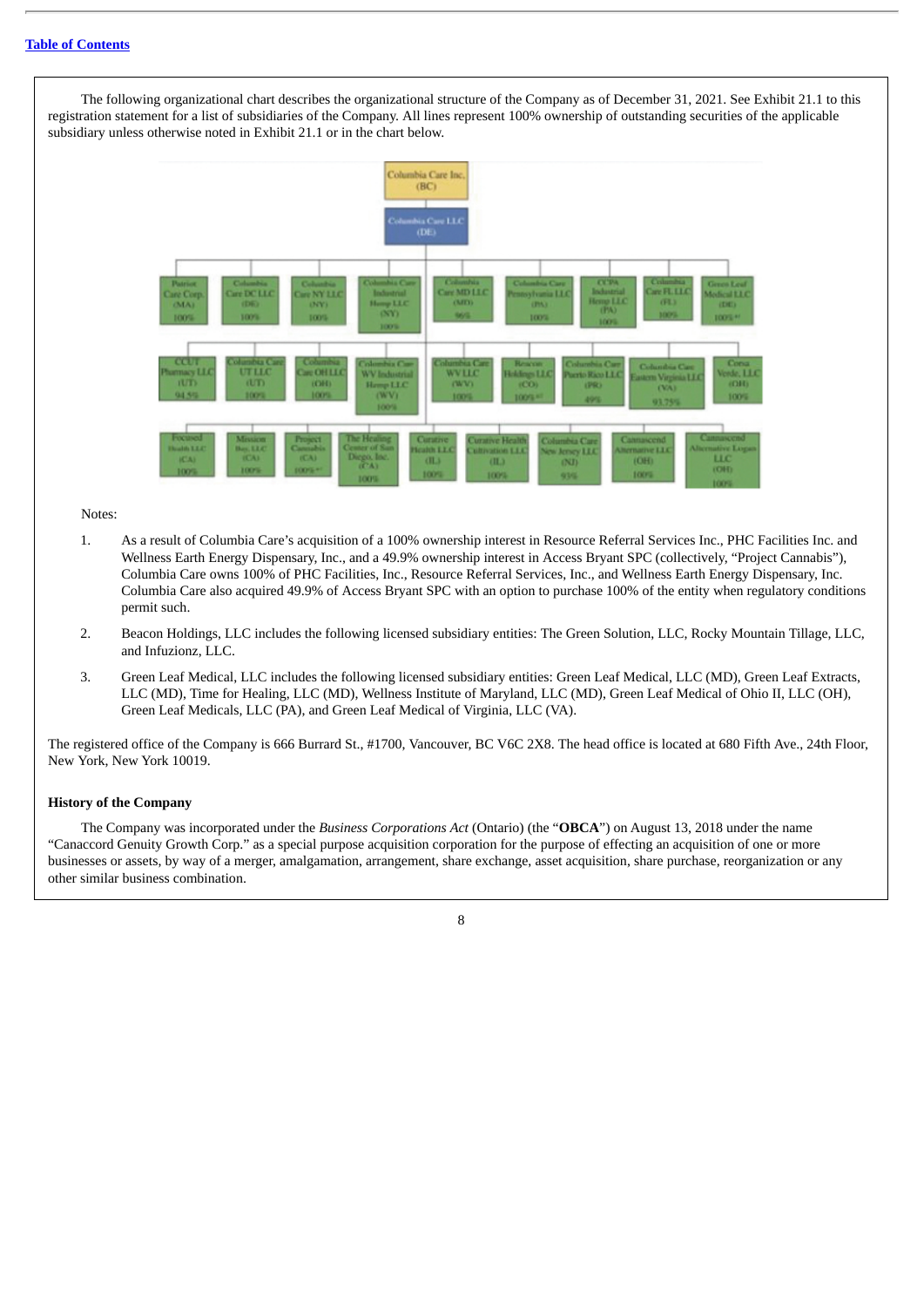On October 17, 2018, the Company announced that it had entered into a letter of intent with Columbia Care LLC ("**Old Columbia Care**") to exclusively negotiate a business combination between the two companies. On November 21, 2018, the Company announced that it had entered into a definitive agreement (the "**Transaction Agreement**") with Old Columbia Care pursuant to which, among other things, the Company would acquire all of the membership interests of Old Columbia Care by way of a merger between Old Columbia Care and a newly-formed Delaware subsidiary of the Company (the "**Business Combination**"). The Business Combination constituted the Company's qualifying transaction.

The Business Combination was completed on April 26, 2019, at which point Old Columbia Care became a 100% wholly-owned subsidiary of the Company. In connection with the closing of the Business Combination, the Company was continued out of the jurisdiction of Ontario under the OBCA and into the jurisdiction of British Columbia under the *Business Corporations Act* (British Columbia) ("**BCBCA**").

#### *Arrangement Agreement*

On March 23, 2022, the Company entered into an arrangement agreement (the "**Arrangement Agreement**") with Cresco Labs Inc. ("**Cresco**"), pursuant to which, Cresco has agreed, subject to the terms and conditions thereof, to acquire all of the issued and outstanding Common Shares and proportionate voting shares ("**Proportionate Shares**" and together with the Common Shares, the "**Columbia Care Shares**") of the Columbia Care, pursuant to a statutory plan of arrangement (the "**Plan of Arrangement**") under the Business Corporations Act (British Columbia) (the "**Arrangement**").

#### *Consideration*

Subject to the terms and conditions set forth in the Arrangement Agreement and Plan of Arrangement, holders of Columbia Care Shares will receive 0.5579 of a subordinate voting share of Cresco (each a "**Cresco Labs Subordinate Voting Share**"), subject to adjustment as described below (the "**Exchange Ratio**"), for each Columbia Care Share (on an as converted to Common Share basis) outstanding immediately prior to the effective time of the Arrangement (the "**Effective Time**"), with the Proportionate Shares treated on an as if converted basis to Common Shares pursuant to their respective terms; provided, the Exchange Ratio is subject to adjustment in the event that Columbia Care is required to issue shares in satisfaction of an earn-out payment for a prior acquisition, with the potential adjustment in proportion to the additional dilution from such potential issuance relative to Columbia Care's current fully diluted in-the-money outstanding shares. The Arrangement is intended to qualify as a reorganization for U.S. federal income tax purposes.

At the Effective Time, (i) all Columbia Care equity awards granted under Columbia Care's equity incentive plan or otherwise that are outstanding immediately prior to the Effective Time will be exchanged for replacement equity awards such that, upon exercise (with respect to options) or vesting (with respect to performance share units or restricted share units), as applicable, the holder will be entitled to receive Cresco Shares, with the number of shares underlying such award and, in the case of options, the exercise price of such award adjusted based on the Exchange Ratio; (ii) each of the warrants to acquire Common Shares issued by Columbia Care that are outstanding immediately prior to the Effective Time will be exercisable, in accordance with the terms of such warrants, for the number of Cresco Shares that the holder of such warrants would have been entitled to receive as a result of the transactions contemplated by the Arrangement if, immediately prior to the Effective Date, such holder had been the registered holder of the number of Common Shares to which such holder would have been entitled if such holder had exercised such holder's warrants immediately prior to the Effective Time; and (iii) each of the convertible notes issued by Columbia Care that are outstanding immediately prior to the Effective Time will be convertible, in accordance with the terms of such convertible notes, into the number of Cresco Shares that the holder of such convertible notes would have been entitled to receive as a result of the transactions contemplated by the Arrangement if, immediately prior to the Effective Date, such holder had been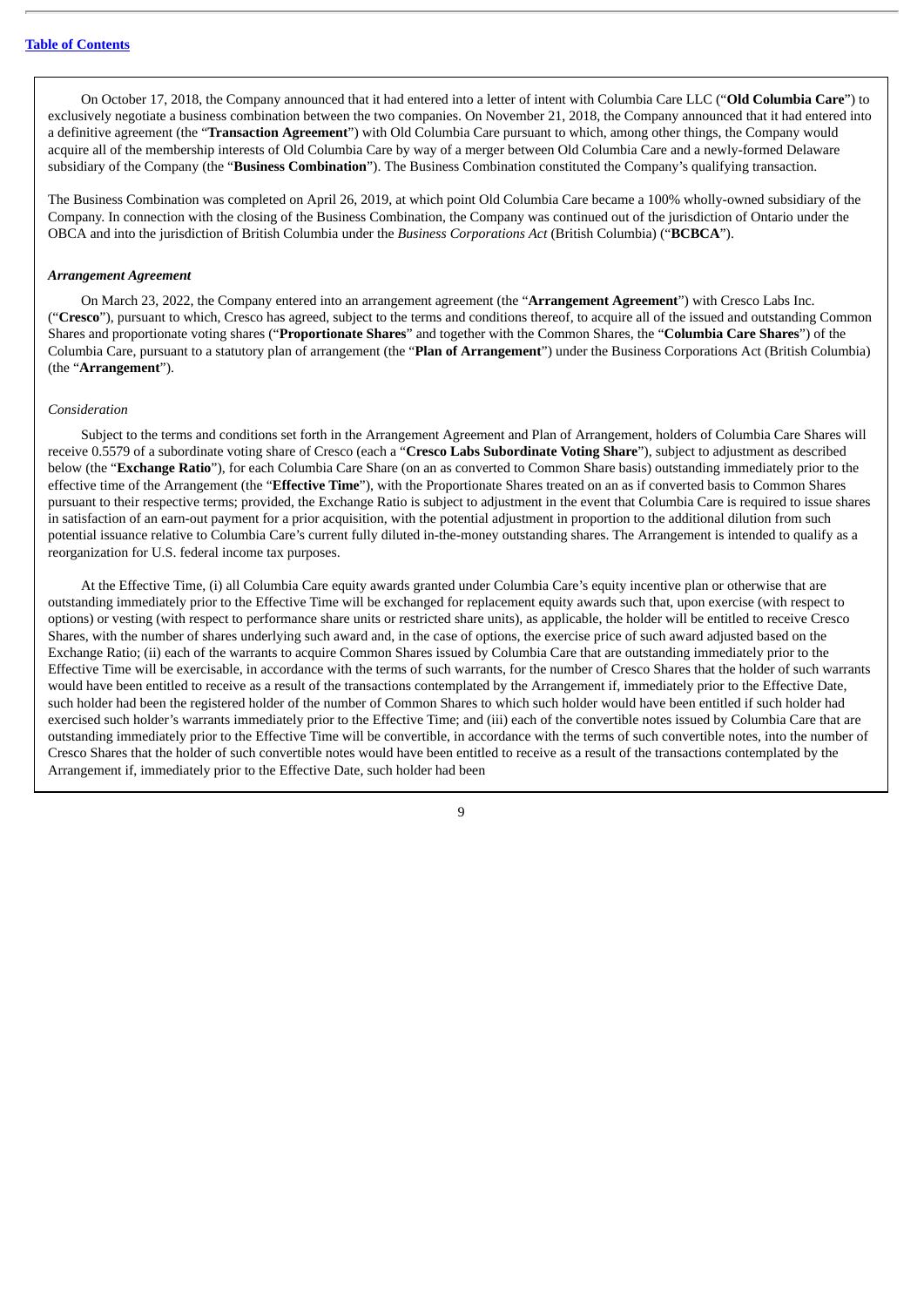the registered holder of the number of Common Shares to which such holder would have been entitled if such holder had converted such holder's convertible notes immediately prior to the Effective Time.

#### *Conditions to the Arrangement*

The Arrangement is subject to a number of conditions, including the approval by Columbia Care shareholders holding at least 66 2/3% of the votes cast on the Arrangement resolution by Columbia Care shareholders voting as a single class present in person or represented by proxy and entitled to vote at the Meeting, and if required by applicable law, approval by Columbia Care shareholders holding a simple majority of the votes attached to Columbia Care Shares voting as a single class present in person or represented by proxy and entitled to vote at the Meeting, excluding the votes of those persons whose votes are required to be excluded under Multilateral Instrument 61-101—Protection of Minority Security Holders in Special Transactions. It is a condition to closing in favor of Cresco that holders of less than 5% of the outstanding Columbia Care Shares shall have validly exercised dissent rights with respect to the Arrangement that have not been withdrawn as of the effective date of the Arrangement.

In addition, the Arrangement is subject to approval of the Supreme Court of British Columbia (or any other court with appropriate jurisdiction) at a hearing upon the procedural and substantive fairness of the terms and conditions of the Arrangement and certain regulatory approvals, including but not limited to the approval under the Hart-Scott-Rodino Antitrust Improvements Act of 1976, as amended. The Arrangement is also conditioned upon neither a delisting from the Canadian Securities Exchange having occurred nor a cease trade order having been issued by any governmental entity in respect of the Cresco Shares since the date of this Agreement and that remains in effect. The Arrangement Agreement may be terminated by mutual written consent of the Columbia Care and Cresco and by either party in certain circumstances as more particularly set forth in the Arrangement Agreement.

#### *Certain Other Terms of the Arrangement Agreement*

The Arrangement Agreement includes customary representations, warranties and covenants of Cresco and Columbia Care and each party has agreed to customary covenants, including, among others, covenants relating to the conduct of its business during the interim period between execution of the Arrangement Agreement and the Effective Time.

The Arrangement Agreement provides for customary non-solicitation covenants, subject to the right of the board of directors of Columbia Care (the "**Board**") to consider and accept a superior proposal (as defined in the Arrangement Agreement), and the right of Cresco to match any such proposal within five business days. The Arrangement Agreement also provides for the payment by Columbia Care to Cresco of a \$65.0 million termination fee if the Arrangement Agreement is terminated in certain specified circumstances, including, among other things, in the event of (i) a Change in Recommendation, whereby the Board's recommendations or determinations with respect to the Arrangement are modified in a manner adverse to Cresco; (ii) Columbia Care, in accordance with certain procedures set forth in the Arrangement Agreement, accepts, recommends, approves or enters into an agreement to implement a Superior Proposal; or (iii) the Arrangement Agreement is terminated in certain circumstances, including in the event the resolution approving the Arrangement is not approved by Company Shareholders, the Arrangement is not consummated on or prior to March 22, 2023 (subject to modification by the parties and extension in certain circumstances), or in the event Columbia Care breaches any representation or warranty or fails to perform any covenant or agreement that causes the closing conditions related to Columbia Care's representations and warranties and covenants not to be satisfied, and such breach or failure is incapable of being cured on or prior to the March 22, 2023 or is not cured and Cresco is not then in breach of the Arrangement Agreement so as to directly or indirectly cause any closing condition related to Cresco's representations and warranties and covenants not to be satisfied, and if  $(x)$  prior to the date of termination an acquisition proposal meeting certain requirements has been publicly announced or otherwise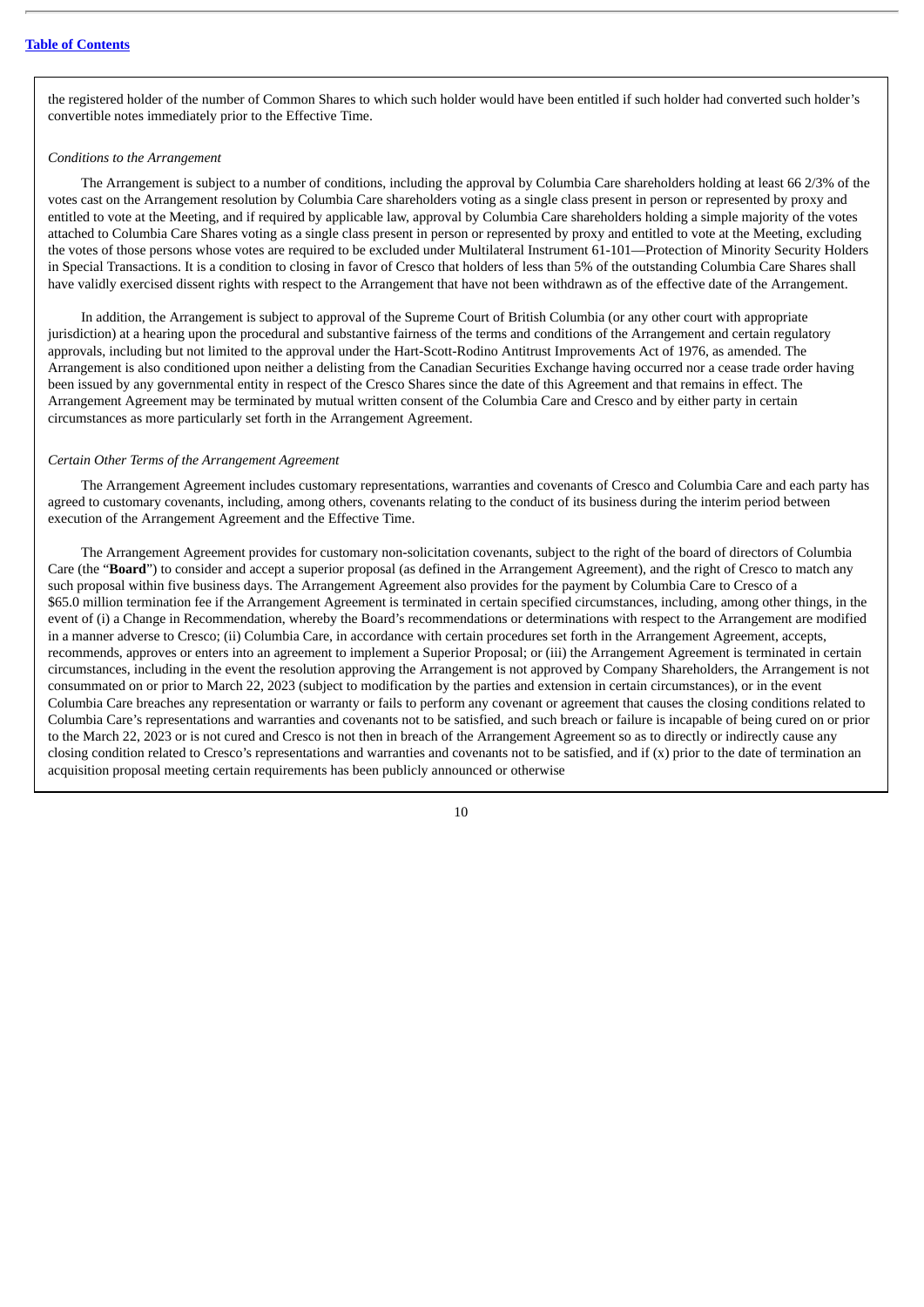communicated to Columbia Care, and (y) within 12 months of the date of such termination the acquisition proposal transaction is completed or Columbia Care has entered into a definitive agreement with respect to such transaction and such transaction is later consummated or effected (whether or not within such 12 month period).

#### *Voting Support Agreements and Lock-up Agreements*

Pursuant to certain voting support agreements (the "**Voting Support Agreements**"), certain Columbia Care shareholders holding an aggregate of more than 20% of the voting power of the issued and outstanding Columbia Care Shares as of March 23, 2022 have entered into Voting Support Agreements with Cresco, pursuant to which they have agreed to vote in favor of the Arrangement at the Meeting. The Voting Support Agreements terminate in certain circumstances, including upon the termination of the Arrangement Agreement in accordance with its terms. Under the Arrangement Agreement, Columbia Care has agreed to hold the Meeting as soon as reasonably practicable and, in any event, on or before June 15, 2022 (or such later date as may be agreed to by Columbia Care and Cresco in writing). In addition, pursuant to certain lock-up agreements (the "**Lock-up Agreements**"), certain Columbia Care shareholders holding an aggregate of more than 20% of issued and outstanding Columbia Care Shares (on an as converted to Common Share basis) as of March 23, 2022 agreed to restrict the sale or other transfer of 90% of the Cresco Shares to be received by such Company Care shareholders pursuant to the Arrangement. The Lock-up Agreements provide for the release of the restrictions on the sale or other transfer of such Cresco Shares in four equal installments on the date that is (i) 60 days following the Effective Date; (ii) 120 days following the Effective Date; (iii) 180 days following the Effective Date; and (iv) 240 days following the Effective Date.

#### **General Development of the Business**

Columbia Care has grown primarily by submitting responses to state-issued requests for proposals and obtaining cannabis licenses pursuant to such processes throughout the United States, where such activity is legal at the state-level. In 2020 and 2021, Columbia Care also grew significantly from acquiring other leading cannabis operations. The Company also provides management services to licensed entities. As of June 1, 2022, Columbia Care holds, directly or indirectly, 116 licenses with 131 discrete facilities that are operational or in development.

#### **2013-2022 Growth**

|                  | 2013 | 2014     | 2015            | 2016 | 2017                | 2018 | 2019 | 2020 | 2021                 | 2022(1) |
|------------------|------|----------|-----------------|------|---------------------|------|------|------|----------------------|---------|
| <b>Employees</b> | 10   | 19       | <b>59</b>       | 219  | 279                 | 418  |      |      | 697 1775 2,586 2,521 |         |
| Facilities       |      |          |                 |      | 6 10 18 21 25 54 70 |      |      | 107  | 132                  | - 131   |
| Jurisdictions    |      | $\Delta$ | $7\overline{7}$ |      | $10 \t 11 \t 15$    |      | 16   | 16   | 18                   | 18      |

Notes:

### (1) As of June 1, 2022

Excluding industrial hemp products, Columbia Care's cannabis license portfolio allows for an aggregate of approximately 2.039 million square feet of cultivation and manufacturing space within its currently leased or owned facilities and the potential to produce over 150,000 kilograms of dry flower annually, based on an assumed 65 grams per square foot of cultivation space and 5.2 harvests per year.

As a vertically-integrated company in the cannabis sector, where there may be material relationships or transactions that involve conflicts of interest, whether actual or perceived, Columbia Care will disclose any commissions, incentives, or other fees earned by Columbia Care, its pharmacists or other consultants. Columbia Care will also disclose risks associated with conflicts of interest, including but not limited to situations where Columbia Care, its clinics, pharmacists, or other consultants are paid a commission or education grant from a licensed producer or dispensary that is, or is related to, Columbia Care. Columbia Care does not currently have any material relationships or transactions that involve conflicts of interest, whether actual or perceived.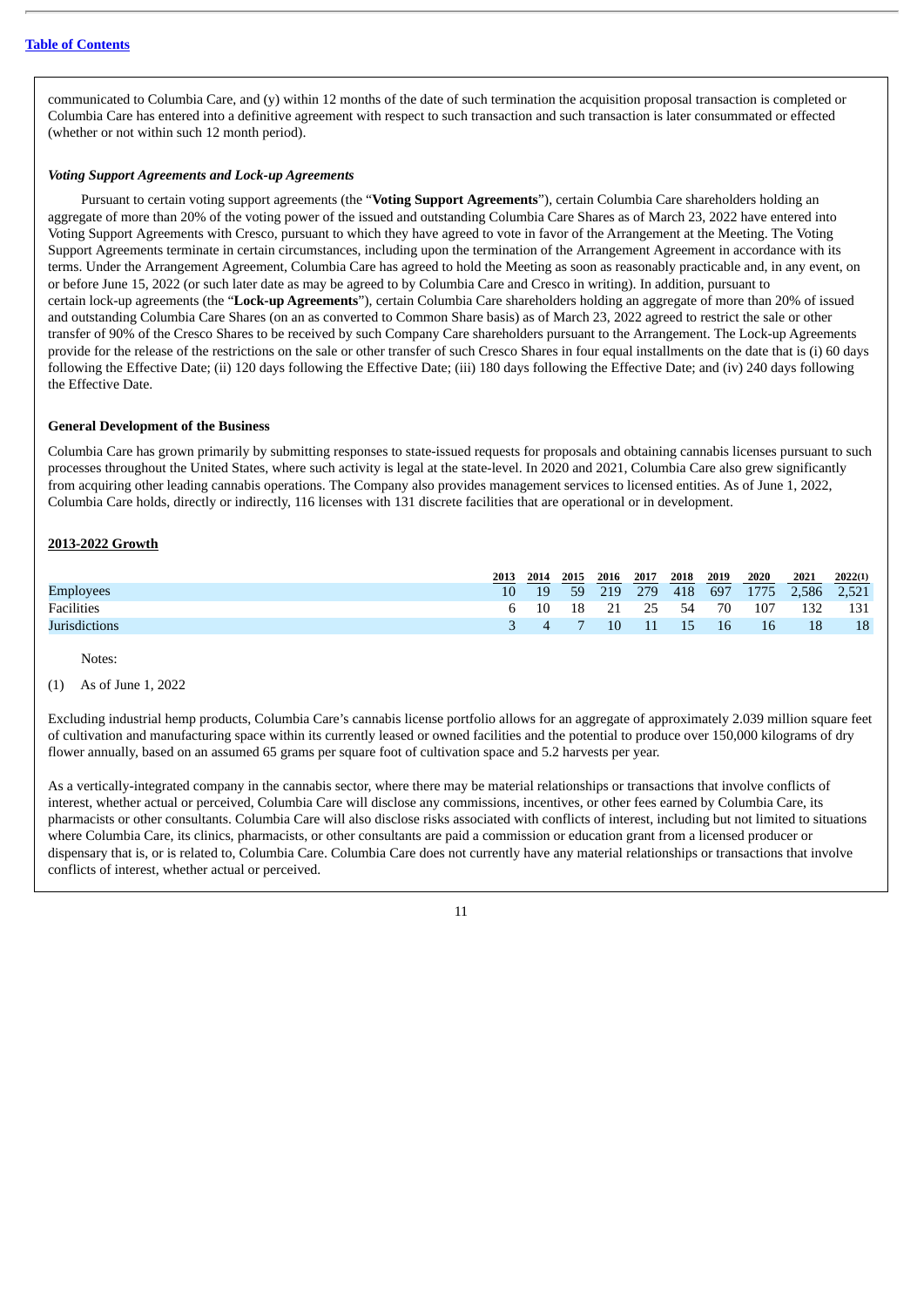$\equiv$ 

<span id="page-15-0"></span>

| <b>THE OFFERING</b>                    |                                                                                                                                                             |  |  |  |  |
|----------------------------------------|-------------------------------------------------------------------------------------------------------------------------------------------------------------|--|--|--|--|
| Common Shares Offered:                 | 18,755,082                                                                                                                                                  |  |  |  |  |
| <b>Outstanding Common Shares:</b>      | 384,943,683                                                                                                                                                 |  |  |  |  |
| Use of Proceeds:                       | We are not selling any securities under this prospectus and we will not receive any<br>proceeds from any sale of securities by the Selling Securityholders. |  |  |  |  |
| NEO Symbol for Common Shares:          | <b>CCHW</b>                                                                                                                                                 |  |  |  |  |
| <b>CSE Symbol for Common Shares:</b>   | <b>CCHW</b>                                                                                                                                                 |  |  |  |  |
| <b>OTCQX Symbol for Common Shares:</b> | <b>CCHWF</b>                                                                                                                                                |  |  |  |  |

 $\overline{\phantom{a}}$ 

٦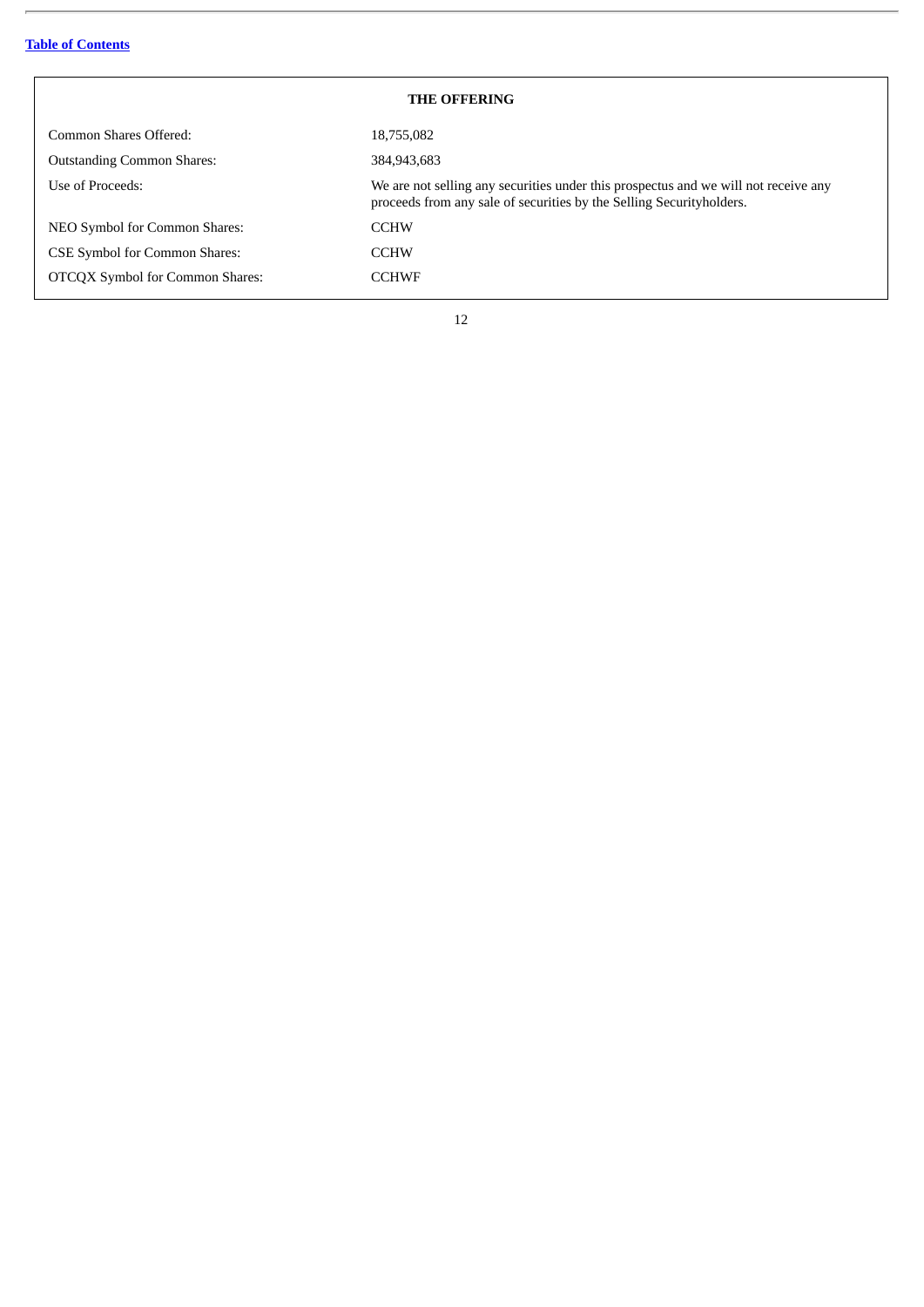#### **RISK FACTORS**

<span id="page-16-0"></span>Investing in shares of our Common Shares involves a number of risks. You should carefully consider the risk factors and all of the other information included in, or incorporated by reference into this prospectus, including those in our most recent Annual Report on Form 10-K for the year ended December 31, 2021, our Quarterly Report on Form 10-Q for the quarter ended March 31, 2022, our Definitive Proxy Statement on Schedule 14A, filed with the SEC on June 15, 2022 (the "Definitive Proxy Statement"), and this prospectus before deciding to invest in our Common Shares. These risk factors, and others that are not presently known to us or that we currently believe are immaterial, may cause our operating results to vary from anticipated results or may materially and adversely affect our business and financial condition. If any of the unfavorable events or circumstances described in the risk factors actually occurs, our business and results of operations could be significantly affected, the trading price of our Common *Shares could decline and you could lose all or part of your investment.*

#### **Risks Related to the Arrangement**

#### There can be no assurance that all of the conditions precedent to closing of the Arrangement will be satisfied.

The completion of the Arrangement is subject to a number of conditions precedent, some of which are outside of Columbia Care's control, including receipt of the final order of the Supreme Court of British Columbia approving the Arrangement, receipt of Columbia Care shareholder approval and receipt of any necessary regulatory approvals (the "**Key Regulatory Approvals**").

In addition, the completion of the Arrangement by Columbia Care and Cresco Labs is conditional on, among other things, no material adverse effect having occurred or having been disclosed to the public (if previously undisclosed to the public) in respect of the other Party.

There can be no certainty, nor can Columbia Care and Cresco Labs provide any assurance, that all conditions precedent to the Arrangement will be satisfied or waived, or, if satisfied or waived, when they will be satisfied or waived and, accordingly, the Arrangement may not be completed. If the Arrangement is not completed, the market price of the Common Shares may be adversely affected.

#### The Key Regulatory Approvals may not be obtained or, if obtained, may not be obtained on a favorable basis.

To complete the Arrangement, each of Columbia Care and Cresco Labs must make certain filings with and obtain certain consents and approvals from various governmental and regulatory authorities, including certain state cannabis regulators.. The Key Regulatory Approvals have not yet been obtained and in some cases will be dependent on the successful divestiture of certain of Columbia Care's and Cresco's assets (the "**Divestitures**"). The regulatory approval processes and the Divestitures may take a lengthy period of time to complete, which could delay completion of the Arrangement. If obtained, the Key Regulatory Approvals may be conditioned, with the conditions imposed by the applicable governmental entity not being acceptable to either Columbia Care or Cresco Labs, or, if acceptable, not being on terms that are favorable to the resulting combined company (the "**Combined Company**"). There can be no assurance as to the outcome of the regulatory approval processes, including the undertakings and conditions that may be required for approval or whether the Key Regulatory Approvals will be obtained. If not obtained, or if obtained on terms that are not satisfactory to either Columbia Care or Cresco Labs, the Arrangement may not be completed.

#### Columbia Care and Cresco may not be able to complete the Divestitures, or if completed, may not be completed on a favorable basis.

Obtaining the Key Regulatory Approvals will, in some cases, be dependent on the completion of the Divestitures. There can be no assurance that Columbia Care and Cresco will be able to complete the Divestitures on terms acceptable to Columbia Care and/or Cresco or at all. If all of the Divestitures are not completed and the conditions to the completion of the Arrangement are not waived or satisfied, the Arrangement may not be consummated and any Divestiture that may have been completed in connection with the Arrangement could have an adverse affect on the businesses of Columbia Care and Cresco.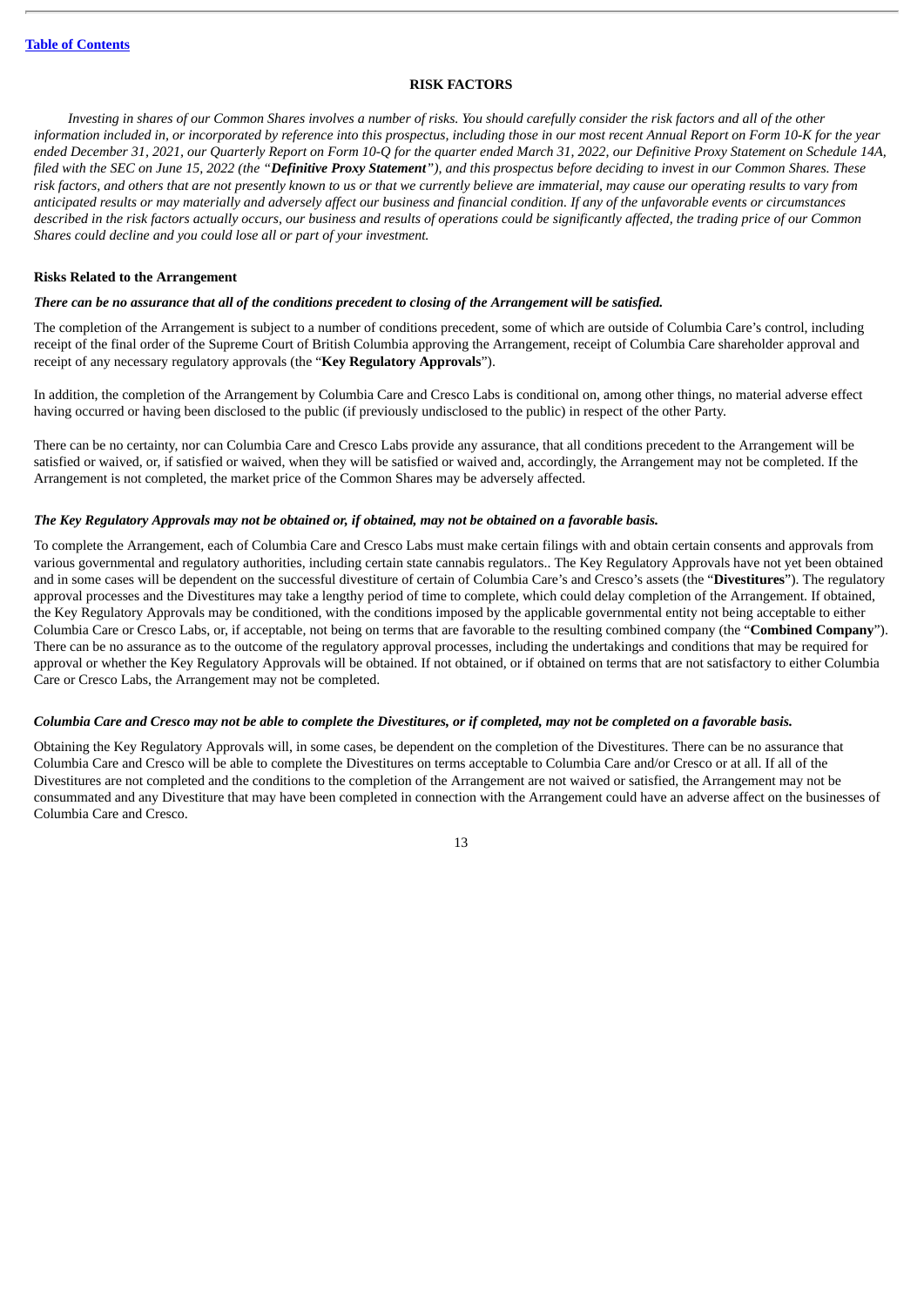If the Arrangement is not approved by the Columbia Care shareholders, or the Arrangement is otherwise not completed, then the market price for the Columbia Care common shares may decline.

If the Arrangement is not approved by the Columbia Care shareholders, or if, for any reason, the Arrangement is not completed or its completion is materially delayed and/or the Arrangement Agreement is terminated, then the market price of the Columbia Care common shares may decline to the extent that the current market price of the Columbia Care common shares reflects an assumption by the market that the Arrangement will be completed. Depending on the reasons for terminating the Arrangement Agreement, Columbia Care's business, financial condition or results of operations could also be subject to various material adverse consequences, including as a result of paying the termination fee of \$65 million (the "**Columbia Care Termination Fee**"). If the Arrangement is not approved and the Columbia Care Board decides to seek another merger or arrangement, there can be no assurance that it will be able to find a party willing to pay an equivalent or more attractive price than the value of the Cresco Shares to be transferred pursuant to the Arrangement.

#### There can be no assurance that the Arrangement Agreement will not be terminated by Columbia Care or Cresco Labs in certain circumstances.

Each of Columbia Care and Cresco Labs has the right, in certain circumstances, in addition to termination rights relating to the failure to satisfy the conditions of closing, to terminate the Arrangement Agreement. Accordingly, there can be no certainty, nor can Columbia Care provide any assurance that the Arrangement Agreement will not be terminated by either of Columbia Care or Cresco Labs prior to the completion of the Arrangement. The Arrangement Agreement also contemplates the payment of the Columbia Care Termination Fee if the Arrangement Agreement is terminated in certain circumstances. Additionally, any termination will result in the failure to realize the expected benefits of the Arrangement in respect of the operations and business of Columbia Care and Cresco Labs.

#### The Columbia Care Termination Fee may discourage other parties from attempting to acquire Columbia Care or Cresco Labs.

Under the Arrangement Agreement, in the event the Arrangement Agreement is terminated in connection with entry into a superior proposal, Columbia Care may be required to pay the Termination Fee. The Columbia Care Termination Fee may discourage other parties from attempting to acquire Common Shares or otherwise make any acquisition proposal to Columbia Care, even if those parties would otherwise be willing to offer greater value to Columbia Care shareholders than that offered by Cresco Labs under the Arrangement.

#### The uncertainty surrounding the Arrangement could negatively impact Columbia Care's current and future operations, financial condition and *prospects.*

As the Arrangement is dependent upon receipt of, among other things, the Key Regulatory Approvals and satisfaction of certain other conditions, its completion is uncertain. If the Arrangement is not completed for any reason, there are risks that the announcement of the Arrangement and the dedication of Columbia Care's resources to the completion thereof could have a negative impact on its relationships with its stakeholders and could negatively impact current and future operations, financial condition and prospects of Columbia Care.

In addition, Columbia Care has, and will continue to, incur significant transaction expenses in connection with the Arrangement, regardless of whether the Arrangement is completed.

#### Restrictions during the pending Arrangement that prevent Columbia Care from pursuing business opportunities could have an adverse effect on *Columbia Care.*

Each of Columbia Care and Cresco Labs is subject to customary non-solicitation provisions under the Arrangement Agreement, pursuant to which, the Parties are restricted from soliciting, initiating or knowingly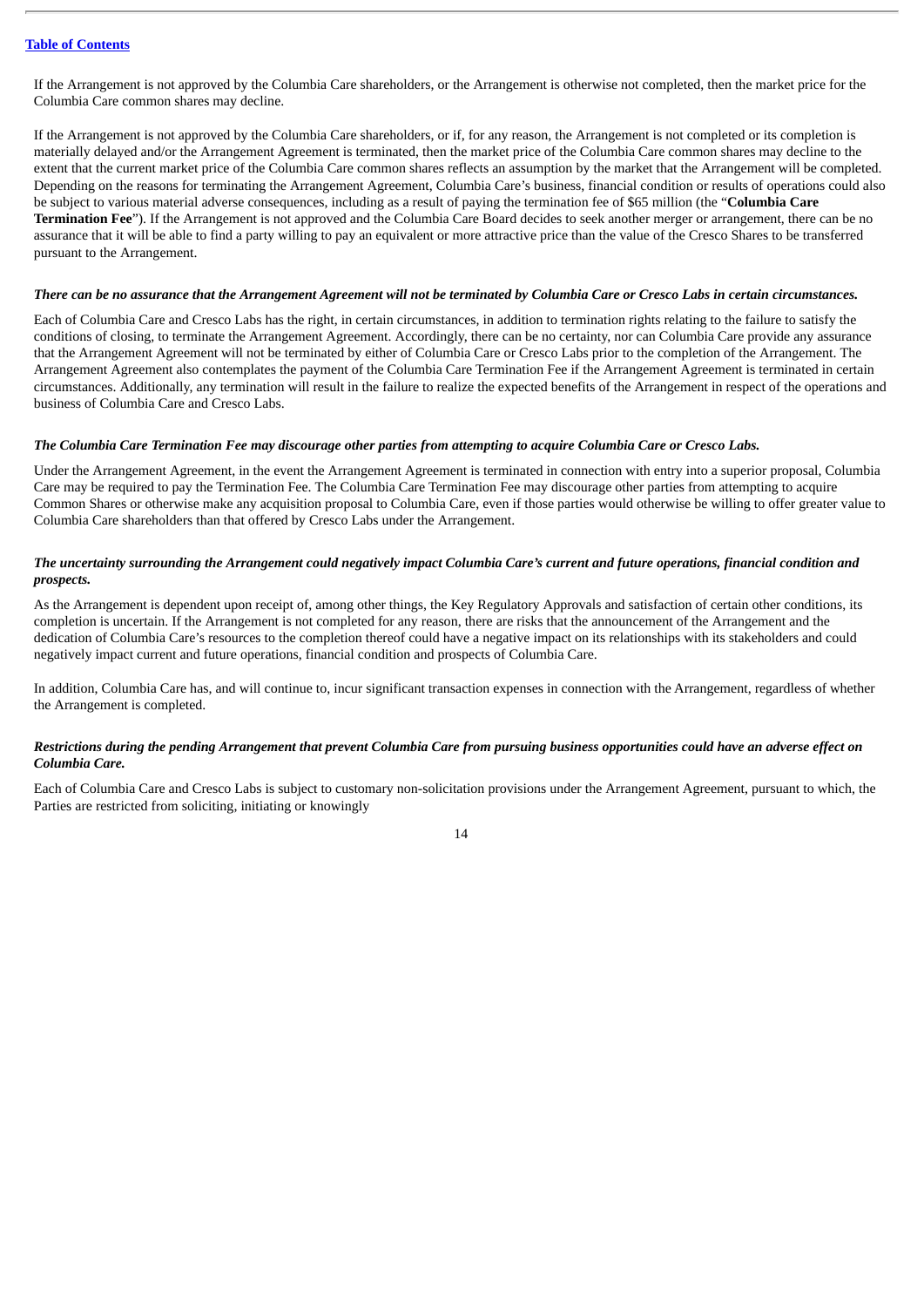encouraging any acquisition proposal, among other things. The Arrangement Agreement also restricts them from taking specified actions until the Arrangement is completed without the consent of the other Party. These restrictions may prevent Columbia Care or Cresco Labs from pursuing attractive business opportunities that may arise prior to the completion of the Arrangement and could have an adverse effect on the business, operating results or prospects of Columbia Care.

#### There can be no assurance that the value of the Cresco Labs Subordinate Voting Shares received by Columbia Care shareholders will equal or *exceed the value of the Common Shares prior to the Effective Date.*

The Exchange Ratio will not increase or decrease due to fluctuations in the market price of the Common Shares or Cresco Labs Subordinate Voting Shares; provided, the Exchange Ratio may potentially be adjusted in the event that Columbia Care is required to issue shares in satisfaction of an earnout payment for the Green Leaf Medical acquisition, with the potential adjustment in proportion to the additional dilution from such potential issuance relative to Columbia Care's current fully diluted in-the money outstanding shares. The market price of the Common Shares or Cresco Labs Subordinate Voting Shares could each fluctuate significantly prior to the effective date of the Arrangement (the "Effective Date") in response to various factors and events, including, without limitation, as a result of the differences between Columbia Care's and Cresco Labs' actual financial or operating results and those expected by investors and analysts, changes in analysts' projections or recommendations, changes in general economic or market conditions, and broad market fluctuations. As a result of such fluctuations, historical market prices are not indicative of future market prices or the market value of the Cresco Labs Subordinate Voting Shares that holders of Common Shares will receive on the Effective Date. There can be no assurance that the market value of the Cresco Labs Subordinate Voting Shares that the holders of Common Shares will receive on the Effective Date will equal or exceed the market value of the Common Shares held by such Columbia Care shareholders prior to the Effective Date. Similarly, there can be no assurance that the trading price of Cresco Labs Subordinate Voting Shares will not decline following the completion of the Arrangement.

#### Potential payments to Columbia Care shareholders who exercise dissent rights could have an adverse effect on the Combined Company's financial *condition or prevent the completion of the Arrangement.*

Registered Columbia Care shareholders as at May 10, 2022 have the right to exercise dissent rights and demand payment equal to the fair value of their Common Shares. If dissent rights are exercised in respect of a significant number of Common Shares, a substantial payment may be required to be made to such Columbia Care shareholders, which could have an adverse effect on the Combined Company's financial condition and cash resources. Further, Cresco Labs' obligation to complete the Arrangement is conditional upon Columbia Care shareholders holding no more than 5% of the outstanding Common Shares having exercised dissent rights. Accordingly, the Arrangement may not be completed if Columbia Care shareholders exercise dissent rights in respect of more than 5% of the outstanding Columbia Care Shares.

#### Another attractive take-over, merger or business combination may not be available if the Arrangement is not completed.

If the Arrangement is not completed and is terminated, there can be no assurance that Columbia Care will be able to find a party willing to pay equivalent or more attractive consideration than the consideration to be provided by Cresco Labs under the Arrangement or be willing to proceed at all with a similar transaction or any alternative transaction.

#### Columbia Care will incur costs even if the Arrangement is not completed and may have to pay the Columbia Care Termination Fee.

Certain costs related to the Arrangement, such as legal, accounting and certain financial advisor fees, must be paid by Columbia Care even if the Arrangement is not completed. Given Columbia Care's current financial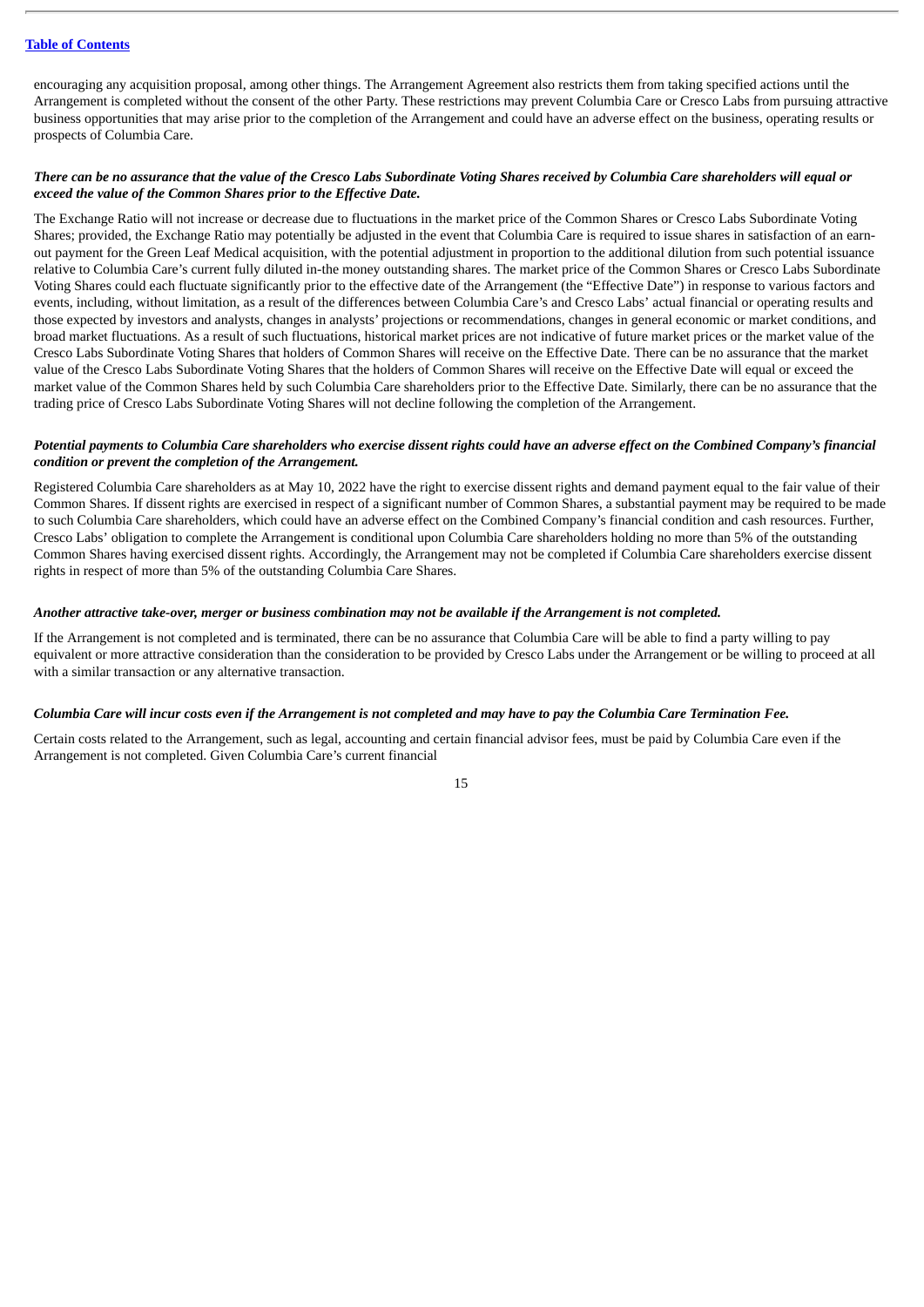condition, there is no assurance that Columbia Care will have the funds to pay these costs which would adversely affect the share price of the Common Shares. If the Arrangement Agreement is terminated, Columbia Care may be required in certain circumstances to pay Cresco Labs the Columbia Care Termination Fee.

Following completion of the Arrangement, former Columbia Care shareholders will not have the ability to significantly influence certain corporate actions of Cresco Labs.

Immediately following the completion of the Arrangement, former Columbia Care shareholders are expected to own approximately 35% of the pro forma Cresco Labs Shares (on a fully diluted in-the-money, treasury method basis), based on the number of Columbia Care Shares outstanding upon completion of the Arrangement and assuming that (i) there are no dissenting Columbia Care shareholders, (ii) there are no Columbia Care Options exercised prior to the Effective Time, (iii) there are no Columbia Care Convertible Notes converted prior to the Effective Time, and (iv) there are no Columbia Care Warrants exercised prior to the Effective Time. Former Columbia Care shareholders (other than any dissenting Columbia Care shareholders) will not be in a position to exercise significant influence over all matters requiring shareholder approval, including the election of directors, determination of significant corporate actions, amendments to Cresco Labs' articles of incorporation and the approval of any business combinations, mergers or takeover attempts.

#### We may experience difficulties integrating Columbia Care and Cresco's operations and realizing the expected benefits of the Arrangement.

The success of the Arrangement will depend in part on our ability to realize the expected operational efficiencies and associated cost synergies and anticipated business opportunities and growth prospects from combining Columbia Care and Cresco in an efficient and effective manner. We may not be able to fully realize the operational efficiencies and associated cost synergies or leverage the potential business opportunities and growth prospects to the extent anticipated or at all.

Challenges associated with the integration may include those related to retaining and motivating executives and other key employees, blending corporate cultures, eliminating duplicative operations, and making necessary modifications to internal control over financial reporting and other policies and procedures in accordance with applicable laws. Some of these factors are outside our control, and any of them could delay or increase the cost of our integration efforts.

The integration process could take longer than anticipated and could result in the loss of key employees, the disruption of ongoing business, increased tax costs, inefficiencies, and inconsistencies in standards, controls, information technology systems, policies and procedures, any of which could adversely affect our ability to maintain relationships with employees, customers or other third parties, or our ability to achieve the anticipated benefits of the transaction, and could harm our financial performance. If we are unable to successfully integrate certain aspects of the operations of Columbia Care and Cresco or experience delays, we may incur unanticipated liabilities and expenses, and be unable to fully realize the potential benefit of the revenue growth, synergies and other anticipated benefits resulting from the Arrangement, and our business, results of operations and financial condition could be adversely affected.

#### We incurred, and may continue to incur, significant Arrangement-related costs and integration costs in connection with the Arrangement with *Cresco.*

We incurred, and may continue to incur, significant Arrangement-related costs and integration costs in connection with the Arrangement with Cresco. We may incur additional costs to maintain employee morale and to retain key employees. Unanticipated costs may be incurred in the course of integration, and management cannot ensure that the elimination of duplicative costs or the realization of other efficiencies will offset the transaction and integration costs in the near term or at all.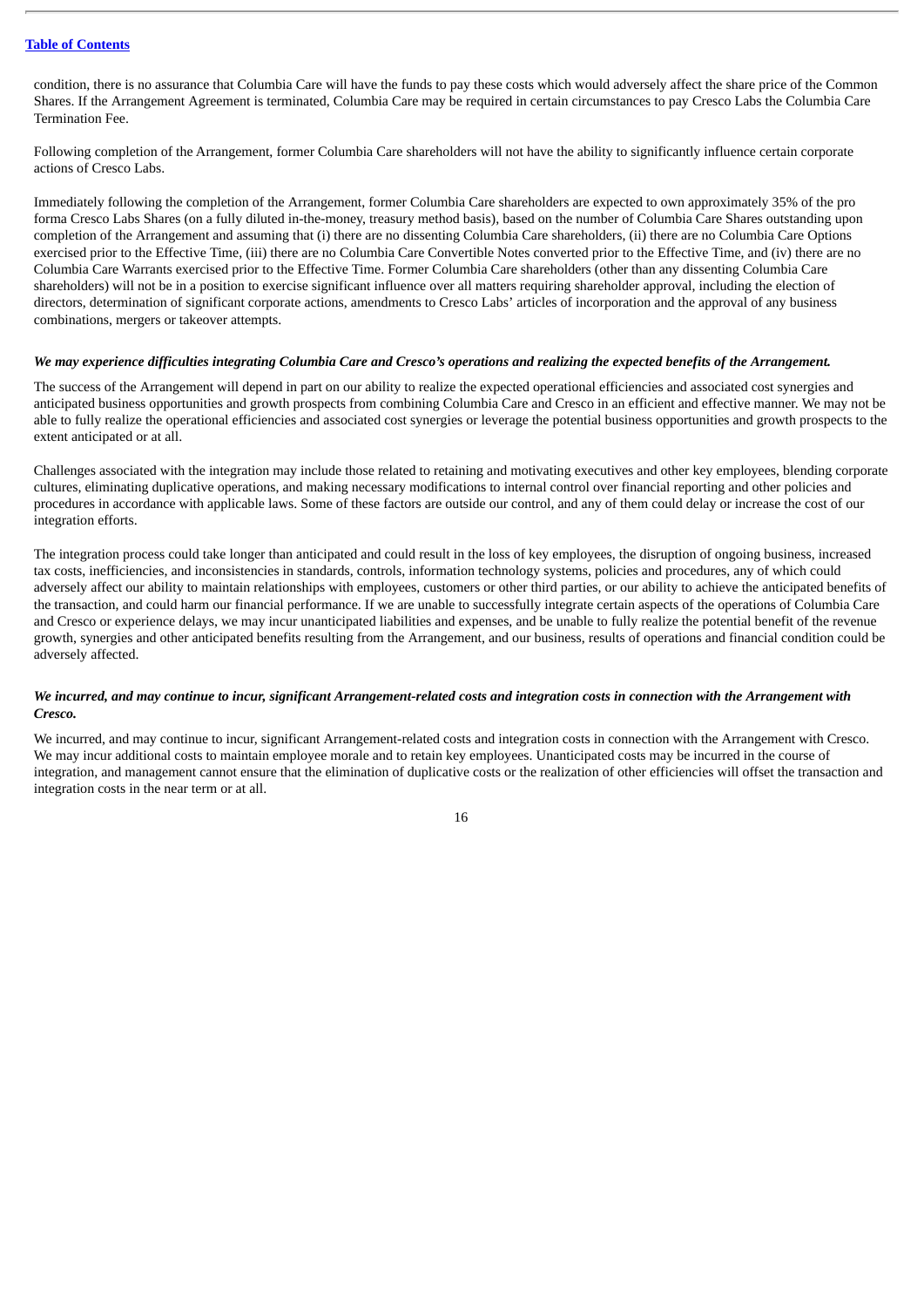#### *The pending Arrangement may divert the attention of Columbia Care's management.*

The pending Arrangement could cause the attention of Columbia Care's management to be diverted from the day-to-day operations. These disruptions could be exacerbated by a delay in the completion of the Arrangement and could have an adverse effect on the business, operating results or prospects of Columbia Care regardless of whether the Arrangement is ultimately completed.

#### *Cresco may issue additional equity securities.*

Following, or prior to, the completion of the Arrangement, Cresco may issue equity securities to finance its activities, including in order to finance acquisitions. If Cresco were to issue additional equity securities, the ownership interest of existing Cresco shareholders may be diluted and some or all of Cresco financial measures on a per share basis could be reduced. Moreover, as Cresco's intention to issue additional equity securities becomes publicly known, its share price may be materially adversely affected.

#### The Columbia Care directors and executive officers may have interests in the Arrangement that are different from those of the Columbia Care *Shareholders.*

In considering the recommendation of the Columbia Care Board to vote in favor of the Arrangement Resolution, Columbia Care Shareholders should be aware that certain members of the Columbia Care Board and management team have agreements or arrangements that provide them with interests in the Arrangement that differ from, or are in addition to, those of Columbia Care Shareholders generally.

#### Tax consequences of the Arrangement may differ from anticipated treatment, including if the Arrangement does not qualify as a "reorganization" under Section 368(a) of the Internal Revenue Code ("Section 368(a)"), U.S. Holders may be reauired to pay substantial U.S. federal income taxes.

There can be no assurance that the Canada Revenue Agency, the United States Internal Revenue Service (the "**IRS**") or other applicable taxing authorities will agree with the Canadian and U.S. federal income tax consequences of the Arrangement, as applicable. Furthermore, there can be no assurance that applicable Canadian and U.S. income tax laws, regulations or tax treaties or conventions will not change (legislatively, judicially or otherwise and potentially with retroactive effect) or be interpreted in a manner, or that applicable taxing authorities will not take an administrative position, that is adverse to Columbia Care, Cresco and their respective shareholders (in each case, including any successor thereto) following completion of the Arrangement. Taxation authorities may also disagree with how Columbia Care and Cresco following the Arrangement calculate or have in the past calculated their income or other amounts for tax purposes. Any such events could adversely affect Cresco following the Arrangement, its share price or the dividends that may be paid to Cresco's shareholders following completion of the Arrangement

The Arrangement is intended to qualify as a "reorganization" within the meaning of Section 368(a), and Columbia Care and Cresco intend to report the Arrangement consistent with such qualification. If the IRS or a court determines that the Arrangement should not be treated as a "reorganization" within the meaning of Section 368(a), a U.S. holder of Columbia Care Shares would generally recognize taxable gain or loss upon the exchange of Columbia Care Shares for Cresco Shares pursuant to the Arrangement.

#### Columbia Care's convertible notes, first-lien notes and warrants may cease to be qualified investments for Registered Plans.

As a result of the Arrangement, Columbia Care's convertible notes, first-lien notes and warrants may cease to be qualified investments under the Income Tax Act (Canada) and the regulations promulgated thereunder (the "**Tax Act**") for trusts governed by a RRSP, RRIF, RESP, RDSP, TFSA or deferred profit sharing plan (each, a "**Registered Plan**") and adverse tax consequences may arise as a result. The tax considerations applicable to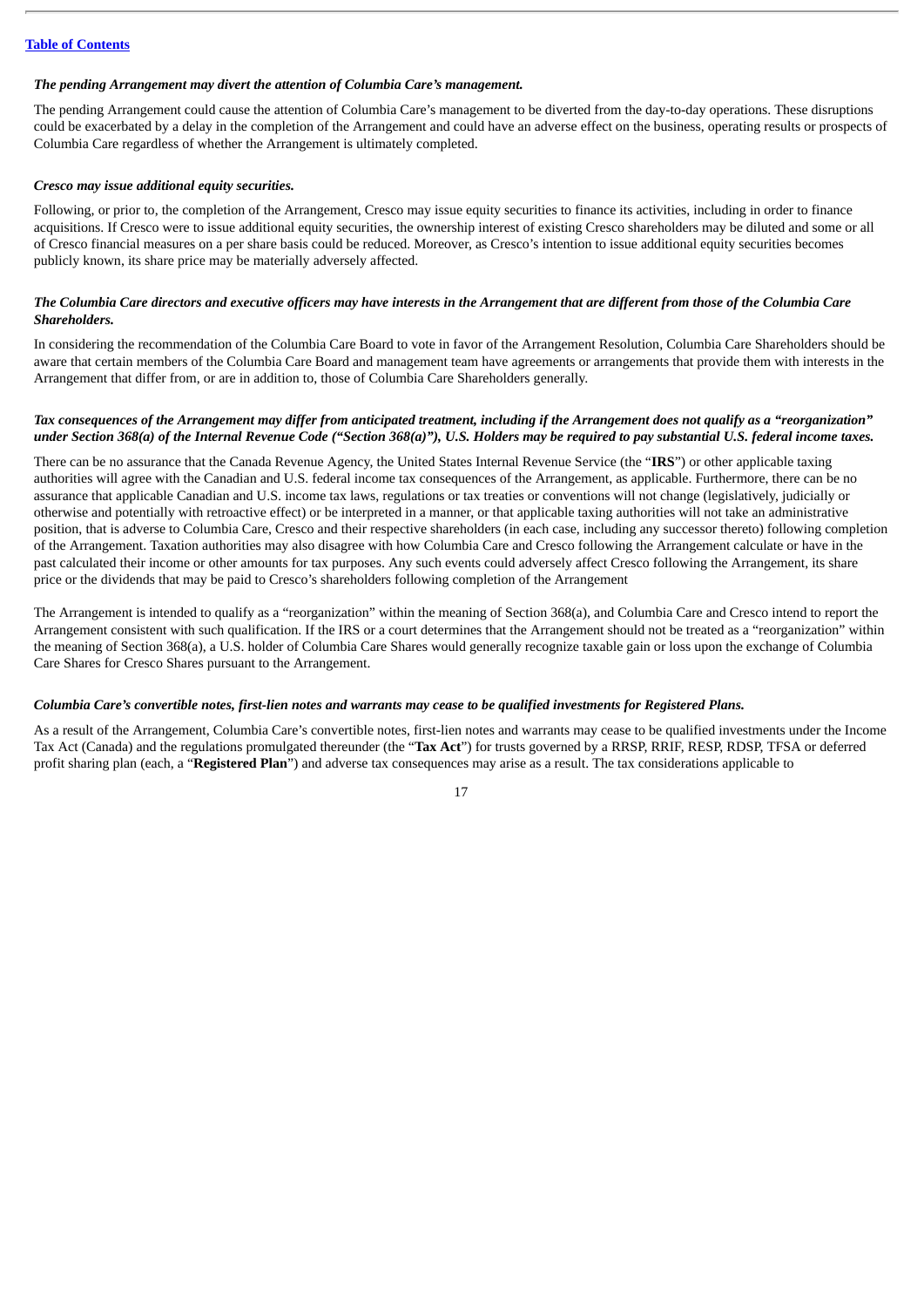holders of Columbia Care Notes or Columbia Care Warrants are not described herein. Any holder of Columbia Care Notes or Columbia Care Warrants to which this may apply should consult with and rely upon their own tax advisors to discuss the tax consequences to them of the Arrangement.

#### **Risks Related to Our Securities**

#### *You may experience future dilution as a result of future equity offerings.*

In order to raise additional capital, we may in the future offer additional Common Shares or other securities convertible into or exchangeable for common shares at prices that may not be the same as the price per share paid by any investor in an offering in a subsequent prospectus supplement. We may sell shares or other securities in any other offering at a price per share that is less than the price per share paid by any investor in an offering in a subsequent prospectus supplement, and investors purchasing shares or other securities in the future could have rights superior to you. The price per share at which we sell additional Common Shares or securities convertible or exchangeable into Common Shares, in future transactions may be higher or lower than the price per share paid by any investor in an offering under a subsequent prospectus supplement.

#### Future offerings of debt or preferred equity securities, which would rank senior to our Common Shares, may adversely affect the market price of our *Common Shares.*

If, in the future, we decide to issue debt or preferred equity securities that may rank senior to our Common Shares, it is likely that such securities will be governed by an indenture or other instrument containing covenants restricting our operating flexibility. Any convertible or exchangeable securities that we issue in the future may have rights, preferences and privileges more favorable than those of our common shares and may result in dilution to owners of our common shares. We and, indirectly, our shareholders, will bear the cost of issuing and servicing such securities. Because our decision to issue debt or equity securities in any future offering will depend on market conditions and other factors beyond our control, we cannot predict or estimate the amount, timing or nature of our future offerings. Thus, holders of our Common Shares will bear the risk of our future offerings reducing the market price of our Common Shares and diluting the value of their stock holdings in us.

#### Future sales by our Shareholders may adversely affect our share price and our ability to raise funds in new share offerings.

Sales of our Common Shares in the public market following any prospective offering could lower the market price of our common shares. Sales may also make it more difficult for us to sell equity securities or equity-related securities in the future at a time and price that our management deems acceptable.

#### The price of our Common Shares is subject to volatility and you could lose all or part of your investment as a result.

There is no guarantee that our Common Shares will appreciate in value or maintain the price at which our shareholders have purchased their shares. Securities of mining companies have experienced substantial volatility and downward pressure in the recent past, often based on factors unrelated to the financial performance or prospects of the companies involved. These factors include macroeconomic conditions in North America and globally, and market perceptions of the attractiveness of particular industries. Other factors unrelated to our performance that may have an effect on the price of our securities include the following: the extent of research coverage available to investors concerning our business may be limited if investment banks with research capabilities do not follow our securities; lessening in trading volume and general market interest in our securities may affect an investor's ability to trade significant numbers of our securities; the size of our public float and the exclusion from market indices may limit the ability of some institutions to invest in our securities; and a substantial decline in the price of our securities that persists for a significant period of time could cause our securities to be delisted from an exchange, further reducing market liquidity. Our exclusion from certain market indices may reduce market liquidity or the price of our securities. If an active market for our securities does not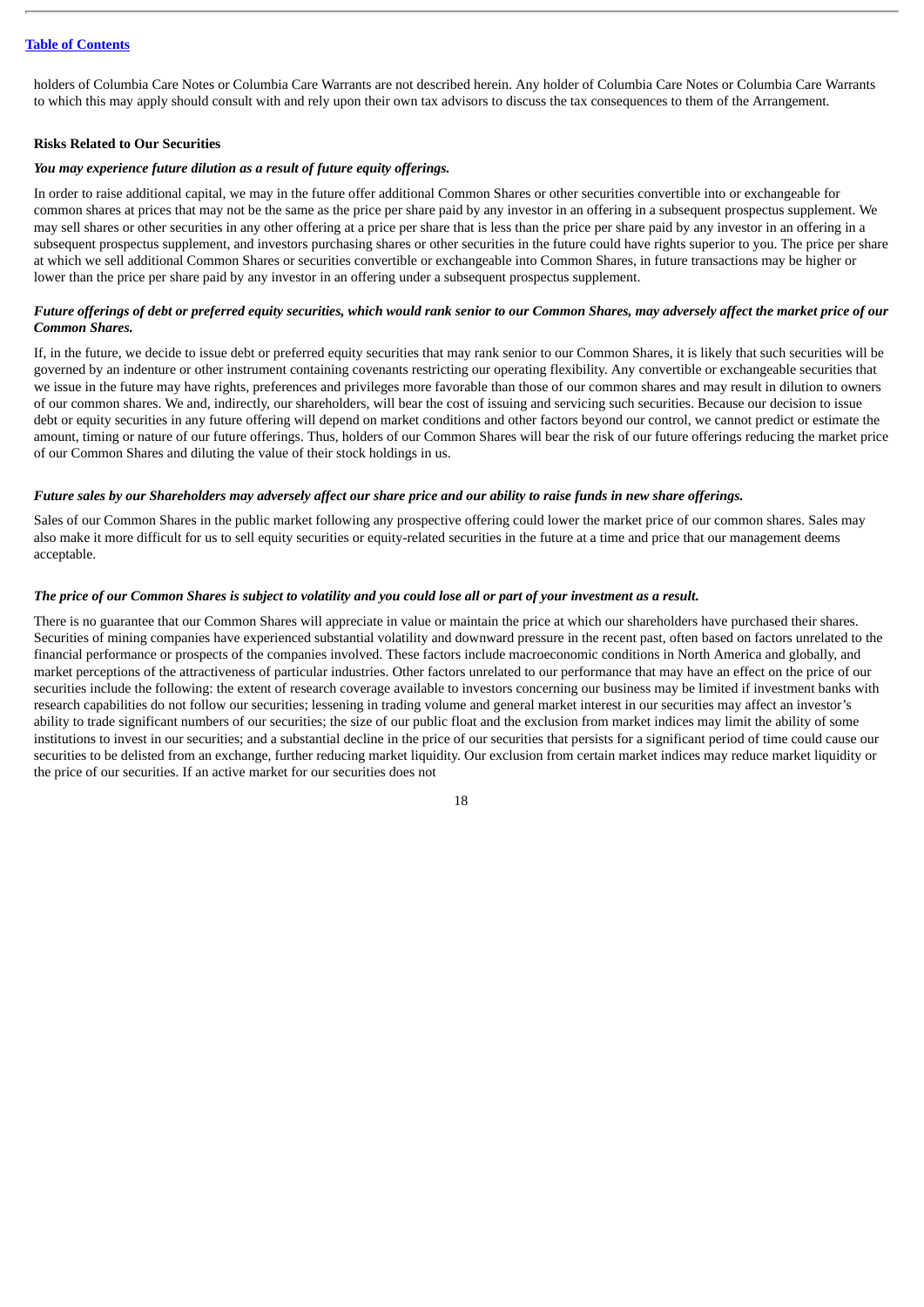continue, the liquidity of an investor's investment may be limited and the price of our securities may decline. If an active market does not exist, investors may lose their entire investment. As a result of any of these factors, the market price of our securities at any given point in time may not accurately reflect our long-term value. Securities class-action litigation often has been brought against companies in periods of volatility in the market price of their securities, and following major corporate transactions or mergers and acquisitions. We may in the future be the target of similar litigation. Securities litigation could result in substantial costs and damages and divert management's attention and resources.

#### *The Company is subject to taxation in both Canada and the United States.*

Columbia Care is treated as a U.S. domestic corporation for U.S. federal income tax purposes under Section 7874(b) of the Internal Revenue Code. Consequently, Columbia Care is subject to U.S. federal income tax on its worldwide taxable income. Since Columbia Care is a resident of Canada for purposes of the Tax Act, Columbia Care is also subject to Canadian income tax. Consequently, Columbia Care is liable for both U.S. and Canadian income tax, which could have a material adverse effect on its financial condition and results of operations, and could inhibit efficient use of its capital.

#### Proposed legislation in the U.S. Congress, including changes in U.S. tax law, may adversely impact Columbia Care and the value of the Common *Shares.*

Changes to U.S. tax laws (which changes may have retroactive application) could adversely affect Columbia Care or holders of Common Shares. In recent years, many changes to U.S. federal income tax laws have been proposed and made, and additional changes to U.S. federal income tax laws are likely to continue to occur in the future.

The U.S. Congress is currently considering numerous items of legislation which may be enacted prospectively or with retroactive effect, which legislation could adversely impact Columbia Care's financial performance and the value of our Common Shares. In particular, new proposed legislation known as the "Build Back Better Act" is under consideration within both houses of U.S. Congress. The proposed legislation includes, without limitation, new corporate minimum income taxes. If enacted, most of the proposals would be effective for 2022 or later years. The proposed legislation remains subject to change, and its impact on the Company and purchasers of our Common Shares is uncertain.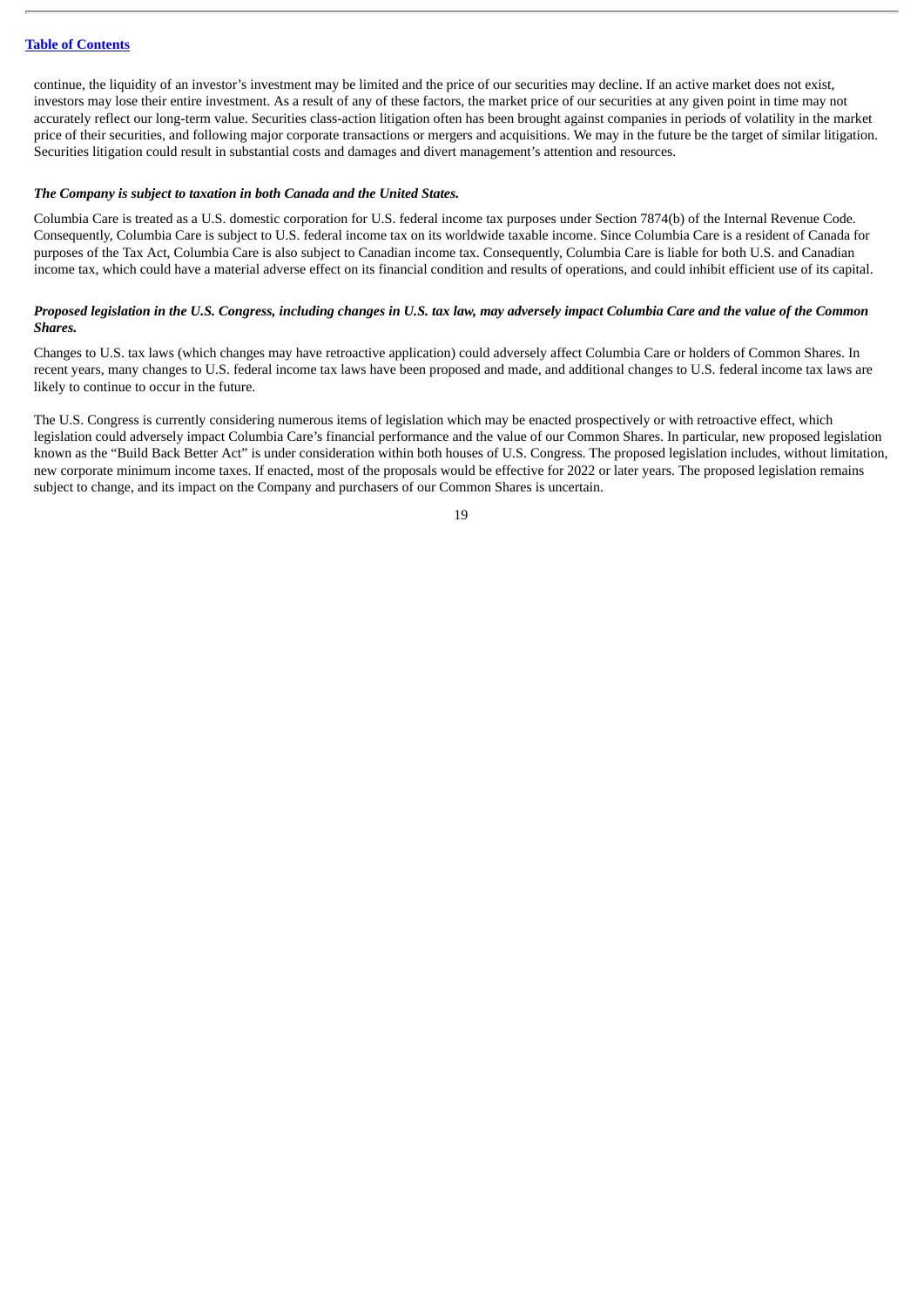### **USE OF PROCEEDS**

<span id="page-23-1"></span>We are not selling any securities under this prospectus and we will not receive any proceeds from the sale of securities by the Selling Securityholders.

#### **SELLING SECURITYHOLDERS**

<span id="page-23-0"></span>The Selling Securityholders may from time to time offer and sell any or all of our securities set forth below pursuant to this prospectus. When we refer to "Selling Securityholders" in this prospectus, we mean the persons listed in the table below, and the pledgees, donees, permitted transferees, assignees, successors and others who later come to hold any of the Selling Securityholders' interests in our securities other than through a public sale.

The following table sets forth, as of May 12, 2022:

- the name of the Selling Securityholders for whom we are registering shares for resale to the public,
- the number of shares that the Selling Securityholders beneficially owned prior to the offering for resale of the securities under this prospectus,
- the number of shares that may be offered for resale for the account of the Selling Securityholders pursuant to this prospectus, and
- the number and percentage of shares to be beneficially owned by the Selling Securityholders after the offering of the resale securities (assuming all of the offered shares are sold by the Selling Securityholders).

This table is prepared solely based on information supplied to us by the listed Selling Securityholders.

|                                                                       | <b>Common Shares Prior to</b><br>the Offering |                                                         |                                                                | <b>Common Shares Owned</b><br><b>Following the Offering</b> |                                                         |  |
|-----------------------------------------------------------------------|-----------------------------------------------|---------------------------------------------------------|----------------------------------------------------------------|-------------------------------------------------------------|---------------------------------------------------------|--|
| <b>Selling Securityholder</b>                                         | <b>Shares</b><br><b>Beneficially</b><br>Owned | Percentage<br>of Shares<br><b>Beneficially</b><br>Owned | Outstanding<br><b>Shares</b><br><b>Being</b><br><b>Offered</b> | <b>Shares</b><br><b>Beneficially</b><br>Owned               | Percentage<br>of Shares<br><b>Beneficially</b><br>Owned |  |
| Brian O'Neil, Trustee of the Zero-1-derful Living Trust               | 9,217,483                                     | 2.3%                                                    | 2,623,899                                                      | 6,593,584                                                   | 1.7%                                                    |  |
| Harmerle Investments LLC                                              | 2,623,899                                     | $0.7\%$                                                 | 2,623,899                                                      |                                                             |                                                         |  |
| David Anthony Guard                                                   | 969,682                                       | 0.2%                                                    | 969,682                                                        |                                                             |                                                         |  |
| Razmig Der-Tavitian                                                   | 558,898                                       | 0.1%                                                    | 518,898                                                        | 40,000                                                      | $0.0\%$                                                 |  |
| Ozymandias Business Trust dated Sept. 12, 2021                        | 907,741                                       | $0.2\%$                                                 | 787,266                                                        | 120,475                                                     | $0.0\%$                                                 |  |
| Jennifer A. Greenhall, Trustee of the Arbor Vitae Living Trust, dated |                                               |                                                         |                                                                |                                                             |                                                         |  |
| 10/15/2013, as amended                                                | 1,079,767                                     | $0.3\%$                                                 | 820,714                                                        | 259,053                                                     | $0.1\%$                                                 |  |
| Jerry Greenfield                                                      | 1,008,588                                     | 0.3%                                                    | 813,091                                                        | 195,497                                                     | $0.0\%$                                                 |  |
| <b>B Squared Ventures, LLC</b>                                        | 1,054,012                                     | $0.3\%$                                                 | 1,054,012                                                      |                                                             |                                                         |  |
| <b>Stafford Broumand</b>                                              | 3,074,094                                     | 0.8%                                                    | 2,806,213                                                      | 267,881                                                     | $0.1\%$                                                 |  |
| Todd Simon                                                            | 2,661,104                                     | $0.7\%$                                                 | 2,185,183                                                      | 475,921                                                     | $0.1\%$                                                 |  |
| Sean Gabriel                                                          | 4,649,519                                     | 1.2%                                                    | 2,101,519                                                      | 2,548,000                                                   | $0.6\%$                                                 |  |
| Dr. Patricia D. Hawkins                                               | 349,645                                       | 0.1%                                                    | 349,645                                                        |                                                             |                                                         |  |
| <b>Bennett Cohen</b>                                                  | 1,479,233                                     | 0.4%                                                    | 1,101,061                                                      | 378,172                                                     | 0.1%                                                    |  |

\* Represents beneficial ownership of less than 1%

#### **Acquisition of Resale Securities**

18,755,082 Common Shares will be offered for resale by the Selling Securityholders the ("**VentureForth Shares**"**). The Selling Securityholders acquired the 18,755,082 Common Shares in connection with the acquisition**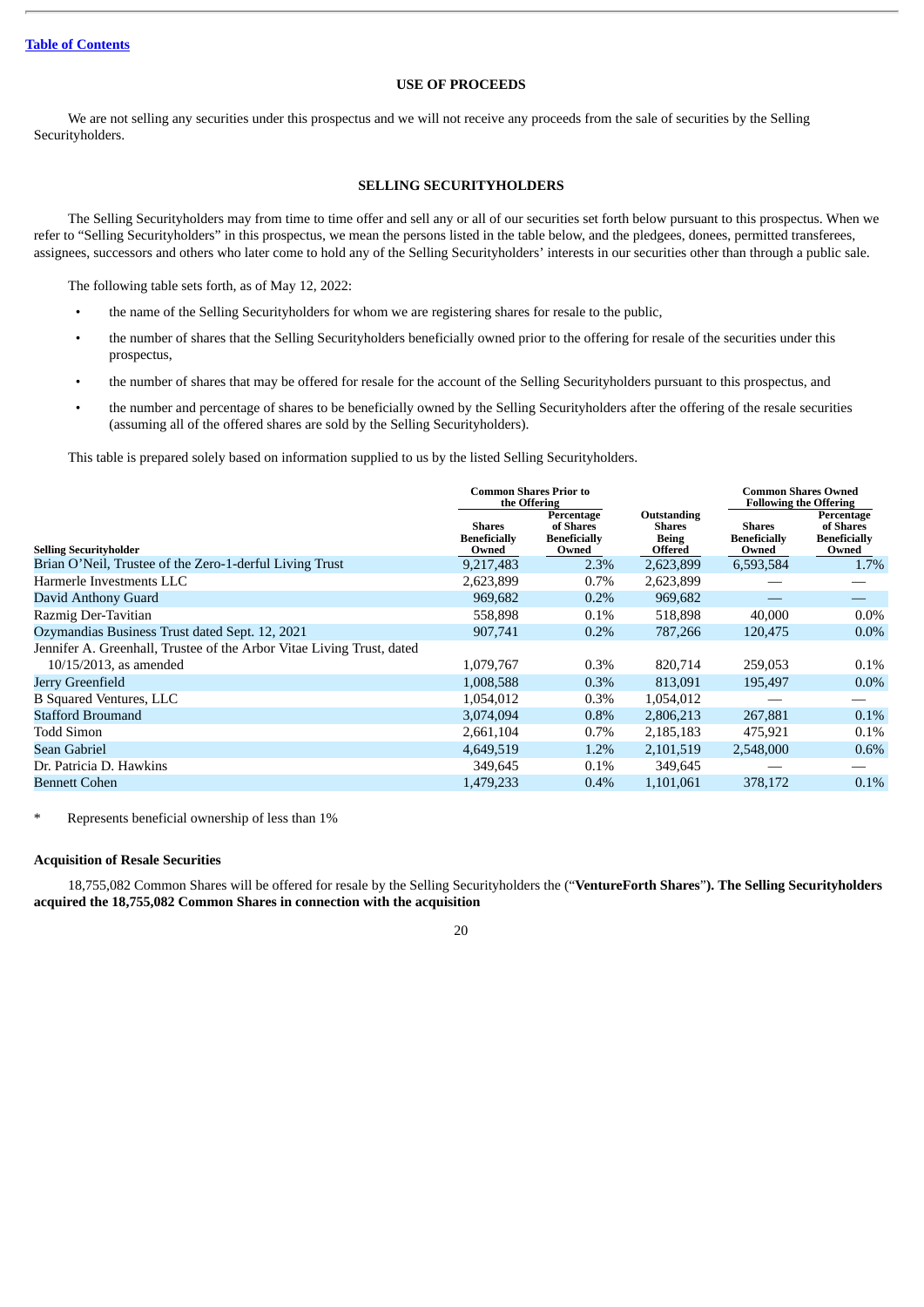and settlement of pre-existing relationships, inclusive of prospective acquisition costs relating to third-party entities and other litigation costs relating to VentureForth LLC ("**VentureForth**"). On April 18, 2022, in connection with the accrual, the Company issued 18,755,082 Common Shares and, on April 18, 2022 and April 24, 2022 paid approximately \$26,000,000 to acquire, by merger, VentureForth Holdings, LLC, which is the owner of VentureForth. VentureForth holds two licenses from the Washington D.C. Alcoholic Beverage Regulation Administration ("**ABRA**"), specifically, one license to cultivate and manufacture medical cannabis and one license to dispense medical cannabis. The merger was approved by ABRA. The Company previously had a management services agreement with VentureForth. In further connection with the accrual, the shares issued, and amounts paid also amicably resolved, with no admissions of liability and in exchange for releases, certain direct, indirect, derivative and indemnification claims relating to a confidential arbitration to which VentureForth, a separate subsidiary of the Company and certain members of the Company's management team were respondent parties (the "**VentureForth Matter**").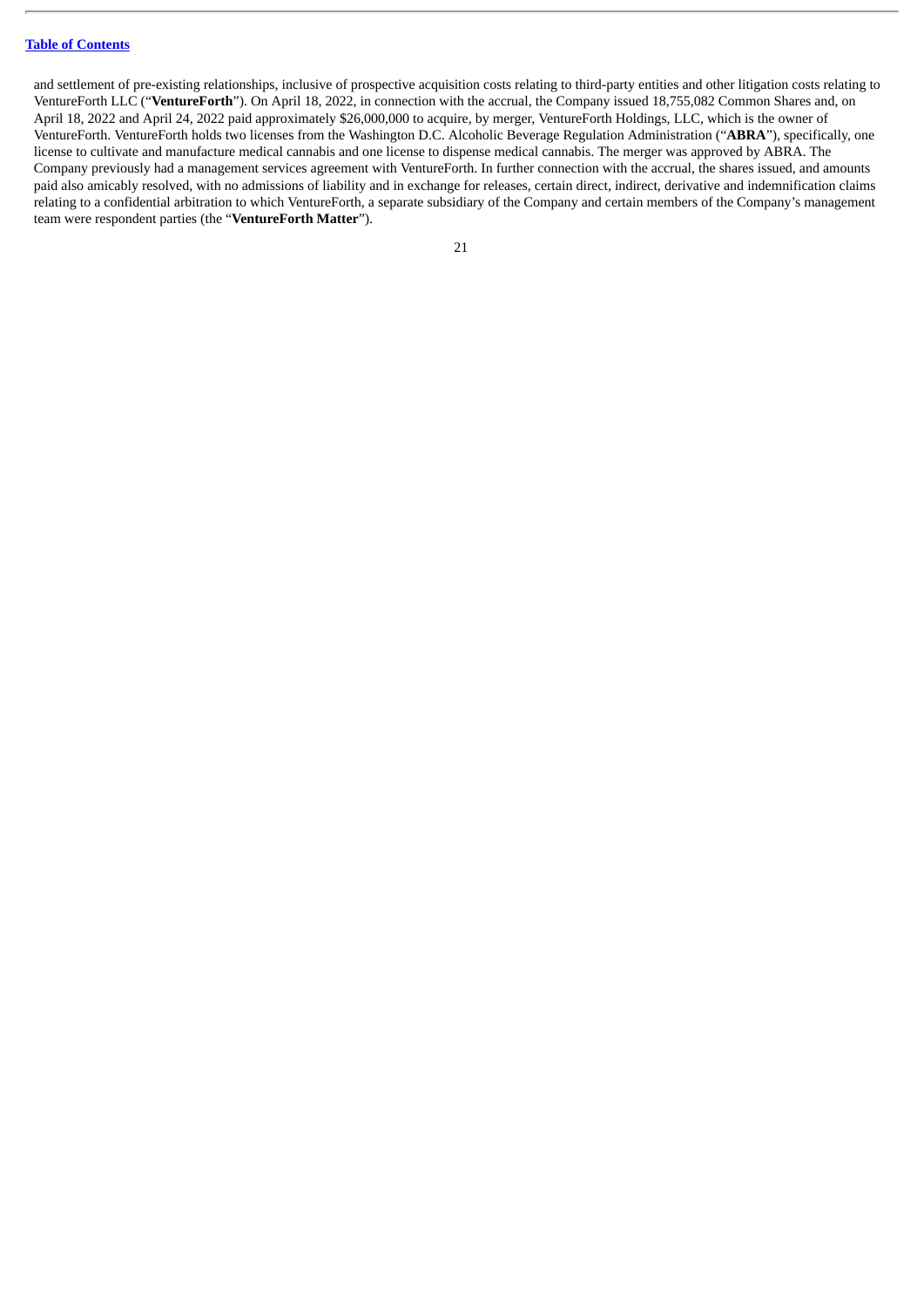#### **DESCRIPTION OF BUSINESS**

<span id="page-25-0"></span>The description of our business is incorporated by reference from Part I, Item 1 of the Company's Annual Report on Form 10-K as filed with the SEC on March 31, 2022 (see "*Incorporation of Certain Information by Reference*").

#### **DESCRIPTION OF PROPERTY**

<span id="page-25-1"></span>The description of our properties is incorporated by reference from Part I, Item 2 of the Company's Annual Report on Form 10-K as filed with the SEC on March 31, 2022 (see "*Incorporation of Certain Information by Reference*").

#### **LEGAL PROCEEDINGS**

<span id="page-25-2"></span>A former owner of the Company's Florida-licensed business was sued by a former purported joint venture partner, alleging various statutory and common law claims related to the terminated joint venture. The Company was not a party to this lawsuit, but, as part of its acquisition of the business, had agreed to indemnify the owner for litigation costs and any judgment rendered in the matter, in excess of \$750,000. On January 20, 2021, following an arbitration hearing, the arbitration panel issued a partial final award in the former joint venture partner's favor on three of the 11 claims asserted and awarded the former joint venture partner \$10,553,214.30 plus prejudgment interest from July 26, 2017 through the present, as well as reasonable attorneys' fees. On March 2, 2021, the Panel issued a Final Award, awarding the former joint venture partner a total of \$15,195,230.85, inclusive of prejudgment interest and attorneys' fees. The Company was financially responsible for payment of the Final Award, pursuant to its indemnification commitment to the former owner. Two subsidiaries of the Company, and certain members of the Company's management team were named in a separate lawsuit commenced by the same former joint venture partner alleging various claims related to the same terminated joint venture. The trial court dismissed a majority of the claims in the lawsuit. All parties to the arbitration and the additional lawsuit agreed to amicably resolve the arbitration and the additional lawsuit. There were no admissions of liability. In furtherance of the resolution, the Company made two payments of \$11,425,000 each in December 2021 and January 2022 against the total accrual of \$22,800,000 and accrued interest. The Company did not have an accrued balance as of March 31, 2021.

For the quarter ended September 30, 2021, the Company had anticipatorily accrued \$68,000,000 for potential share issuances and cash payments for purposes of acquisition and settlement of pre-existing relationships, inclusive of prospective acquisition costs relating to third-party entities and other litigation costs. For the three months ended March 31, 2022, there have been no changes to the accrued balance. On April 18, 2022, in connection with the accrual, the Company issued 18,755,082 common shares and on April 18, 2022 and April 24, 2022 paid approximately \$26,000,000 to acquire, by merger, VentureForth Holdings, LLC, which is the owner of VentureForth. VentureForth holds two licenses from ABRA, specifically, one license to cultivate and manufacture medical cannabis and one license to dispense medical cannabis. The merger was approved by ABRA. The Company previously had a management services agreement with VentureForth. In further connection with the accrual, the shares issued, and amounts paid also amicably resolved, with no admissions of liability and in exchange for releases, certain direct, indirect, derivative and indemnification claims relating to a confidential arbitration to which VentureForth, a separate subsidiary of the Company and certain members of the Company's management team were respondent parties.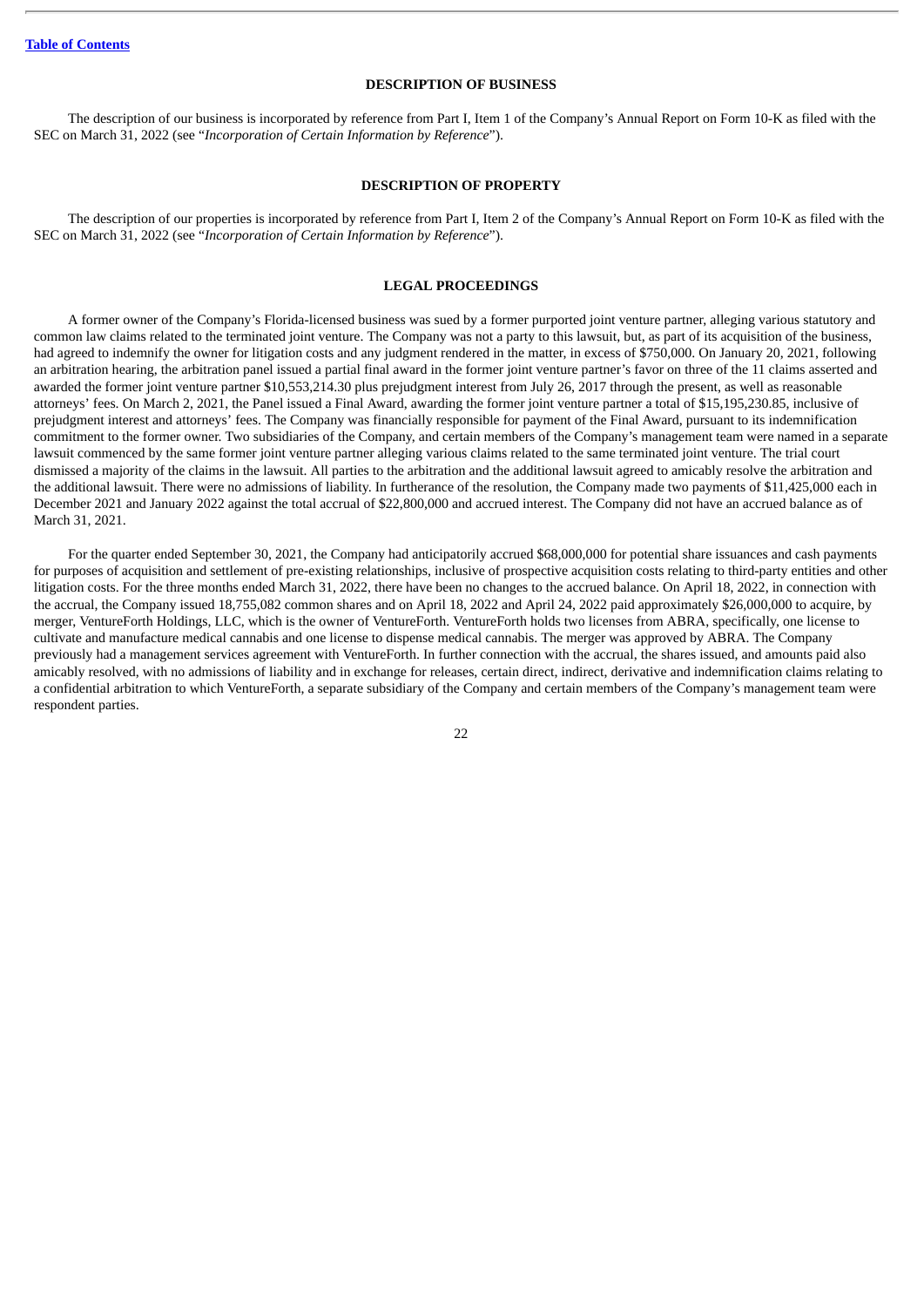### **MARKET PRICE AND DIVIDENDS ON COMMON EQUITY AND RELATED STOCKHOLDER MATTERS**

#### <span id="page-26-0"></span>**Trading Price and Volume**

The Company's common shares are listed on the NEO under the symbol "CCHW", on the CSE under the symbol "CCHW", on the OTCQX under the symbol "CCHWF" and on the Frankfurt Stock Exchange under the symbol "3LP".

#### **Shareholders**

As of June 15, 2022, there were 434 holders of record of our common shares.

#### **Dividends**

The Company has not declared cash dividends on the common shares in the past. The Company currently intends to reinvest all future earnings to finance the development and growth of its business. As a result, the Company does not intend to pay dividends on the common shares in the foreseeable future. Any future determination to pay distributions will be at the discretion of the Board and will depend on the financial condition, business environment, operating results, capital requirements, any contractual restrictions on the payment of distributions and any other factors that the Board deems relevant. The Company is not bound or limited in any way to pay dividends in the event that the Board determines that a dividend is in the best interest of its shareholders.

#### **Equity Compensation Plans**

The following table sets forth the number of Common Shares to be issued upon exercise of outstanding convertible securities, the weighted-average exercise price of such outstanding convertible securities and the number of Common Shares remaining available for future issuance under equity compensation plans as at December 31, 2021.

|                           | Number of Common<br>Shares to be issued upon<br>exercise of outstanding | Weighted-<br>average<br>exercise<br>price<br>of<br>outstanding | <b>Number of Common Shares remaining</b><br>available for future issuance under<br>equity compensation plans (excluding |
|---------------------------|-------------------------------------------------------------------------|----------------------------------------------------------------|-------------------------------------------------------------------------------------------------------------------------|
| <b>Plan Category</b>      | securities(1)                                                           | securities(2)                                                  | securities reflected in the first column)                                                                               |
| Equity compensation plans |                                                                         |                                                                |                                                                                                                         |
| approved                  |                                                                         |                                                                |                                                                                                                         |
| by Shareholders           | 11,291,732                                                              | Nil.                                                           | 35, 135, 155(2)                                                                                                         |
| Equity compensation plans |                                                                         |                                                                |                                                                                                                         |
| not approved by           |                                                                         |                                                                |                                                                                                                         |
| <b>Shareholders</b>       | Nil.                                                                    | Nil.                                                           | Nil.                                                                                                                    |
| Total                     | 11,291,732                                                              | Nil.                                                           | 35, 135, 155(2)                                                                                                         |

#### **Notes:**

- (1) The 11,291,732 Common Shares to be issued upon exercise of outstanding securities, warrants and rights consists of (i) 3,363,254 Common Shares that may be issued upon the vesting of PSUs, and (ii) 7,928,478 Common Shares that may be issued upon the vesting of RSUs. For outstanding PSUs whose performance has been certified, reflects number of shares eligible to vest; for outstanding PSUs whose performance has not yet been certified, reflects target number of shares.
- (2) Convertible securities remaining as of December 31, 2021.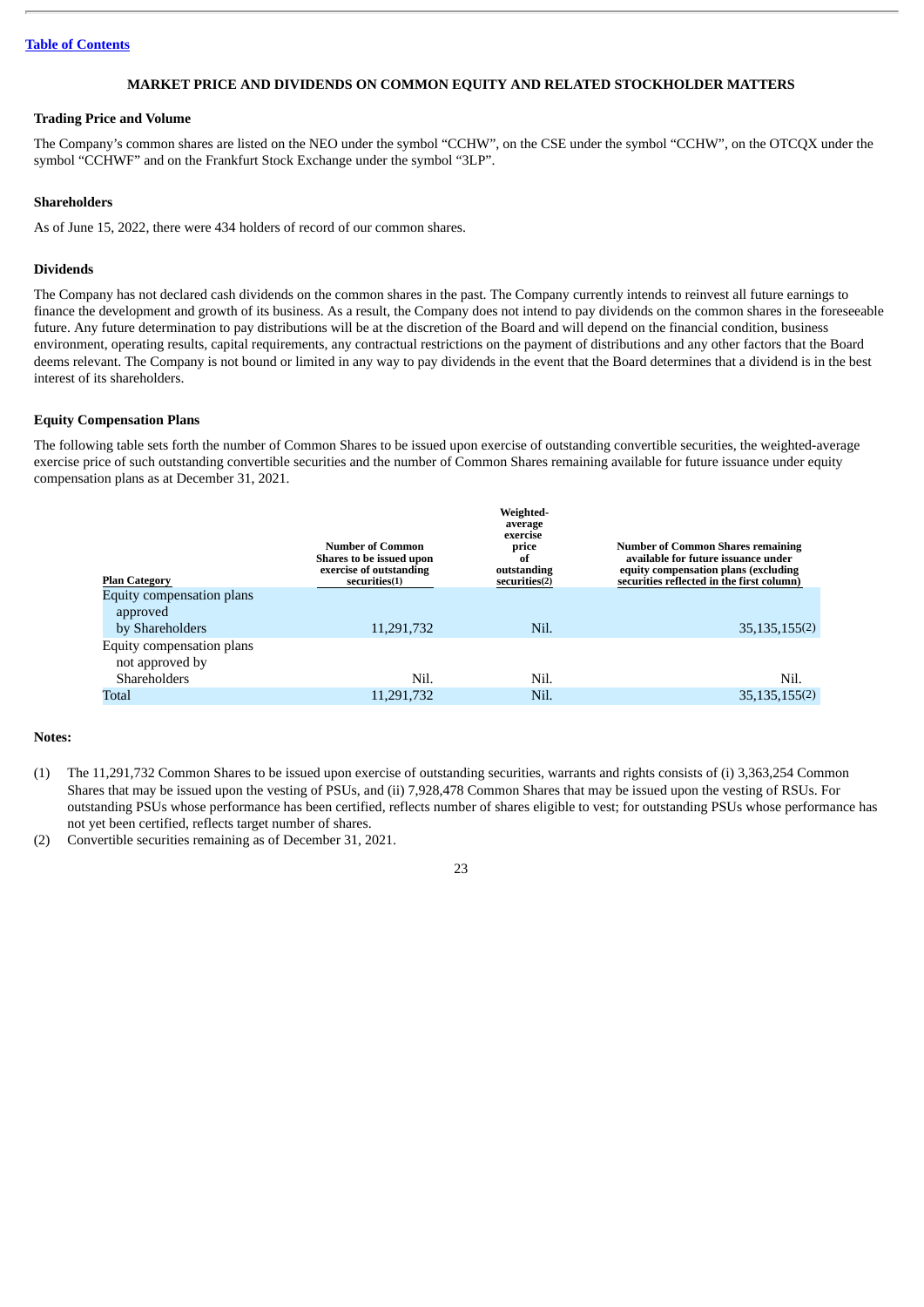# **Exchange Controls**

There are no governmental laws, decrees or regulations in Canada that restrict the export or import of capital, including foreign exchange controls, or that affect the remittance of dividends, interest or other payments to nonresident holders of the securities of the Company, other than Canadian withholding tax. See "*Certain Canadian Federal Income Tax Considerations for Non-Residents of Canada*," below.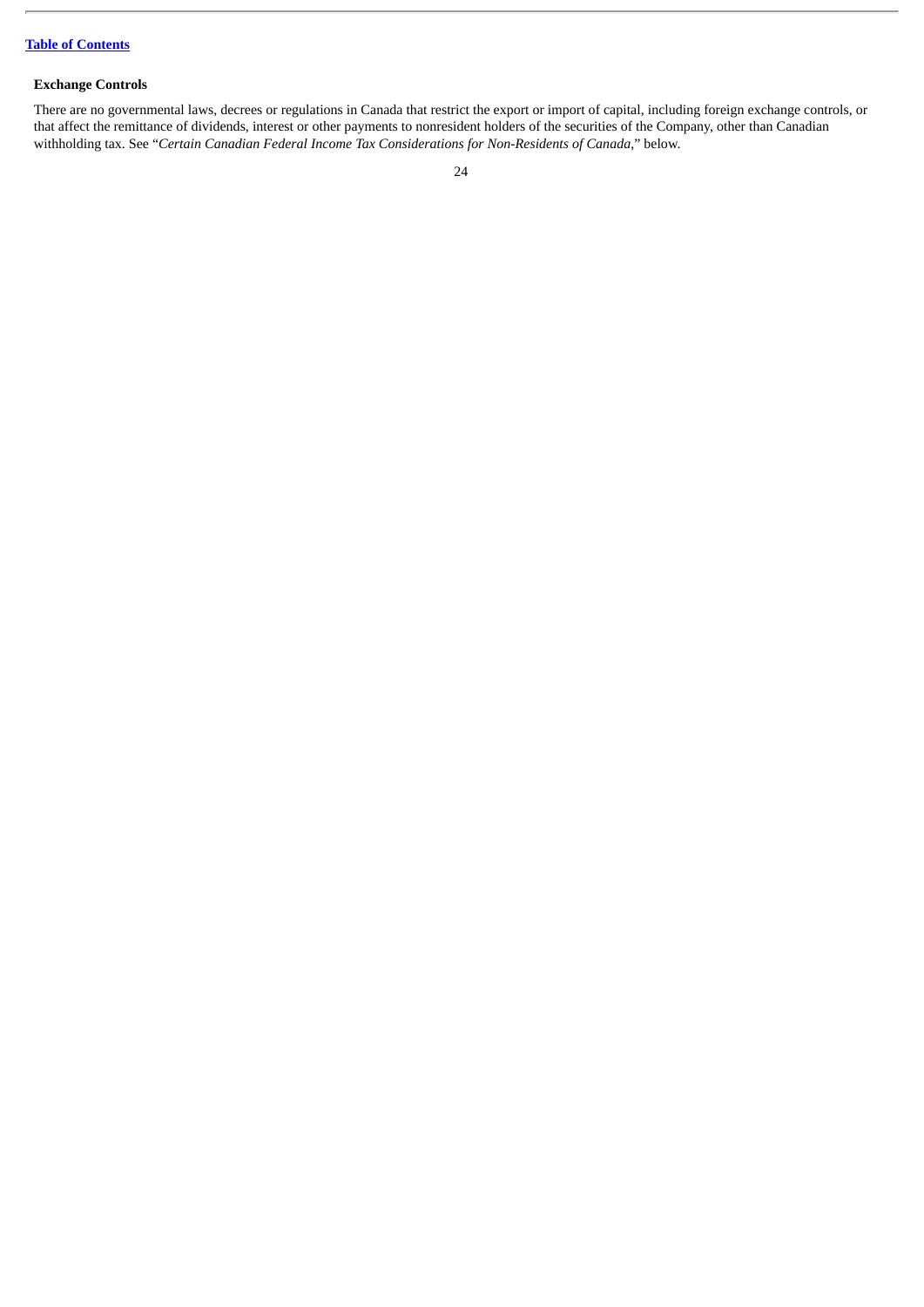#### **CERTAIN CANADIAN FEDERAL INCOME TAX CONSIDERATIONS FOR NON-RESIDENTS OF CANADA**

<span id="page-28-0"></span>The following is, as of the date hereof, a summary of the principal Canadian federal income tax considerations generally applicable under the *Income Tax Act* (Canada) and the regulations promulgated thereunder (the "**Tax Act**") to a holder who acquires, as beneficial owner, our Common Shares, and who, for purposes of the Tax Act and at all relevant times: (i) holds the Common Shares as capital property; (ii) deals at arm's length with, and is not affiliated with, us; (iii) is not, and is not deemed to be, resident in Canada; and (iv) does not use or hold and will not be deemed to use or hold, our Common Shares in the course of carrying on, or otherwise in connection with, a business carried on in Canada (a "**Non-Resident Holder**"). Generally, our Common Shares will be considered to be capital property to a Non-Resident Holder provided the Non-Resident Holder does not hold our Common Shares in the course of carrying on a business of trading or dealing in securities and has not acquired them in one or more transactions considered to be an adventure or concern in the nature of trade. Special rules, which are not discussed in this summary, may apply to a Non-Resident Holder that is an insurer that carries on an insurance business in Canada and elsewhere or is an authorized foreign bank (as defined in the Tax Act). **All such Non-Resident Holders should seek advice from their own tax advisors**.

This summary is based upon the provisions of the Tax Act in force as of the date hereof, the current provisions of the Convention between Canada and the United States of America in force as of the date hereof, all specific proposals to amend the Tax Act that have been publicly and officially announced by or on behalf of the Minister of Finance (Canada) prior to the date hereof (the "**Proposed Amendments**") and management's understanding of the current administrative policies and practices of the Canada Revenue Agency (the "**CRA**") published in writing by it prior to the date hereof. This summary assumes the Proposed Amendments will be enacted in the form proposed. However, no assurance can be given that the Proposed Amendments will be enacted in their current form, or at all. This summary is not exhaustive of all possible Canadian federal income tax considerations and, except for the Proposed Amendments, does not take into account or anticipate any changes in the law or any changes in the CRA's administrative policies or practices, whether by legislative, governmental, or judicial action or decision, nor does it take into account or anticipate any other federal or any provincial, territorial or foreign tax considerations, which may differ significantly from those discussed herein.

Non-Resident Holders should consult their own tax advisors with respect to an investment in our Common Shares. This summary is of a general nature only and is not intended to be, nor should it be construed to be, legal or tax advice to any prospective purchaser or holder of our Common Shares, and no representations with respect to the income tax consequences to any prospective purchaser or holder are made. Consequently, prospective purchasers or holders of our Common Shares should consult their own tax advisors with respect to their particular **circumstances.**

#### *Currency Conversion*

Generally, for purposes of the Tax Act, all amounts relating to the acquisition, holding, or disposition of our Common Shares, including dividends, adjusted cost base, and proceeds of disposition, which are denominated in a currency other than the Canadian dollar, must be converted into Canadian dollars using the applicable rate of exchange (for purposes of the Tax Act) quoted by the Bank of Canada on the date such amounts arose, or such other rate of exchange as is acceptable to the Minister of National Revenue (Canada).

#### *Disposition of Common Shares*

A Non-Resident Holder will not generally be subject to income tax under the Tax Act on a disposition or deemed disposition of a Common Share, unless the Common Share constitutes "taxable Canadian property" (as defined in the Tax Act) of the Non-Resident Holder at the time of disposition and the Non-Resident Holder is not entitled to relief under an applicable income tax treaty or convention.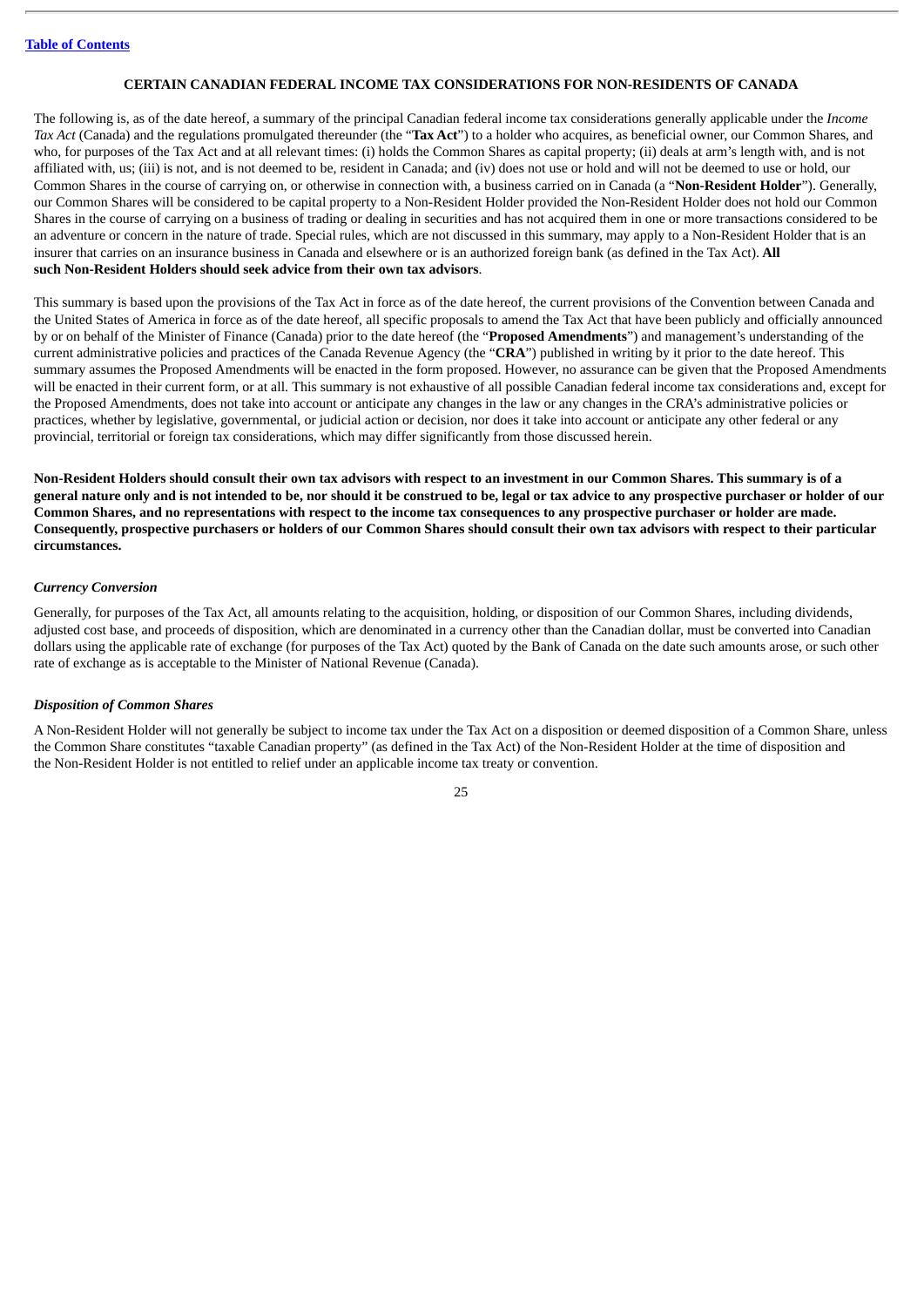Provided that the Common Shares are listed on a "designated stock exchange," as defined in the Tax Act (which includes the NEO, the CSE and the Frankfurt Stock Exchange), at the time of disposition, the Common Shares will generally not constitute taxable Canadian property of a Non-Resident Holder at that time, unless at any time during the 60-month period immediately preceding the disposition the following two conditions are satisfied concurrently: (i) (a) the Non-Resident Holder; (b) persons with whom the Non-Resident Holder did not deal at arm's length; (c) partnerships in which the Non-Resident Holder or a person described in (b) holds a membership interest directly or indirectly through one or more partnerships; or (d) any combination of the persons and partnerships described in (a) through (c), owned 25% or more of the issued shares of any class or series of our shares; and (ii) more than 50% of the fair market value of such shares was derived directly or indirectly from one or any combination of: real or immovable property situated in Canada, "Canadian resource properties", "timber resource properties" (each as defined in the Tax Act), and options in respect of, or interests in, or for civil law rights in, any such properties (whether or not such property exists). Notwithstanding the foregoing, in certain circumstances set out in the Tax Act, the Common Shares could be deemed to be taxable Canadian property. Even if the Common Shares are taxable Canadian property to a Non-Resident Holder, such Non-Resident Holder may be exempt from tax under the Tax Act on the disposition of such Common Shares by virtue of an applicable income tax treaty or convention. **A Non-Resident Holder contemplating a disposition of Common Shares that may constitute taxable Canadian property should consult a tax advisor prior to such disposition.**

#### *Receipt of Dividends*

Dividends paid or credited, or deemed to be paid or credited, on a Non-Resident Holder's Common Shares will be subject to Canadian withholding tax under the Tax Act. The general rate of withholding tax under the Tax Act is 25% of the gross amount of the dividend, although such rate may be reduced under the provisions of an applicable income tax treaty or convention between Canada and the Non-Resident Holder's country of residence. For example, under the Convention between Canada and the United States of America, the rate is generally reduced to 15% where the Non-Resident Holder beneficially owns such dividends and is a resident of the United States for the purposes of, and is fully entitled to the benefits of, that treaty. **Non-Resident Holders should seek advice from their own tax advisors in this regard.**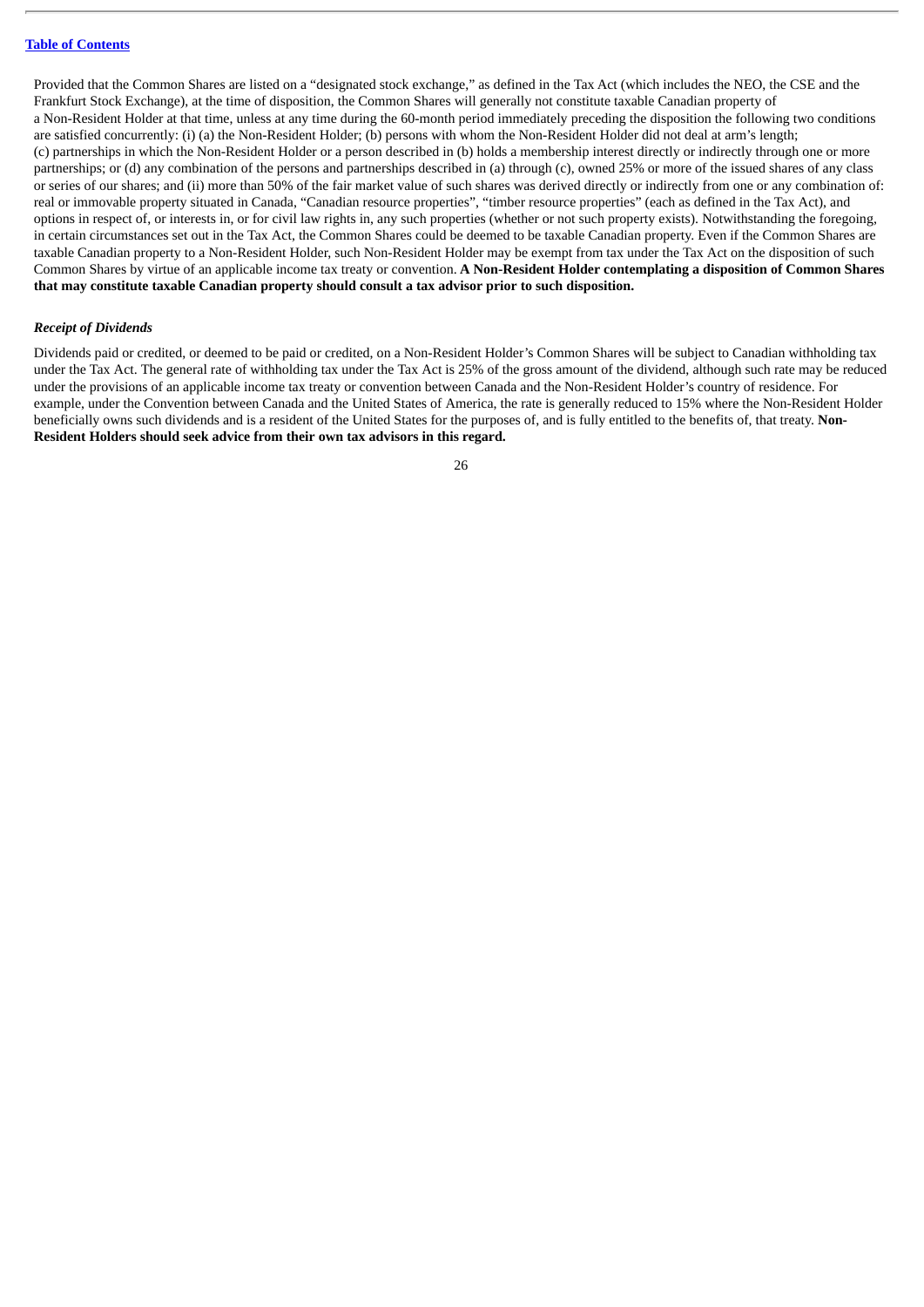#### **CERTAIN MATERIAL U.S. FEDERAL INCOME TAX CONSIDERATIONS**

<span id="page-30-0"></span>The following discussion is a general summary of certain material U.S. federal income tax considerations for U.S. Holders and certain Non-U.S. Holders (each as defined below) relating to the acquisition, ownership and disposition of Common Shares acquired pursuant to this prospectus, but does not purport to be a complete analysis of all potential tax matters for consideration. In addition, this summary does not take into account the individual facts and circumstances of any particular U.S. Holder or Non-U.S. Holder that may affect the U.S. federal income tax consequences to such U.S. Holder or Non-U.S. Holder, including specific tax consequences to a U.S. Holder or Non-U.S. Holder under an applicable tax treaty. Accordingly, this summary is not intended to be, and should not be construed as, legal or U.S. federal income tax advice with respect to any particular U.S. Holder or Non-U.S. Holder. Except as specifically set forth below, this summary does not discuss applicable tax reporting requirements.

This discussion is based on the IRC, Treasury Regulations promulgated thereunder, judicial decisions, and published rulings and administrative pronouncements of the IRS, in each instance in effect as of the date hereof. These authorities may change or be subject to differing interpretations. Any such change or differing interpretation may be applied retroactively in a manner that could adversely affect a holder of Common Shares. This summary does not discuss the potential effects, whether adverse or beneficial, of any proposed legislation that, if enacted, could be applied on a retroactive or prospective basis. The Company has not sought and will not seek any rulings from the IRS, or an opinion from legal counsel, regarding the matters discussed below. There can be no assurance the IRS or a court will not take a contrary position to that discussed below regarding the tax consequences of the acquisition, ownership and disposition of Common Shares acquired pursuant to this prospectus.

This discussion is limited to U.S. Holders and certain Non-U.S. Holders that hold Common Shares as a "capital asset" within the meaning of Section 1221 of the IRC (generally, property held for investment). This discussion does not address all U.S. federal income tax consequences relevant to a holder's particular circumstances, including the impact of the U.S. federal, except to the limited extent discussed below, estate or gift, or any other non-income tax, or any state, local, or non-U.S. tax, consequences of the acquisition, ownership and disposition of Common Shares acquired pursuant to this prospectus or the impact of the U.S. federal alternative minimum tax or the U.S. Medicare net investment income tax. In addition, it does not address consequences relevant to holders subject to special rules, including, without limitation holders that:

- are banks, insurance companies, or other financial institutions;
- are regulated investment companies or real estate investment trusts;
- are brokers, dealers or traders in securities or foreign currencies, or that use the mark-to-market method of accounting for U.S. federal income tax purposes;
- are tax-exempt organizations, governmental organizations, qualified retirement plans, individual retirement accounts, or other tax-deferred accounts;
- hold Common Shares as part of a hedge, straddle, or as part of a conversion transaction or other integrated transaction;
- acquire Common Shares as compensation for services or through the exercise or cancellation of employee stock options or warrants;
- have a "functional currency" other than the U.S. dollar;
- own or have owned, directly, indirectly, or constructively 10% or more of the voting power or value of the Company;
- are "controlled foreign corporations," "passive foreign investment companies," or corporations that accumulate earnings to avoid, or which has the result of avoiding, U.S. federal income tax;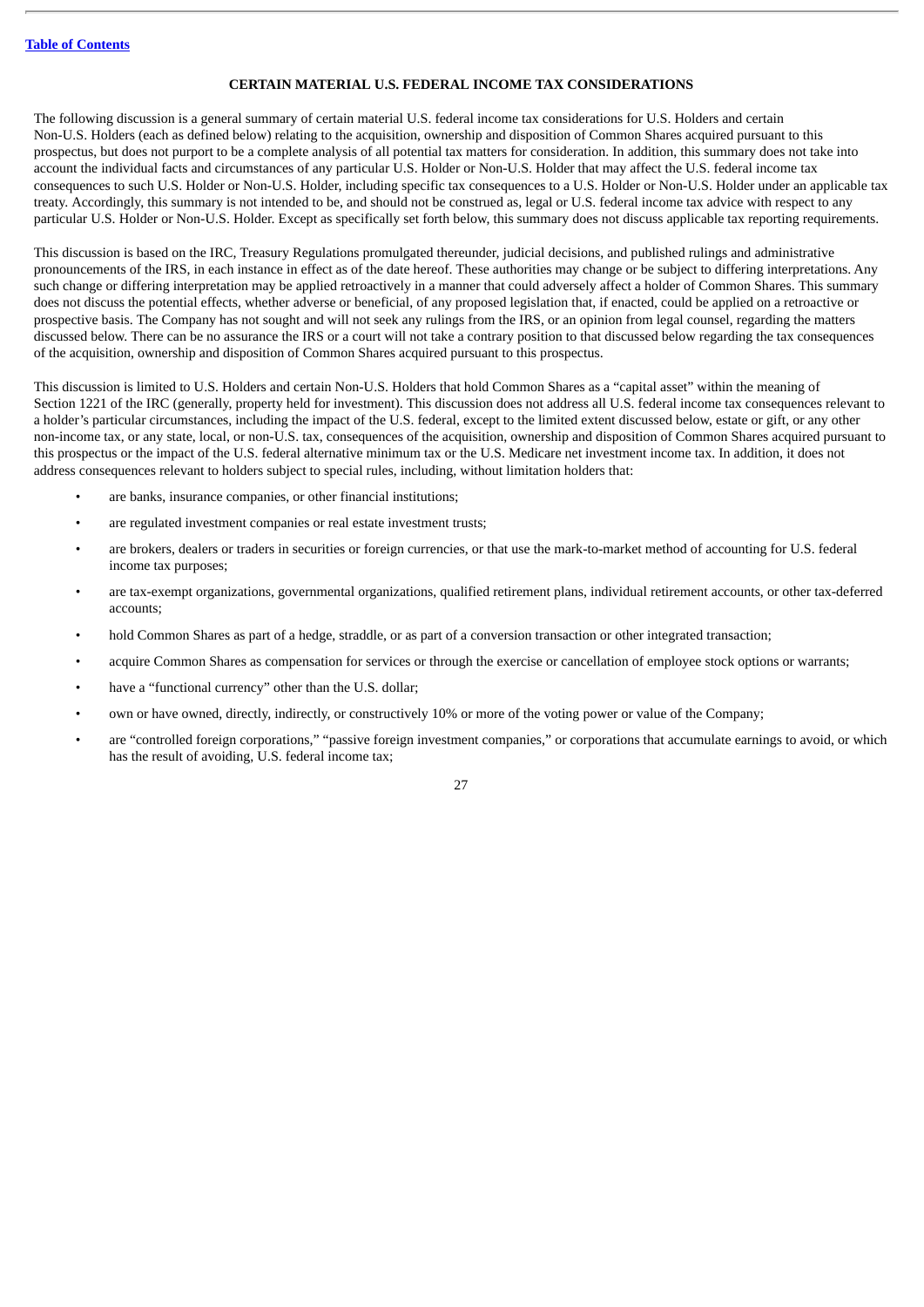- are partnerships or other entities or arrangements treated as partnerships for U.S. federal income tax purposes (and investors therein);
- are S corporations (and shareholders thereof);
- are corporations organized outside the United States that are nonetheless classified as domestic corporations for U.S. federal income tax purposes;
- are deemed to sell Common Shares under the constructive sale provisions of the IRC;
- are U.S. expatriates, former citizens of the U.S., or former long-term residents of the U.S.;
- are U.S. Holders that hold Common Shares in connection with a trade or business, permanent establishment, or fixed base outside the United States or are otherwise
- are subject to the alternative minimum tax or the tax on net investment income; and
- are required to accelerate the recognition of any item of gross income with respect to Common Shares as a result of such income being recognized on an applicable financial statement or are otherwise subject to special U.S. tax accounting rules.

If an entity classified as a partnership for U.S. federal income tax purposes holds Common Shares, the tax treatment of a partner (or other owner) in such partnership generally will depend on the status of the partner (or other owner), the activities of the entity treated as a partnership for U.S. federal income tax purposes, and certain determinations made at the partner (or other owner) level. Accordingly, entities treated as partnerships holding Common Shares and the partners (or other owners) in such entities should consult their own tax advisors regarding the U.S. federal income tax consequences to them.

THIS DISCUSSION IS FOR INFORMATIONAL PURPOSES ONLY AND IS NOT TAX ADVICE. PROSPECTIVE INVESTORS SHOULD CONSULT THEIR OWN TAX ADVISORS WITH RESPECT TO THE APPLICATION OF THE U.S. FEDERAL INCOME TAX LAWS TO THEIR PARTICULAR SITUATIONS AS WELL AS ANY TAX CONSEQUENCES OF THE ACQUISITION, OWNERSHIP AND DISPOSITION OF COMMON SHARES ACQUIRED PURSUANT TO THIS PROSPECTUS ARISING UNDER THE U.S. FEDERAL ESTATE OR GIFT TAX LAWS OR UNDER THE LAWS OF ANY STATE, LOCAL OR NON-U.S. TAXING JURISDICTION OR UNDER ANY APPLICABLE INCOME TAX TREATY.

# **Definition of a U.S. Holder**

For purposes of this discussion, a "U.S. Holder" is any beneficial owner of Common Shares that is, for U.S. federal income tax purposes:

- an individual who is a citizen or resident of the U.S.;
- a corporation, including any entity treated as a corporation for U.S. federal income tax purposes, created or organized in or under the laws of the U.S., any state within the U.S. or the District of Columbia;
- an estate the income of which is subject to U.S. federal income tax regardless of its source; or
- a trust that (1) is subject to the primary supervision of a U.S. court and the control of one or more "United States persons" (within the meaning of Section 7701(a)(30) of the IRC), or (2) has a valid election in effect to be treated as a United States person for U.S. federal income tax purposes.

#### **Tax Classification as a U.S. Domestic Corporation**

Pursuant to Section 7874(b) of the IRC and the Treasury Regulations promulgated thereunder, notwithstanding that we are organized under the provisions of the BCBCA, solely for U.S. federal income tax purposes, we are classified as a U.S. domestic corporation.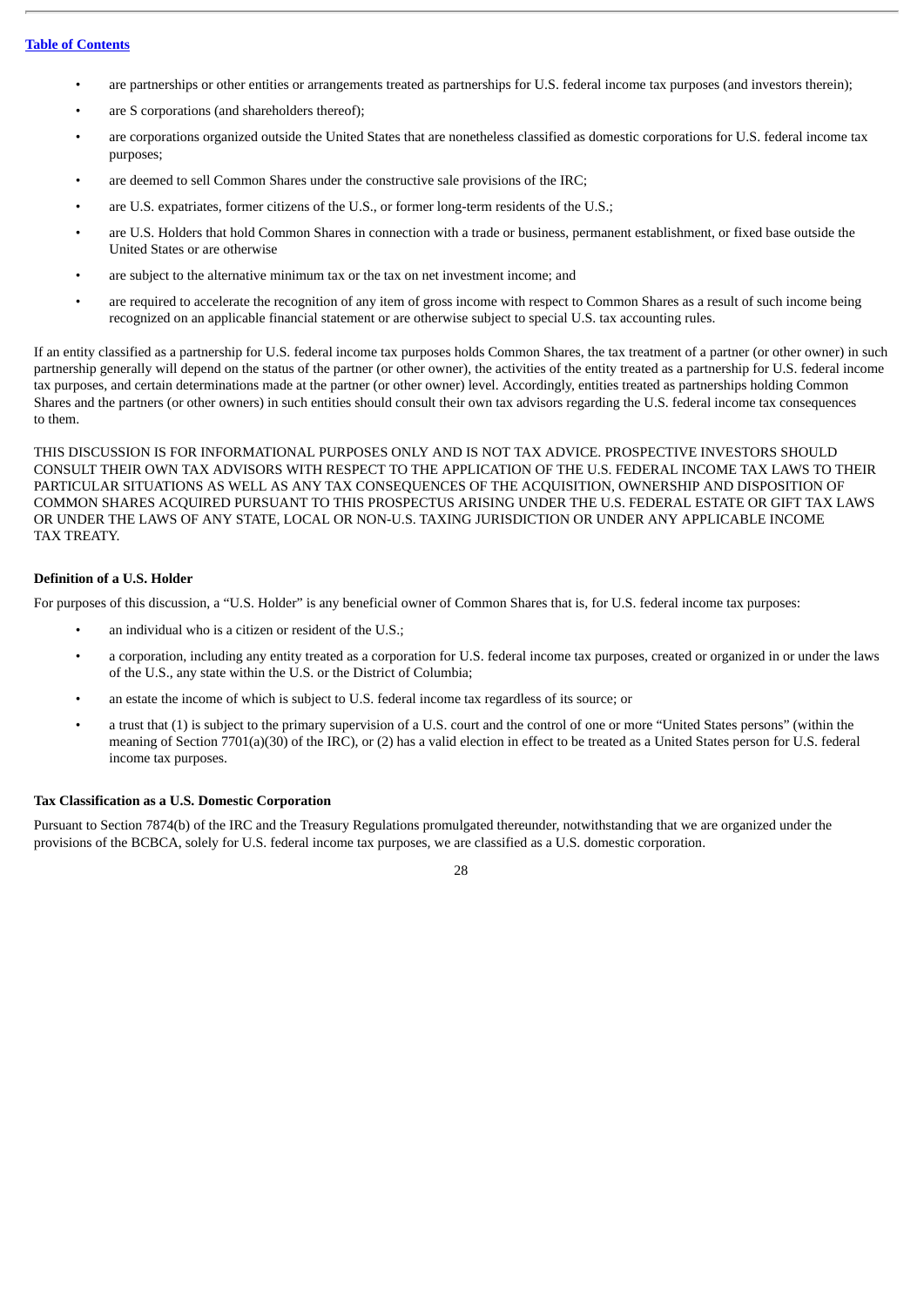A number of significant and material U.S. federal income tax consequences may result from such classification, and this summary does not attempt to describe all such U.S. federal income tax consequences. Section 7874 of the IRC and the Treasury Regulations promulgated thereunder do not address all the possible tax consequences that arise from us being treated as a U.S. domestic corporation for U.S. federal income tax purposes. Accordingly, there may be additional or unforeseen U.S. federal income tax consequences to us that are not discussed in this summary.

Generally, we will be subject to U.S. federal income tax on our worldwide taxable income (regardless of whether such income is "U.S. source" or "foreign source") and will be required to file a U.S. federal income tax return annually with the IRS. We anticipate that we will also be subject to tax in Canada. It is unclear how the foreign tax credit rules under the IRC will operate in certain circumstances, given our treatment as a U.S. domestic corporation for U.S. federal income tax purposes and our being subject to taxation in Canada. Accordingly, it is possible that we will be subject to double taxation with respect to all or part of our taxable income. It is anticipated that such U.S. and Canadian tax treatment will continue indefinitely and that the Common Shares will be treated indefinitely as shares in a U.S. domestic corporation for U.S. federal income tax purposes, notwithstanding future transfers. Each holder should seek tax advice, based on such shareholder's particular circumstances, from their own tax advisors.

#### **Tax Considerations for U.S. Holders**

#### **Distributions**

We have not made distributions on our Common Shares and do not plan to make any distributions on our Common Shares for the foreseeable future. However, if we do make distributions of cash or property on our Common Shares, such distributions made on our Common Shares generally will be included in a U.S. Holder's income as ordinary dividend income to the extent of our current and accumulated earnings and profits (determined under U.S. federal income tax principles) as of the end of our taxable year in which the distribution occurs. However, with respect to dividends received by certain non-corporate U.S. Holders (including individuals), such dividends may be eligible to be taxed at the applicable long-term capital gains rates (currently at a maximum tax rate of 20%), provided certain holding period and other requirements are satisfied. Dividends received by a corporate holder of Common Shares may be eligible for a dividends received deduction, subject to applicable limitations.

Distributions in excess of our current and accumulated earnings and profits will be treated as a return of capital to the extent of a U.S. Holder's adjusted tax basis in the Common Shares and thereafter as capital gain from the sale or exchange of such Common Shares, which will be taxable according to rules discussed under the heading "*– Sale or Other Disposition*," below.

As described above under the heading "Certain Canadian Federal Income Tax Considerations for Non-Residents of Canada - Receipt of Dividends", dividends received or deemed to be received by a U.S. Holder will generally be subject to Canadian withholding tax. However, dividends will not constitute foreign source income for U.S. foreign tax credit limitation purposes because we, even though organized as a Canadian corporation, will be treated as a U.S. corporation for U.S. federal income tax purposes, as described above under the heading "*Tax Classification as a U.S. Domestic Corporation*". Therefore, U.S. Holders may not be able to claim a U.S. foreign tax credit for any Canadian withholding tax unless such U.S. Holders have sufficient other foreign source income. U.S. Holders should review the discussion under the heading "*Certain Canadian Federal Income Tax Considerations for Non-Residents of Canada*" and consult with their own tax advisors regarding dividend rules in light of their own personal circumstances.

#### **Sale or Other Taxable Disposition**

Upon the sale or other taxable disposition of Common Shares, a U.S. Holder generally will recognize capital gain or loss equal to the difference between (i) the amount of cash and the fair market value of any property received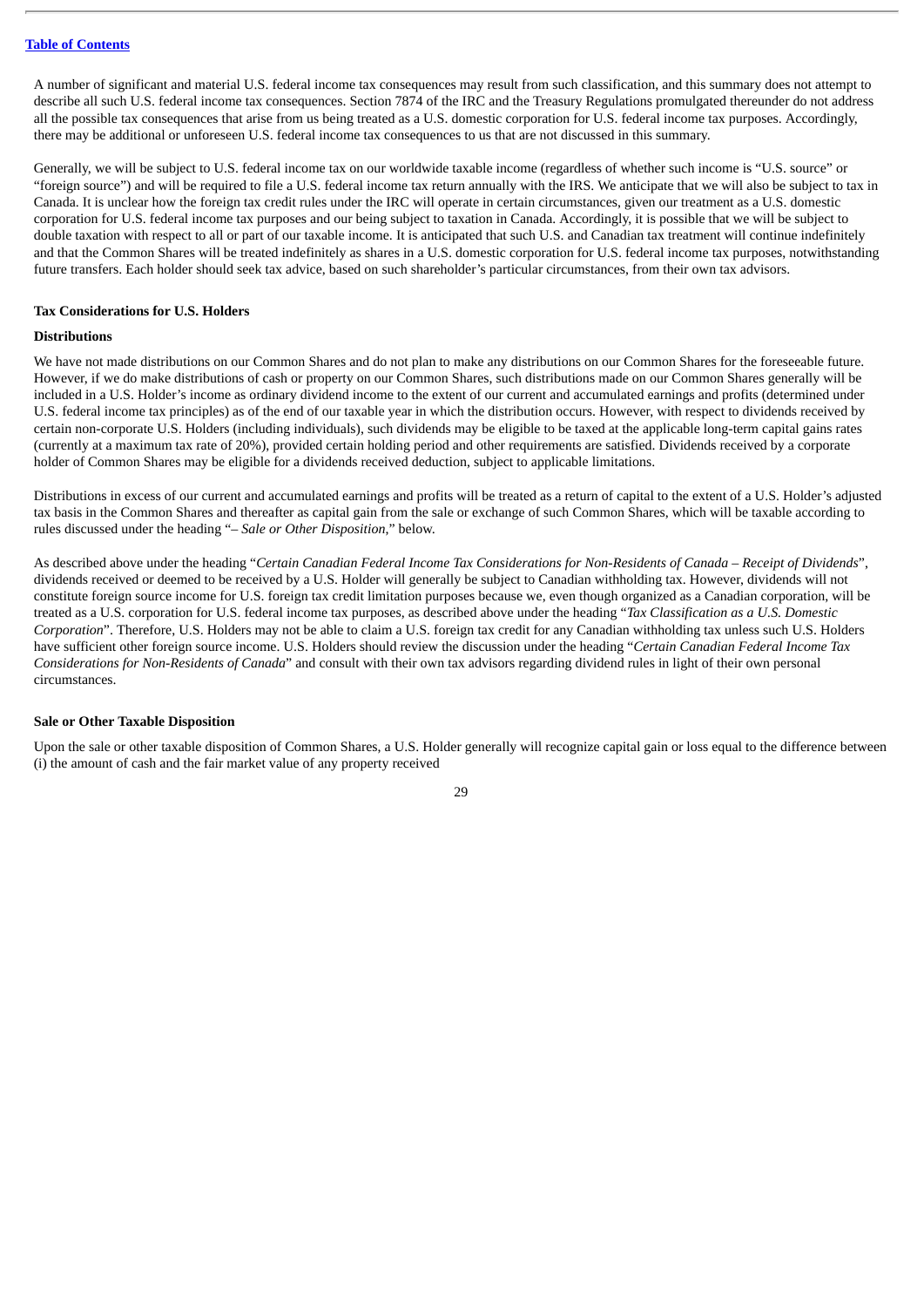upon such taxable disposition and (ii) the U.S. Holder's adjusted tax basis in Common Shares surrendered in exchange therefor. Such capital gain or loss will be long-term capital gain or loss if a U.S. Holder's holding period in Common Shares is more than one year at the time of the sale or other taxable disposition. Long-term capital gains of non-corporate taxpayers are generally taxed at a lower maximum marginal tax rate than the maximum marginal tax rate applicable to ordinary income. There are currently no preferential tax rates for long-term capital gains of a U.S. Holder that is a corporation. Deductions for capital losses are subject to complex limitations under the IRC.

#### **Foreign Tax Credit Limitations**

Because it is anticipated that we will be subject to tax both as a U.S. domestic corporation and as a Canadian corporation, a U.S. Holder may pay, through withholding, Canadian tax, as well as U.S. federal income tax, with respect to dividends paid on its Common Shares. For U.S. federal income tax purposes, a U.S. Holder may elect for any taxable year to receive either a credit or a deduction for all foreign income taxes paid by the holder during the year. Complex limitations apply to the foreign tax credit, including a general limitation that the credit cannot exceed the proportionate share of a taxpayer's U.S. federal income tax that the taxpayer's foreign source taxable income bears to the taxpayer's worldwide taxable income. In applying this limitation, items of income and deduction must be classified, under complex rules, as either foreign source or U.S. source. Our status as a U.S. domestic corporation for U.S. federal income tax purposes will cause dividends paid by us to be treated as U.S. source rather than foreign source for this purpose. As a result, a foreign tax credit may be unavailable for any Canadian tax paid on dividends received from us. Similarly, to the extent a sale or disposition of the Common Shares by a U.S. Holder results in Canadian tax payable by the U.S. Holder (for example, because the Common Shares constitute taxable Canadian property within the meaning of the Tax Act), a U.S. foreign tax credit may be unavailable to the U.S. Holder for such Canadian tax. In each case, however, the U.S. Holder should be able to take a deduction for the U.S. Holder's Canadian tax paid, provided that the U.S. Holder has not elected to credit other foreign taxes during the same taxable year.

The foreign tax credit rules are complex, and each U.S. Holder should consult its own tax advisors regarding these rules.

#### **Foreign Currency**

The amount of any distribution paid to a U.S. Holder in foreign currency, or the amount of proceeds paid in foreign currency on the sale, exchange or other taxable disposition of Common Shares, generally will be equal to the U.S. dollar value of such foreign currency based on the exchange rate applicable on the date of receipt (regardless of whether such foreign currency is converted into U.S. dollars at that time). A U.S. Holder will have a basis in the foreign currency equal to its U.S. dollar value on the date of receipt. Any U.S. Holder who converts or otherwise disposes of the foreign currency after the date of receipt may have a foreign currency exchange gain or loss that would be treated as ordinary income or loss, and generally will be U.S. source income or loss for foreign tax credit purposes. Different rules apply to U.S. Holders who use the accrual method of tax accounting. Each U.S. Holder should consult its own U.S. tax advisors regarding the U.S. federal income tax consequences of receiving, owning, and disposing of foreign currency.

#### **Information Reporting and Backup Withholding**

U.S. backup withholding (currently at a rate of 24%) is imposed upon certain payments to persons that fail (or are unable) to furnish the information required pursuant to U.S. information reporting requirements. Distributions to U.S. Holders will generally be exempt from backup withholding, provided the U.S. Holder meets applicable certification requirements, including providing a U.S. taxpayer identification number on a properly completed IRS Form W-9, or otherwise establishes an exemption. We must report annually to the IRS and to each U.S. Holder the amount of distributions and dividends paid to that U.S. Holder and the proceeds from the sale or other disposition of Common Shares, unless such U.S. Holder is an exempt recipient.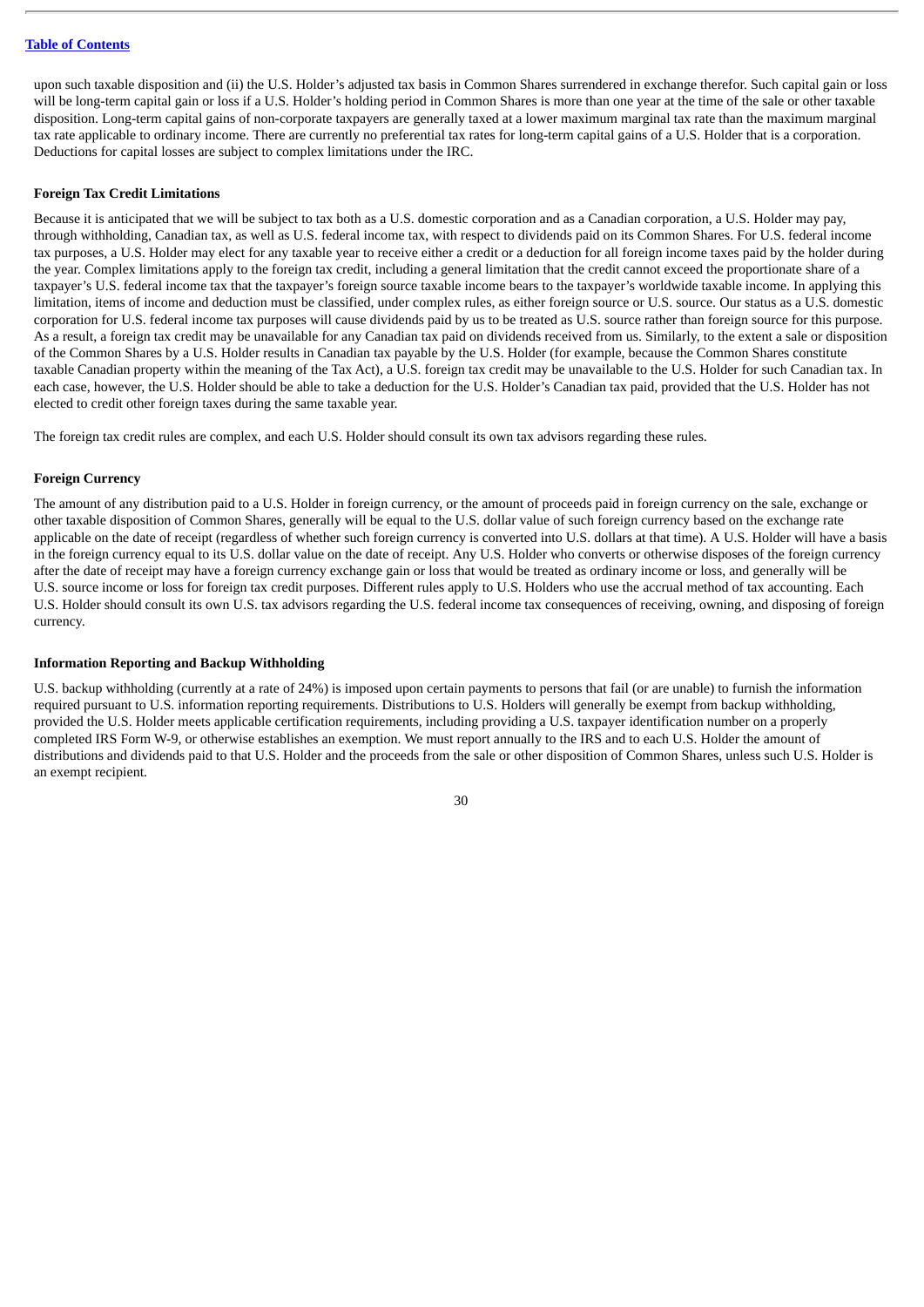Backup withholding does not represent an additional tax. Any amounts withheld from a payment to a U.S. Holder under the backup withholding rules will generally be allowed as a credit against such U.S. Holder's U.S. federal income tax liability, and may entitle such U.S. Holder to a refund, provided the required information and returns are timely furnished by such U.S. Holder to the IRS. Moreover, certain penalties may be imposed by the IRS on a U.S. Holder who is required to furnish information but does not do so in the proper manner. U.S. Holders should consult their own tax advisors regarding the application of backup withholding in their particular circumstances and the availability of and procedure for obtaining an exemption from backup withholding under current Treasury Regulations.

#### **Tax Considerations for Non-U.S. Holders**

#### **Definition of a Non-U.S. Holder**

For purposes of this discussion, a "Non-U.S. Holder" is any beneficial owner of Common Shares that is neither a "U.S. Holder" nor an entity treated as a partnership for U.S. federal income tax purposes.

#### **Distributions**

Distributions of cash or property on Common Shares will constitute dividends for U.S. federal income tax purposes to the extent paid from our current or accumulated earnings and profits, as determined under U.S. federal income tax principles. Distributions in excess thereof will first constitute a return of capital and be applied against and reduce a Non-U.S. Holder's adjusted tax basis in its Common Shares, but not below zero, and thereafter be treated as capital gain and will be treated as described under "– *Sale or Other Taxable Disposition*" below. If we are or have been a "USRPHC" (as defined below under the heading "– *Sale or Other Taxable Disposition*") and our Common Shares do not qualify for the "Regularly Traded Exception" (as defined below under the heading "– Sale or Other Taxable Disposition"), distributions which constitute a return of the Non-U.S. Holder's investment will be subject to withholding unless an application for a withholding certificate is filed to reduce or eliminate such withholding.

Subject to the discussions under "*– Information Reporting and Backup Withholding*" and under "*– FATCA*" below, any dividend paid to a Non-U.S. Holder of Common Shares that is not effectively connected with the Non-U.S. Holder's conduct of a trade or business within the U.S. will be subject to U.S. federal withholding tax at a rate of 30% of the gross amount of such distribution, or such lower rate as may be specified under an applicable income tax treaty. In order to receive a reduced treaty rate, a Non-U.S. Holder must provide an IRS Form W-8BEN or IRS Form W-8BEN-E, as applicable (or an appropriate successor form), properly certifying such holder's eligibility for the reduced rate. If a Non-U.S. Holder holds Common Shares through a financial institution or other agent acting on the Non-U.S. Holder's behalf, the Non-U.S. Holder will be required to provide appropriate documentation to such agent, and the Non-U.S. Holder's agent will then be required to provide such (or a similar) certification to us, either directly or through other intermediaries. A Non-U.S. Holder that does not timely furnish the required certification, but that qualifies for a reduced treaty rate, may obtain a refund of any excess amounts withheld by timely filing an appropriate claim for refund with the IRS. Non-U.S. Holders should consult their own tax advisors regarding their entitlement to benefits under any applicable income tax treaty.

Dividends paid to a Non-U.S. Holder that are effectively connected with the Non-U.S. Holder's conduct of a trade or business in the U.S. (or, if required by an applicable income tax treaty, are attributable to a U.S. permanent establishment, or fixed base, of the Non-U.S. Holder) generally will be exempt from the withholding tax described above and instead will be subject to U.S. federal income tax on a net income basis at the regular graduated U.S. federal income tax rates in the same manner as if the Non-U.S. Holder were a U.S. person. In such case, we will not have to withhold U.S. federal tax so long as the Non-U.S. Holder timely complies with the applicable certification and disclosure requirements. In order to obtain this exemption from withholding tax, a Non-U.S. Holder must provide an IRS Form W-8ECI properly certifying its eligibility for such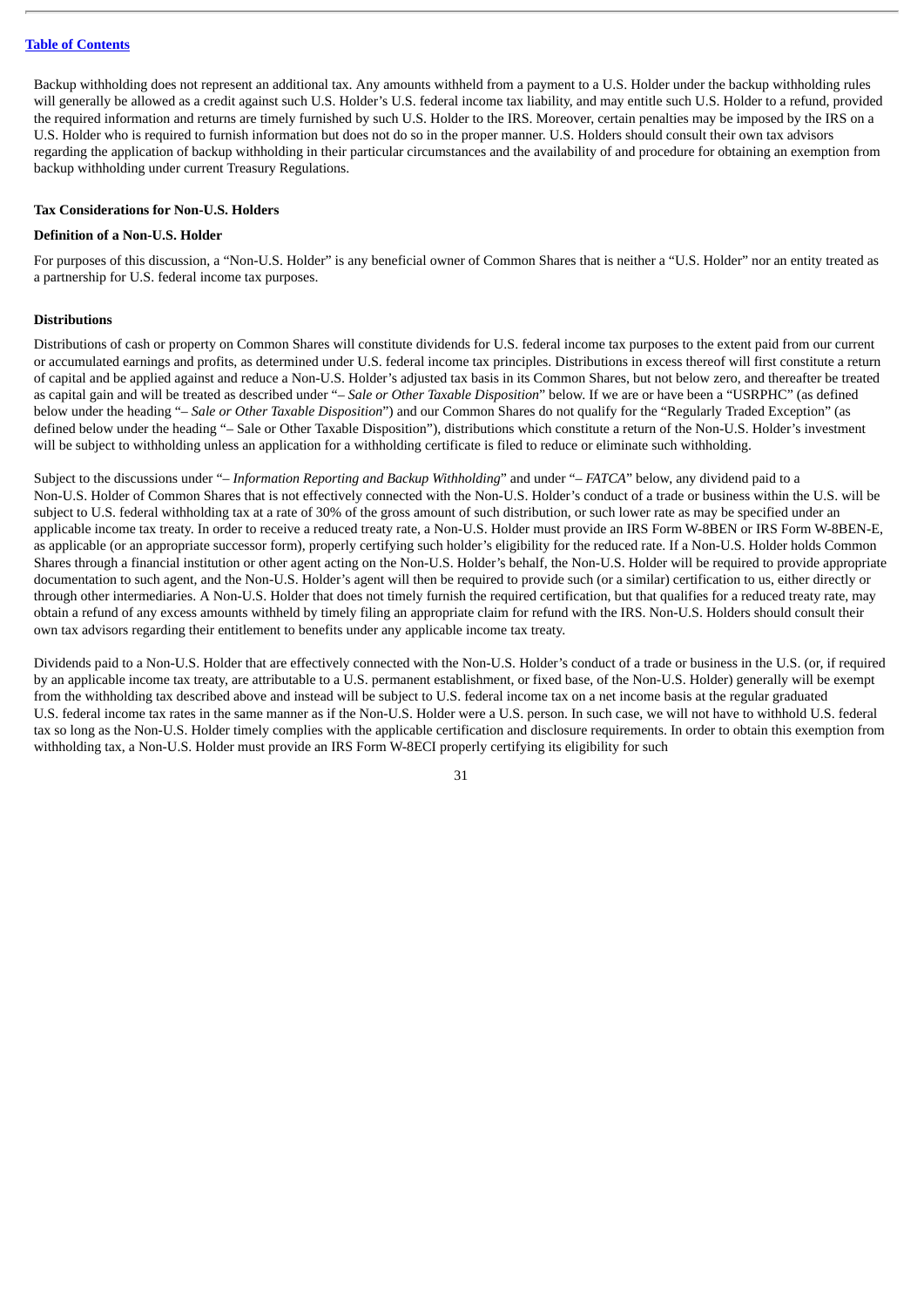exemption. Any such effectively connected dividends received by a corporate Non-U.S. Holder may be subject to an additional "branch profits tax" at a rate of 30% (or such lower rate as may be specified by an applicable income tax treaty), as adjusted for certain items. Non-U.S. Holders should consult their own tax advisors regarding any applicable tax treaties that may provide for different rules.

#### **Sale or Other Taxable Disposition**

Subject to the discussions under "*– Information Reporting and Backup Withholding*" and under "*– FATCA*" below, any gain realized on the sale or other disposition of Common Shares by a Non-U.S. Holder generally will not be subject to U.S. federal income tax unless:

- the gain is effectively connected with the Non-U.S. Holder's conduct of a trade or business in the U.S. (or, if required by an applicable income tax treaty, is attributable to a U.S. permanent establishment, or fixed base, of the Non-U.S. Holder);
- the Non-U.S. Holder is an individual who is present in the United States for 183 days or more in the taxable year of disposition, and certain other conditions are met; or
- We are or have been a "United States real property holding corporation (a "**USRPHC**") under Section 897 of the IRC at any time during the shorter of the five-year period ending on the date of disposition and such Non-U.S. Holder's holding period for the Common Shares, in which case, subject to the exception discussed below, such gain will be subject to U.S. federal net income tax at graduated rates as if the gain or loss were effectively connected with the conduct of a U.S. trade or business.

A Non-U.S. Holder who has gain that is described in the first bullet point immediately above will be subject to U.S. federal income tax on the gain derived from the sale or other disposition pursuant to regular graduated U.S. federal income tax rates in the same manner as if it were a U.S. person. In addition, a corporate Non-U.S. Holder described in the first bullet point immediately above may be subject to the branch profits tax equal to 30% of its effectively connected earnings and profits (or at such lower rate as may be specified by an applicable income tax treaty), as adjusted for certain items.

A Non-U.S. Holder who meets the requirements described in the second bullet point immediately above will be subject to U.S. federal income tax at a rate of 30% (or a lower tax rate specified by an applicable tax treaty) on the gain derived from the sale or other disposition, which gain may be offset by certain U.S. source capital losses (even though the individual is not considered a resident of the U.S.), provided the Non-U.S. Holder has timely filed U.S. federal income tax returns with respect to such losses.

With respect to the third bullet point above, we do not believe that we are, or have been, a USRPHC. Because the determination of whether we are a USRPHC depends on the fair market value of our "United States real property interests" ("**USRPIs**") relative to the fair market value of our non-U.S. real property interests and other business assets, there can be no assurance we currently are not a USRPHC or will not become a USPRHC in the future. Even if we are, have been, or were to become a USRPHC, gain arising from the sale or other taxable disposition by a Non-U.S. Holder of Common Shares will not be subject to U.S. federal income tax if the Common Shares are "regularly traded," as defined by applicable Treasury Regulations, on an established securities market (the "**Regularly Traded Exception**"), and such Non-U.S. Holder owned, actually and constructively, 5% or less of our common shares throughout the shorter of the five-year period ending on the date of the sale or other taxable disposition or the Non-U.S. Holder's holding period. Non-U.S. Holders should consult with their own tax advisors regarding the consequences to them of investing in a USRPHC. If we were to constitute a USPRHC, a Non-U.S. Holder would generally be taxed as if any gain or loss were effectively connected with the conduct of a trade or business as described above, and a 15% withholding tax generally would apply to the gross proceeds from the sale of Common Shares, in the event that (i) such holder owned, actually and constructively, more than 5% of our common shares at any time during the shorter of the five-year period ending on the date of the sale or other taxable disposition or the Non-U.S. Holder's holding period, or (ii) the Regularly Traded Exception were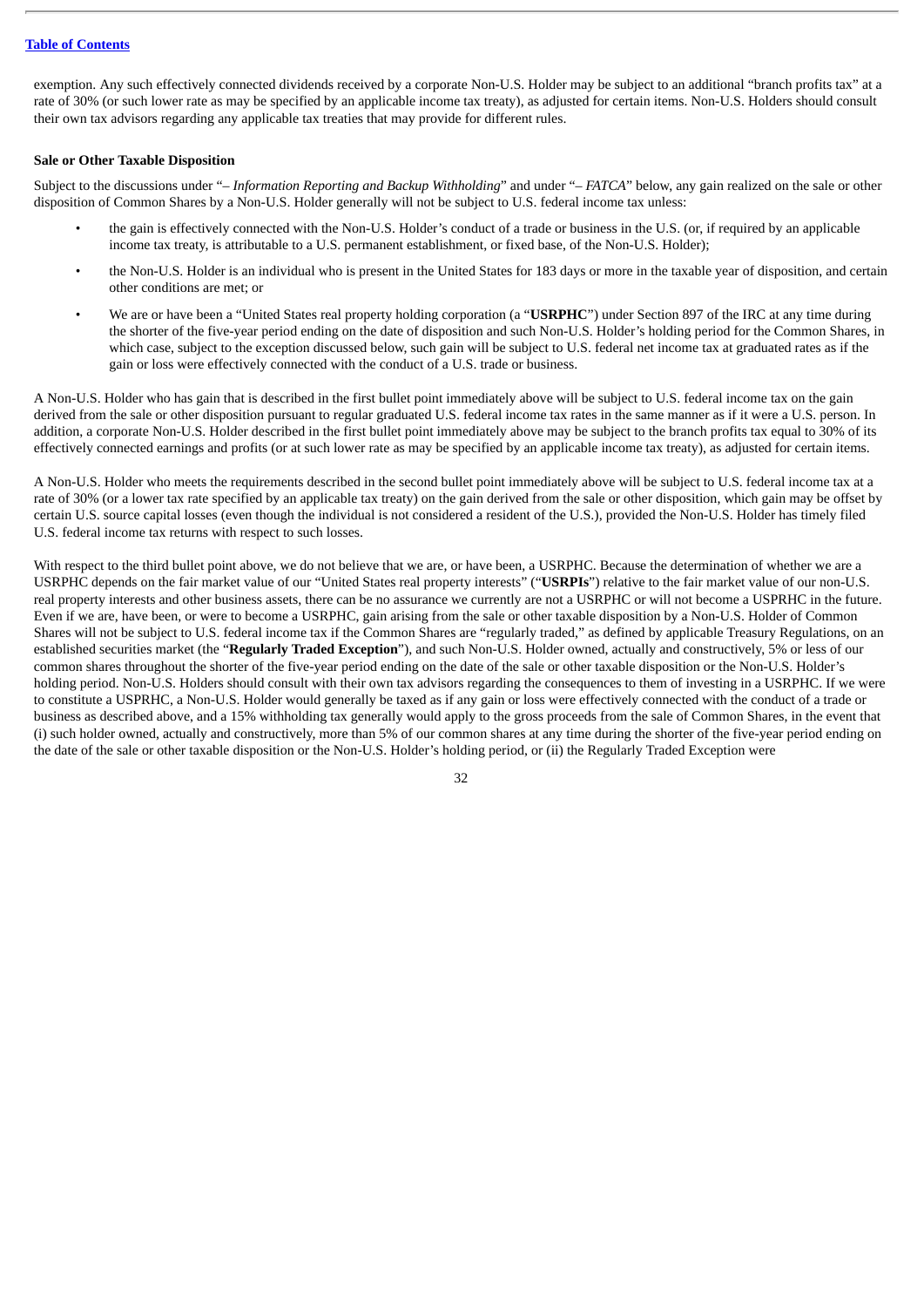not satisfied during the relevant period with respect to the security sold. There can be no assurance that the Common Shares will satisfy the Regularly Traded Exception at any particular point in the future. Non-U.S. Holders should consult their own tax advisors regarding the consequences if we are, have been, or will become a USRPHC and regarding potentially applicable income tax treaties that may provide for different rules.

#### **U.S. Federal Estate Tax**

Property having a U.S. situs generally is includible in the gross estate of an individual Non-U.S. Holder for U.S. federal estate tax purposes. Because we are a U.S. corporation for U.S. federal income tax purposes, our Common Shares will be U.S. situs property for U.S. federal estate tax purposes and, therefore, generally will be included in the gross estate of an individual who is a Non-U.S. Holder at the time of his or her death, unless an applicable estate tax treaty provides otherwise.

#### **Information Reporting and Backup Withholding**

With respect to distributions and dividends on Common Shares, we must report annually to the IRS and to each Non-U.S. Holder the amount of distributions and dividends paid to such Non-U.S. Holder and any tax withheld with respect to such distributions and dividends, regardless of whether withholding was required with respect thereto. Copies of the information returns reporting such dividends and distributions and withholding also may be made available to the tax authorities in the country in which the Non-U.S. Holder resides or is established under the provisions of an applicable income tax treaty, tax information exchange agreement or other arrangement. A Non-U.S. Holder will be subject to backup withholding for dividends and distributions paid to such Non-U.S. Holder unless either (i) such Non-U.S. Holder certifies under penalty of perjury that it is not a U.S. person (as defined in the IRC), which certification is generally satisfied by providing a properly executed IRS Form W-8BEN, IRS Form W-8BEN-E, or IRS Form W-8ECI (or appropriate successor form), and the payor does not have actual knowledge or reason to know that such holder is a U.S. person, or (ii) such Non-U.S. Holder otherwise establishes an exemption.

With respect to sales or other dispositions of Common Shares, information reporting and, depending on the circumstances, backup withholding will apply to the proceeds of a sale or other disposition of Common Shares within the U.S. or conducted through certain U.S.-related financial intermediaries, unless either (i) such Non-U.S. Holder certifies under penalty of perjury that it is not a U.S. person (as defined in the IRC), which certification is generally satisfied by providing a properly executed IRS Form W-8BEN, IRS Form W-8BEN-E, or IRS Form W-8ECI (or appropriate successor form), and the payor does not have actual knowledge or reason to know that such holder is a U.S. person, or (ii) such Non-U.S. Holder otherwise establishes an exemption.

Whether with respect to distributions and dividends, or the sale or other disposition of Common Shares, backup withholding is not an additional tax. Any amounts withheld under the backup withholding rules may be allowed as a refund or a credit against a Non-U.S. Holder's U.S. federal income tax liability, if any, provided the required information is timely furnished to the IRS.

#### **FATCA**

Withholding taxes may be imposed pursuant to "**FATCA**" (generally, Sections 1471 through 1474 of the IRC) on certain types of payments made to non-U.S. financial institutions and certain other non-U.S. entities. Specifically, except as discussed below, a 30% withholding tax may be imposed on dividends on, or gross proceeds from the sale or other disposition (including certain distributions treated as a sale or other disposition) of, Common Shares paid to a "foreign financial institution" or a "non-financial foreign entity" (each as defined in the IRC).

Such 30% FATCA withholding will not apply to a foreign financial institution if such institution undertakes certain diligence and reporting obligations, or otherwise qualifies for an exemption from these rules. The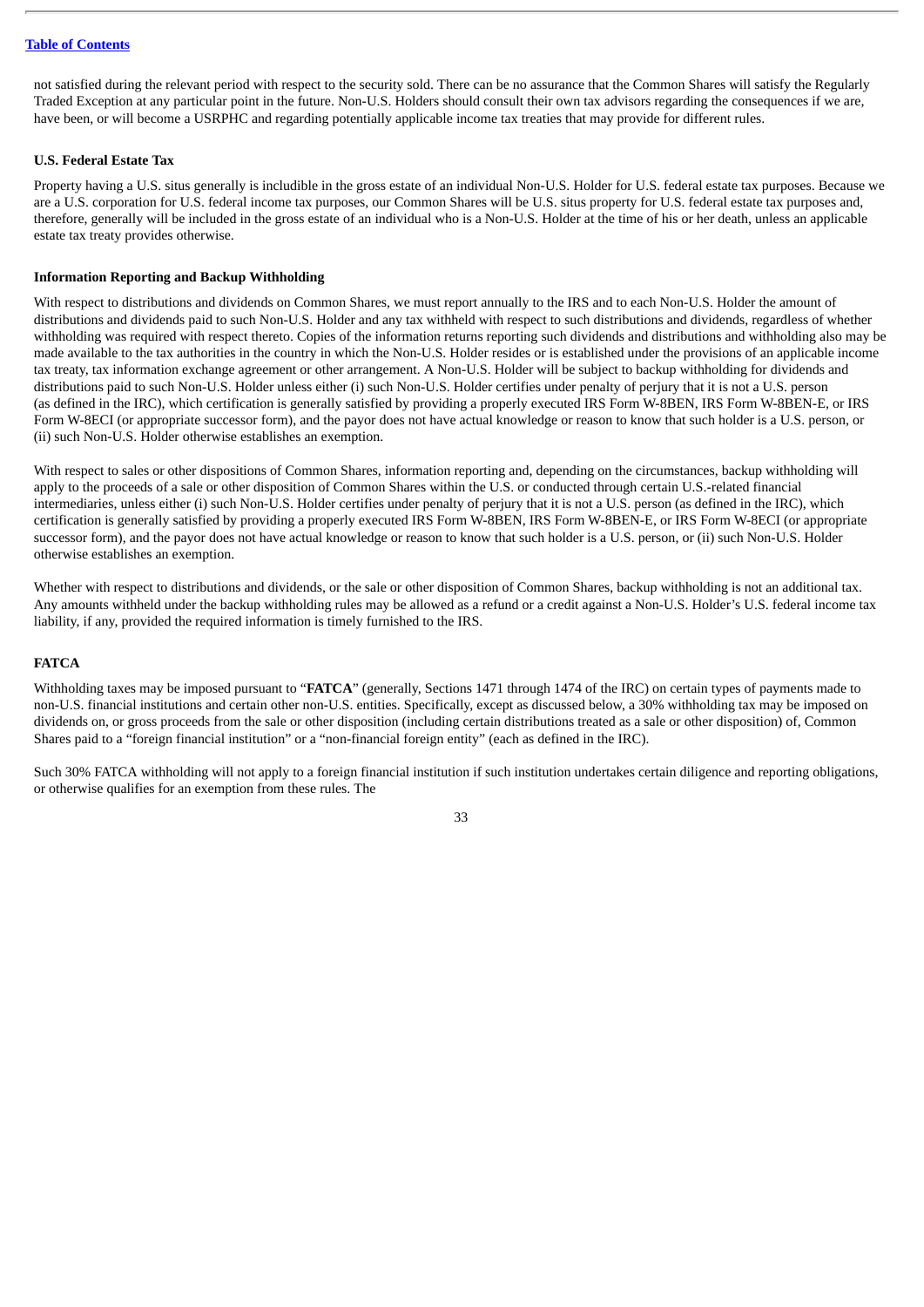diligence and reporting obligations include, among others, entering into an agreement with the U.S. Department of Treasury pursuant to which the foreign financial institution must (i) undertake to identify accounts held by certain "specified United States persons" or "United States-owned foreign entities" (each as defined in the IRC), (ii) annually report certain information about such accounts, and (iii) withhold 30% on certain payments to non-compliant foreign financial institutions and certain other account holders. Foreign financial institutions located in jurisdictions that have an intergovernmental agreement with the U.S. governing FATCA may be subject to different rules.

The 30% FATCA withholding will not apply to a non-financial foreign entity which either certifies that it does not have any "substantial United States owners" (as defined in the IRC), furnishes identifying information regarding each substantial United States owner, or otherwise qualifies for an exemption from these rules.

Under the applicable Treasury Regulations and administrative guidance, withholding under FATCA generally applies currently to payments of dividends on Common Shares. While these withholding obligations would also apply to payments of gross proceeds from a sale or other disposition of Common Shares, proposed Treasury Regulations, which state that taxpayers may rely on such proposed regulations until final regulations are issued, eliminate this requirement. Non-U.S. Holders should consult their own tax advisors with respect to the potential tax consequences of FATCA to their investment in Common Shares.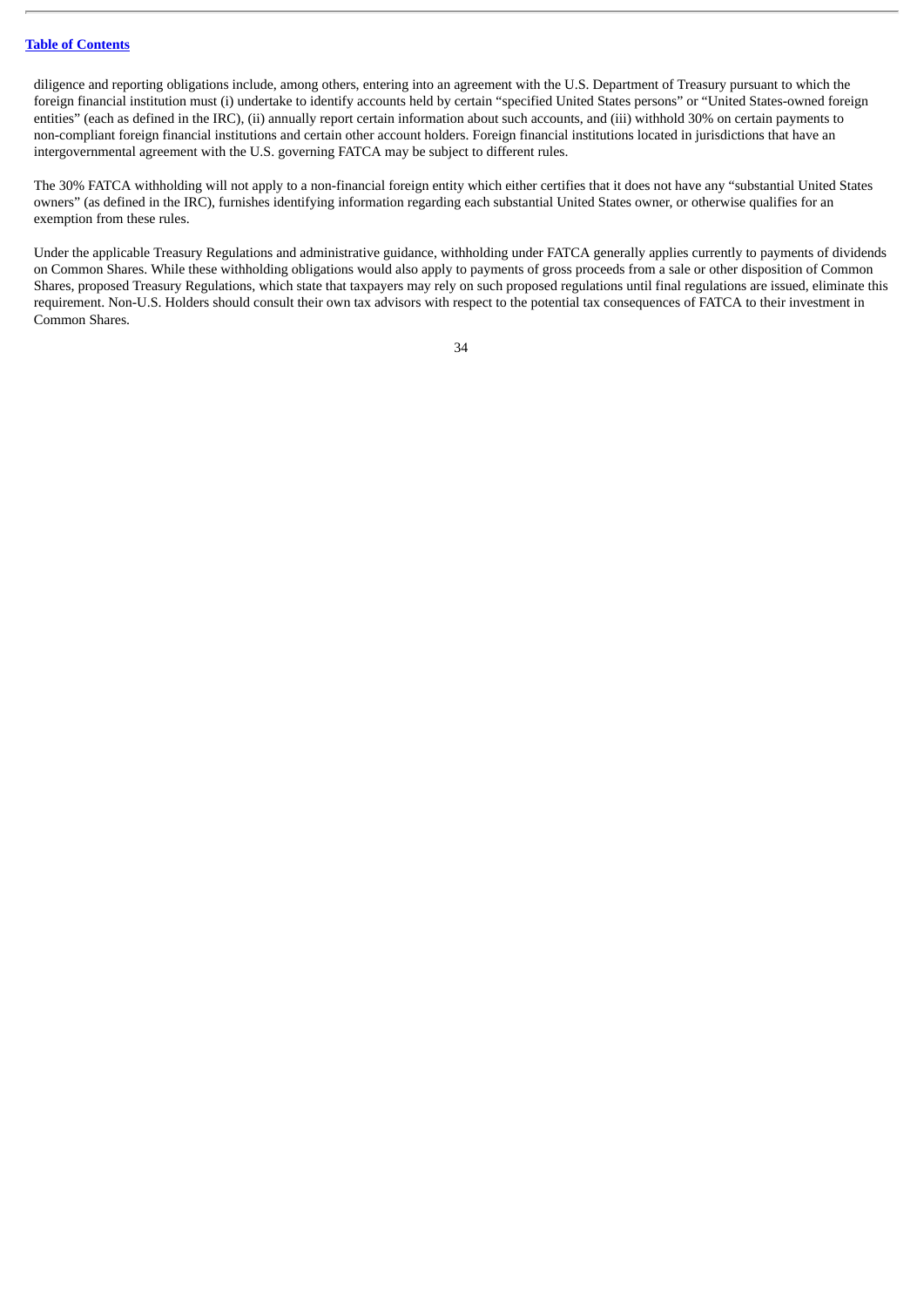#### **MANAGEMENT'S DISCUSSION AND ANALYSIS OF FINANCIAL CONDITION AND RESULTS OF OPERATIONS**

<span id="page-38-0"></span>Our discussion and analysis of financial condition and results of operations is incorporated by reference from Part II, Item 7 of the Company's Annual Report on Form 10-K for the year ended December 31, 2021 as filed with the SEC on March 31, 2022 and Part I, Item 2 of the Company's Quarterly Report on Form 10-Q for the quarter ended March 31, 2022 as filed with the SEC on May 16, 2022 (see "*Incorporation of Certain Information by Reference*").

#### **DIRECTORS AND EXECUTIVE OFFICERS**

<span id="page-38-1"></span>The description of our directors and executive officers is incorporated by reference from Part III, Item 10 of the Company's Annual Report on Form 10-K as filed with the SEC on March 31, 2022 (see "*Incorporation of Certain Information by Reference*").

#### **EXECUTIVE COMPENSATION**

<span id="page-38-2"></span>The description of our executive compensation is incorporated by reference from Part III, Item 11 of the Company's Annual Report on Form 10-K as filed with the SEC on March 31, 2022 (see "*Incorporation of Certain Information by Reference*").

#### **SECURITY OWNERSHIP OF CERTAIN BENEFICIAL OWNERS AND MANAGEMENT**

<span id="page-38-3"></span>The description of the security ownership of certain beneficial owners and management is incorporated by reference from Part III, Item 12 of the Company's Annual Report on Form 10-K as filed with the SEC on March 31, 2022 (see "*Incorporation of Certain Information by Reference*").

#### **CERTAIN RELATIONSHIPS AND RELATED TRANSACTIONS**

#### <span id="page-38-4"></span>**Related Party Transaction Policy**

The Company has not adopted a related party transaction policy.

#### **Transactions with Related Persons**

Since the beginning of the last fiscal year there have been none and there are no currently proposed transactions, other than as described below, in which the Company was or is to be a participant and the amount involved exceeds \$120,000, and in which any related person had or will have a direct or indirect material interest. With respect to the VentureForth Matter, on April 24, 2022, the Company entered into an agreement containing customary terms and conditions, which agreement was negotiated at arm's length with independent counsel representing the parties, with Michael Abbott, Executive Chairman and Director of the Company, and Nicholas Vita, Chief Executive Officer and Director of the Company, pursuant to which the Company paid \$1,654,625 to Mr. Abbott and \$976,000 to Mr. Vita to address claims, interests and rights held by Mr. Abbott and Mr. Vita relating to the VentureForth Matter.

#### **Promoters**

No person or company has been at any time during the past five fiscal years a promoter of the Company.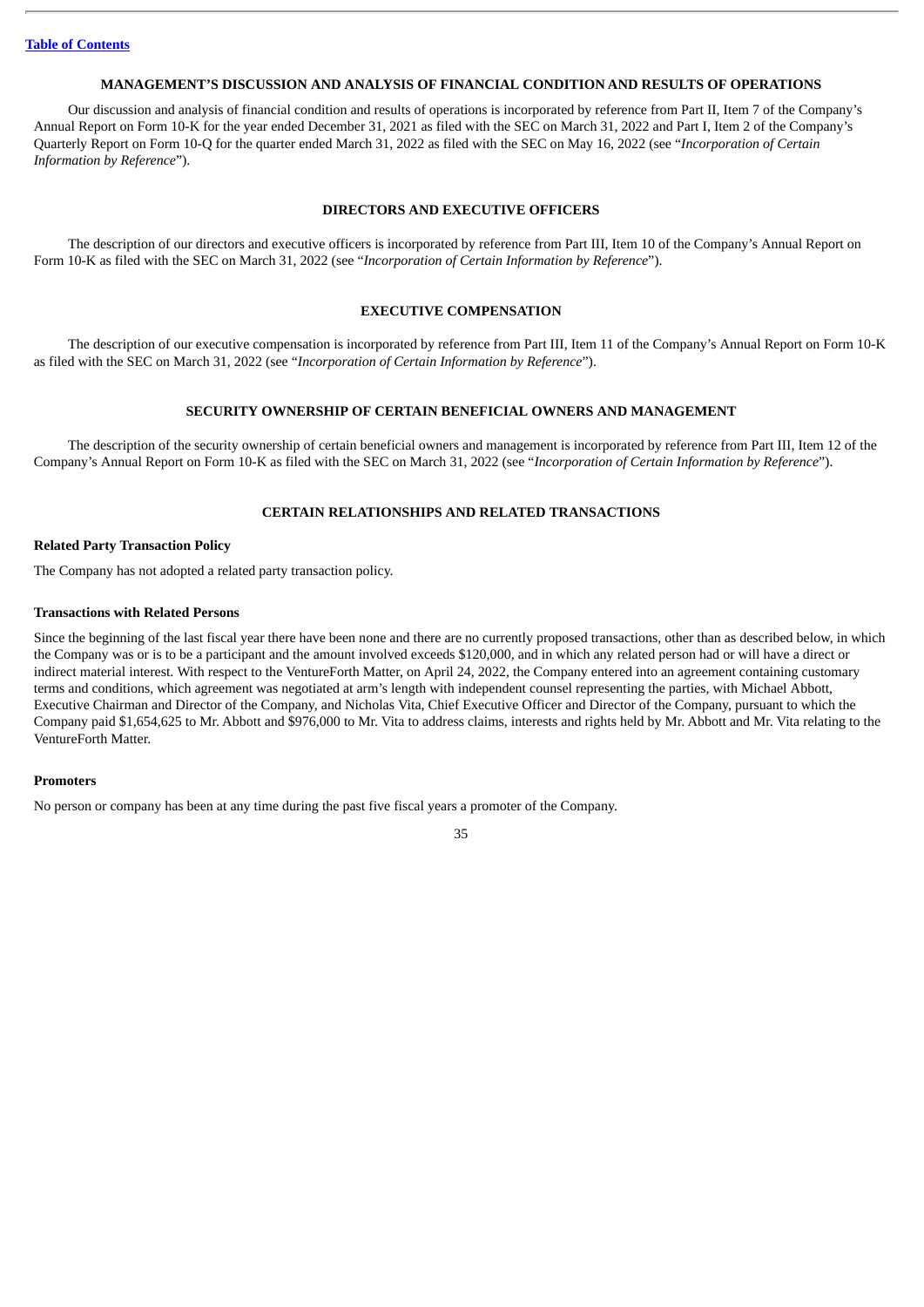### **PLAN OF DISTRIBUTION**

<span id="page-39-0"></span>Each Selling Securityholder of the securities and any of their pledgees, assignees and successors-in-interest may, from time to time, sell any or all of their securities covered hereby on the principal trading market for such securities or any other stock exchange, market or trading facility on which the securities are traded or in private transactions. These sales may be at fixed or negotiated prices. A Selling Securityholder may use any one or more of the following methods when selling securities:

- ordinary brokerage transactions and transactions in which the broker-dealer solicits purchasers;
- block trades in which the broker-dealer will attempt to sell the securities as agent but may position and resell a portion of the block as principal to facilitate the transaction;
- purchases by a broker-dealer as principal and resale by the broker-dealer for its account;
- an exchange distribution in accordance with the rules of the applicable exchange;
- the distribution by a Selling Securityholder to its partners, members or shareholders;
- privately negotiated transactions;
- settlement of short sales;
- in transactions through broker-dealers that agree with the Selling Securityholders to sell a specified number of such securities at a stipulated price per security;
- through the writing or settlement of options or other hedging transactions, whether through an options exchange or otherwise;
- a combination of any such methods of sale; or
- any other method permitted pursuant to applicable law.

The Selling Securityholders may, from time to time, pledge or grant a security interest in some or all of the common shares owned by them and, if they default in the performance of their secured obligations, the pledgees or secured parties may offer and sell the common shares, from time to time, under this prospectus, or under an amendment to this prospectus under Rule 424(b)(3) or other applicable provision of the Securities Act amending the list of Selling Securityholders to include the pledgee, transferee or other successors in interest as Selling Securityholders under this prospectus. The Selling Securityholders also may transfer the Common Shares in other circumstances, in which case the transferees, pledgees or other successors in interest will be the selling beneficial owners for purposes of this prospectus.

In connection with the sale of our common shares or interests therein, the Selling Securityholders may enter into hedging transactions with brokerdealers or other financial institutions, which may in turn engage in short sales of the Common Shares in the course of hedging the positions they assume. The Selling Securityholder may also sell our common shares short and deliver these securities to close out their short positions, or loan or pledge the Common Shares to broker-dealers that in turn may sell these securities. The Selling Securityholder may also enter into option or other transactions with broker-dealers or other financial institutions or the creation of one or more derivative securities which require the delivery to such broker-dealer or other financial institution of common shares offered by this prospectus, which shares such broker-dealer or other financial institution may resell pursuant to this prospectus (as supplemented or amended to reflect such transaction).

The aggregate proceeds to the Selling Securityholders from the sale of the common shares offered by them will be the purchase price of the common shares less discounts or commissions, if any. Each of the Selling Securityholders reserves the right to accept and, together with their agents from time to time, to reject, in whole or in part, any proposed purchase of Common Shares to be made directly or through agents. We will not receive any of the proceeds from this offering.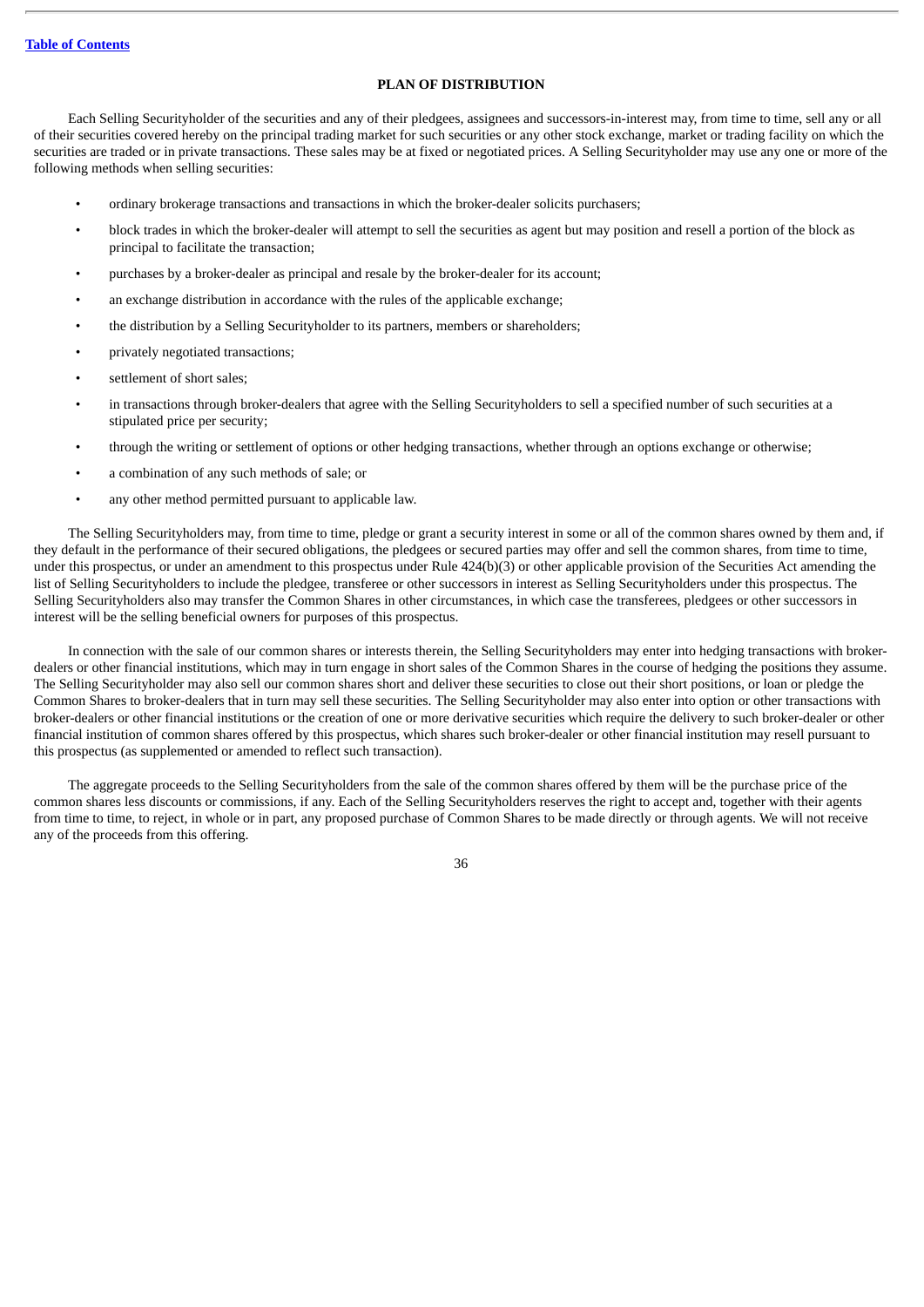The Selling Securityholder also may resell all or a portion of the common shares in open market transactions in reliance upon Rule 144 under the Securities Act, provided that they and we meet the criteria and conform to the requirements of that rule, including the requirements applicable to former shell companies.

The Selling Securityholder and any underwriters, broker-dealers or agents that participate in the sale of the common shares or interests therein may be "underwriters" within the meaning of Section  $2(a)(11)$  of the Securities Act. Any discounts, commissions, concessions or profit they earn on any resale of the shares may be underwriting discounts and commissions under the Securities Act. Selling Securityholders who are "underwriters" within the meaning of Section 2(a)(11) of the Securities Act will be subject to the prospectus delivery requirements of the Securities Act.

To the extent required, the Common Shares to be sold, the names of the Selling Securityholders, the respective purchase prices and public offering prices, the names of any agents, dealer or underwriter, any applicable commissions or discounts with respect to a particular offer will be set forth in an accompanying prospectus supplement or, if appropriate, a post-effective amendment to the registration statement that includes this prospectus.

In order to comply with the securities laws of some states, if applicable, the common shares may be sold in these jurisdictions only through registered or licensed brokers or dealers. In addition, in some states the common shares may not be sold unless it has been registered or qualified for sale or an exemption from registration or qualification requirements is available and is complied with.

We have advised the Selling Securityholders that the anti-manipulation rules of Regulation M under the Securities Exchange Act of 1934, as amended, may apply to sales of shares in the market and to the activities of the selling shareholders and their affiliates. In addition, to the extent applicable we will make copies of this prospectus (as it may be supplemented or amended from time to time) available to the Selling Securityholders for the purpose of satisfying the prospectus delivery requirements of the Securities Act. The Selling Securityholders may indemnify any broker-dealer that participates in transactions involving the sale of the shares against certain liabilities, including liabilities arising under the Securities Act.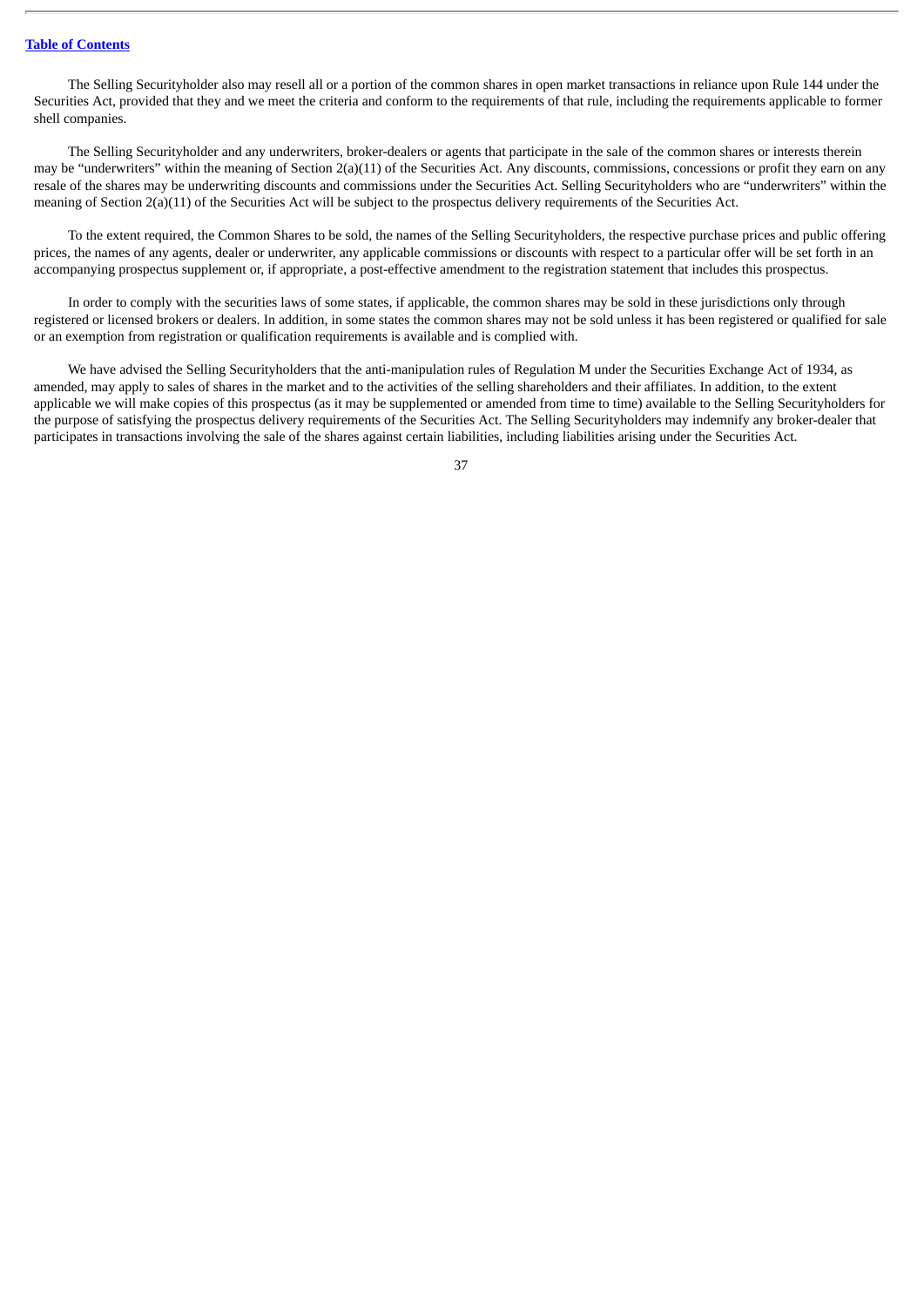#### **DESCRIPTION OF SECURITIES TO BE REGISTERED**

#### <span id="page-41-0"></span>**Description of the Company's Securities**

The authorized share capital of Columbia Care consists of (i) an unlimited number of Common Shares of which 384,943,683 Common Shares are issued and outstanding as of June 1, 2022; (ii) an unlimited number of Proportionate Voting Shares, of which 136,410.48 are issued and outstanding as of June 1, 2022; and (iii) an unlimited number of preferred shares (the "**Preferred Shares**"), issuable in series, none of which are issued and outstanding. All Proportionate Voting Shares are owned or controlled, directly or indirectly, by the former Old Columbia Care members. The Common Shares and Proportionate Voting Shares are collectively referred to as the "**Shares**".

Generally, except as described below, the Common Shares and Proportionate Voting Shares have the same rights, are equal in all respects and are treated by Columbia Care as if they were shares of one class only.

#### **Conversion Rights and Transfers**

Issued and outstanding Proportionate Voting Shares, including fractions thereof, may at any time, subject to the FPI Condition (as defined below), at the option of the holder, be converted into Common Shares at a ratio of 100 Common Shares per Proportionate Voting Share with fractional Proportionate Voting Shares convertible into Common Shares at the same ratio. Further, the Board may determine in the future that it is no longer advisable to maintain the Proportionate Voting Shares as a separate class of shares and may cause all of the issued and outstanding Proportionate Voting Shares to be converted into Common Shares at a ratio of 100 Common Shares per Proportionate Voting Share with fractional Proportionate Voting Shares convertible into Common Shares at the same ratio and the Board shall not be entitled to issue any more Proportionate Voting Shares under the Articles thereafter.

The Proportionate Voting Shares are not transferrable without Board approval, except to Permitted Holders (as defined below) and in compliance with U.S. securities laws.

#### **Conversion Conditions**

The right of the Proportionate Voting Shares to convert into Common Shares is subject to certain conditions in order to maintain Columbia Care's status as a "foreign private issuer" under U.S. securities laws. Unless otherwise waived by Columbia Care, the right to convert the Proportionate Voting Shares is subject to the condition that the aggregate number of Common Shares and Proportionate Voting Shares (calculated as a single class) held of record, directly or indirectly, by residents of the United States (as determined in accordance with Rules 3b-4 and 12g3-2(a) under the Securities Exchange Act of 1934, as amended) may not exceed fifty percent (50%) of the aggregate number of Common Shares and Proportionate Voting Shares issued and outstanding after giving effect to such conversions (calculated as a single class) (the "**FPI Condition**").

A holder of Common Shares may at any time, at the option of the holder and with the approval of the Board of Columbia Care, convert such Common Shares into Proportionate Voting Shares on the basis of 100 Common Shares for one Proportionate Voting Share.

No fractional Common Shares will be issued on any conversion of any Proportionate Voting Shares and any fractional Common Shares will be rounded down to the nearest whole number.

For the purposes of the foregoing:

"**Affiliate**" means, with respect to any specified Person, any other Person which directly or indirectly, through one or more intermediaries, controls, is controlled by, or is under common control with such specified Person.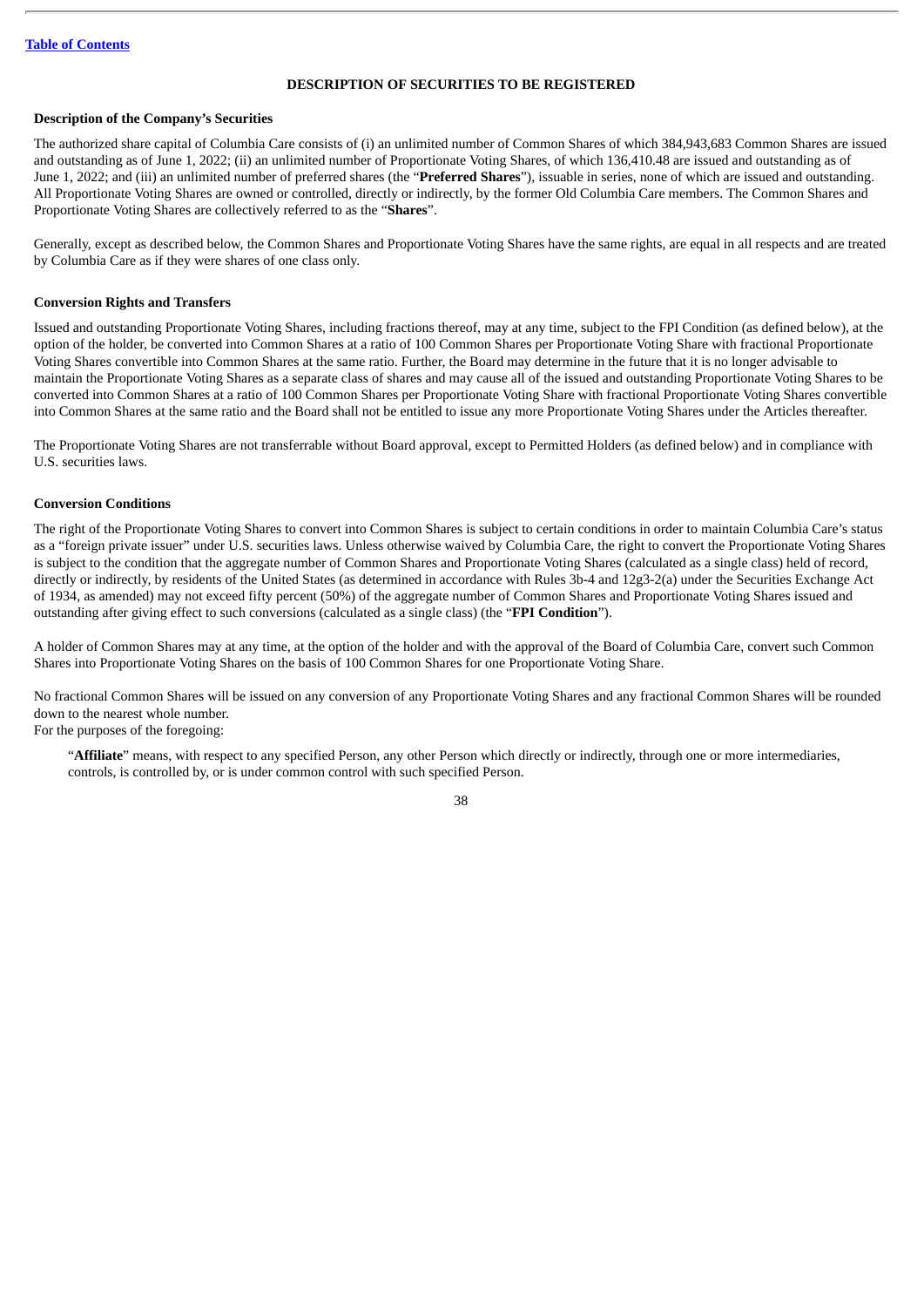"**Permitted Holders**" means (i) the initial holders of Proportionate Voting Shares; and (ii) any Affiliate or Person controlled, directly or indirectly, by one or more of the Persons referred to in clause (i) above.

"**Person**" means any individual, partnership, corporation, company, association, trust, joint venture or limited liability company.

A Person is "**controlled**" by another Person or other Persons if: (i) in the case of a company or other body corporate wherever or however incorporated: (A) securities entitled to vote in the election of directors carrying in the aggregate at least a majority of the votes for the election of directors and representing in the aggregate at least a majority of the participating (equity) securities are held, other than by way of security only, directly or indirectly, by or solely for the benefit of the other Person or Persons; and (B) the votes carried in the aggregate by such securities are entitled, if exercised, to elect a majority of the board of directors of such company or other body corporate; or (ii) in the case of a Person that is not a company or other body corporate, at least a majority of the participating (equity) and voting interests of such Person are held, directly or indirectly, by or solely for the benefit of the other Person or Persons; and "controls", "controlling" and "under common control with" shall be interpreted accordingly.

#### **Voting Rights**

All holders of Shares are entitled to receive notice of any meeting of shareholders of Columbia Care, and to attend and vote at such meetings, except those meetings at which only holders of a specific class or series of shares are entitled to vote. A quorum for the transaction of business at a meeting of shareholders is present if shareholders who, in the aggregate, hold at least 25% of the voting rights attached to the outstanding shares of the Company entitled to vote at the meeting are present in person or represented by proxy.

On all matters upon which holders of Shares are entitled to vote:

- each Common Share is entitled to one vote per Common Share; and
- each Proportionate Voting Share is entitled to 100 votes per Proportionate Voting Share, and each fraction of a Proportionate Voting Share is entitled to the number of votes calculated by multiplying the fraction by 100.

The number of votes represented by fractional Proportionate Voting Shares will be rounded down to the nearest whole number. Unless a different majority is required by law or the Articles, resolutions to be approved by holders of Shares require approval by a simple majority of the total number of votes of all Shares cast at a meeting of shareholders at which a quorum is present based on the voting entitlements of each class of Shares described above.

#### **Dividend Rights**

Holders of Shares are entitled to receive dividends out of the assets available for the payment or distribution of dividends at such times and in such amount and form as the Board may from time to time determine, subject to any preferential rights of the holders of any outstanding Preferred Shares, on the following basis, and otherwise without preference or distinction among or between the Shares: each Proportionate Voting Share will be entitled to 100 times the amount paid or distributed per Common Share (including by way of share dividends, which holders of Proportionate Voting Shares will receive in Proportionate Voting Shares, unless otherwise determined by the Board) and each fraction of a Proportionate Voting Share will be entitled to the applicable fraction thereof. See "Conversion Rights and Transfers" above.

#### **Liquidation Rights**

In the event of the liquidation, dissolution or winding-up of Columbia Care, whether voluntary or involuntary, or any other distribution of its assets among its shareholders for the purpose of winding-up its affairs, the holders of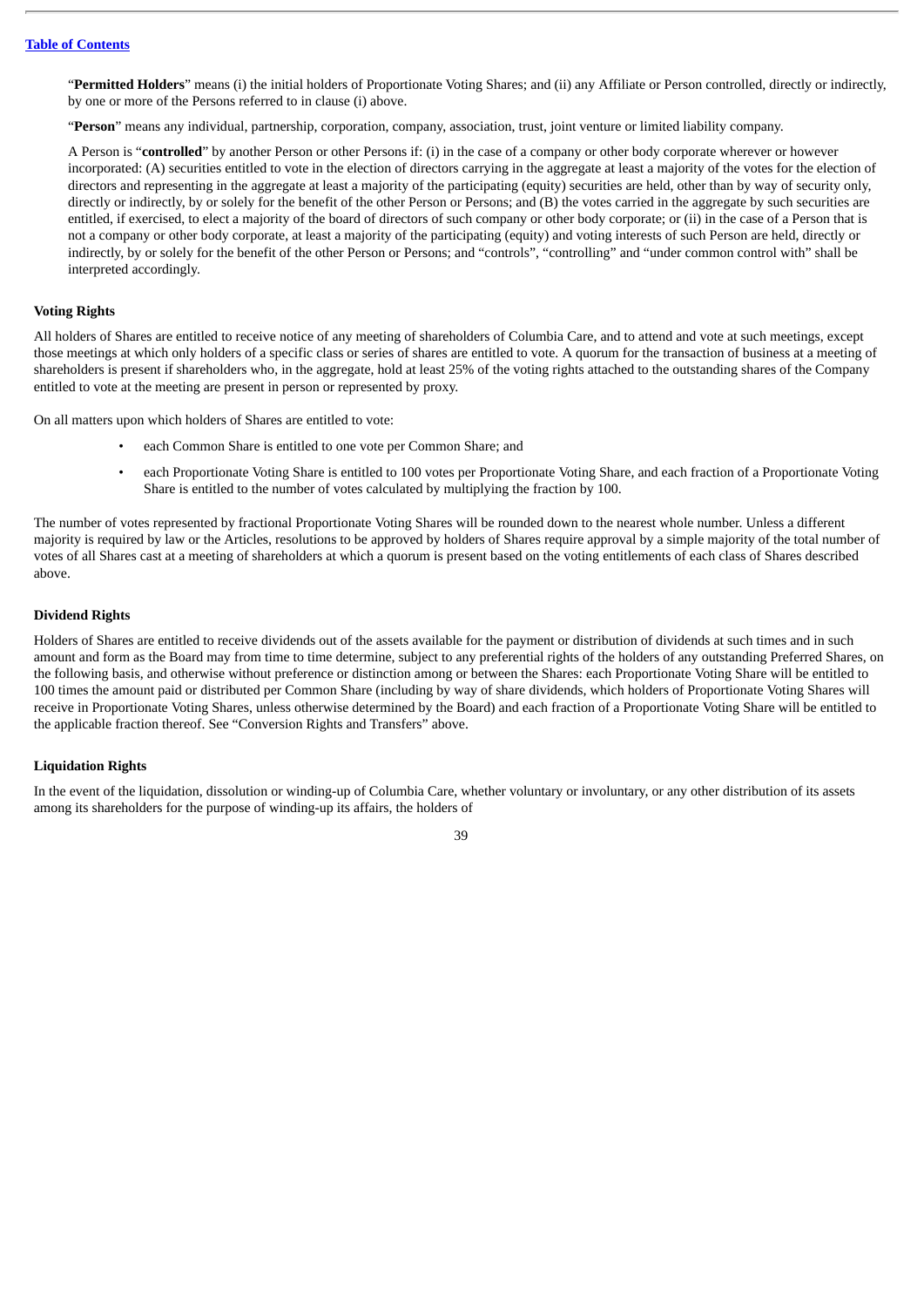Shares will be entitled to receive all of Columbia Care's assets remaining after payment of all debts and other liabilities, subject to any preferential rights of the holders of any outstanding Preferred Shares, on the basis that each Proportionate Voting Share will be entitled to 100 times the amount distributed per Common Share (and each fraction of a Proportionate Voting Share will be entitled to the amount calculated by multiplying the fraction by the amount otherwise payable in respect of a whole Proportionate Voting Share), and otherwise without preference or distinction among or between the Shares. See "Conversion Rights and Transfers" above.

#### **Pre-emptive and Redemption Rights**

Holders of Shares will not have any pre-emptive or redemption rights.

#### **Subdivision or Consolidation**

No subdivision or consolidation of any class of Shares may be carried out unless, at the same time, the Common Shares and Proportionate Voting Shares, as the case may be, are subdivided or consolidated in the same manner and on the same basis, so as to preserve the relative rights of the holders of each class of Shares.

#### **Certain Amendments**

In addition to any other voting right or power to which the holders of Common Shares and Proportionate Voting Shares shall be entitled by law or regulation or other provisions of the Articles from time to time in effect, but subject to the provisions of the Articles, holders of Common Shares and Proportionate Voting Shares shall each be entitled to vote separately as a class, in addition to any other vote of shareholders that may be required, in respect of any alteration, repeal or amendment of the Company's Articles which would prejudice or interfere with the rights or special rights attached to the Common Shares or Proportionate Voting Shares, or which would affect the rights or special rights of the holders of the Common Shares and the holders of Proportionate Voting Shares differently, on a per share basis.

#### **Issuance of Additional Proportionate Voting Shares**

Columbia Care may issue additional Proportionate Voting Shares upon the approval of the Board. Shareholder approval is not required in connection with a subdivision or consolidation on a pro rata basis as between the Common Shares and the Proportionate Voting Shares.

#### **Take-Over Bid Protection**

If an offer is being made for Proportionate Voting Shares (a "**PVS Offer**") where: (i) by reason of applicable securities legislation or stock exchange requirements, the offer must be made to all holders of the class of Proportionate Voting Shares; and (ii) no equivalent offer is made for the Common Shares, the holders of Common Shares have the right, pursuant to the Articles, at their option, to convert their Common Shares into Proportionate Voting Shares for the purpose of allowing the holders of the Common Shares to tender to such PVS Offer, provided that such conversion into Proportionate Voting Shares will be solely for the purpose of tendering the Proportionate Voting Shares to the PVS Offer in question and that any Proportionate Voting Shares that are tendered to the PVS Offer but that are not, for any reason, taken up and paid for by the offeror will automatically be reconverted into the Common Shares that existed prior to such conversion.

#### **Compliance Provisions**

Columbia Care's Articles contain certain provisions (the "**Compliance Provisions**"), including a combination of certain remedies such as a suspension of voting and/or dividend rights, a discretionary right to force a share transfer to a third party and/or a discretionary redemption right in favour of Columbia Care, in each case to seek to ensure that Columbia Care and its subsidiaries are able to comply with applicable regulatory and licensing

#### $\overline{40}$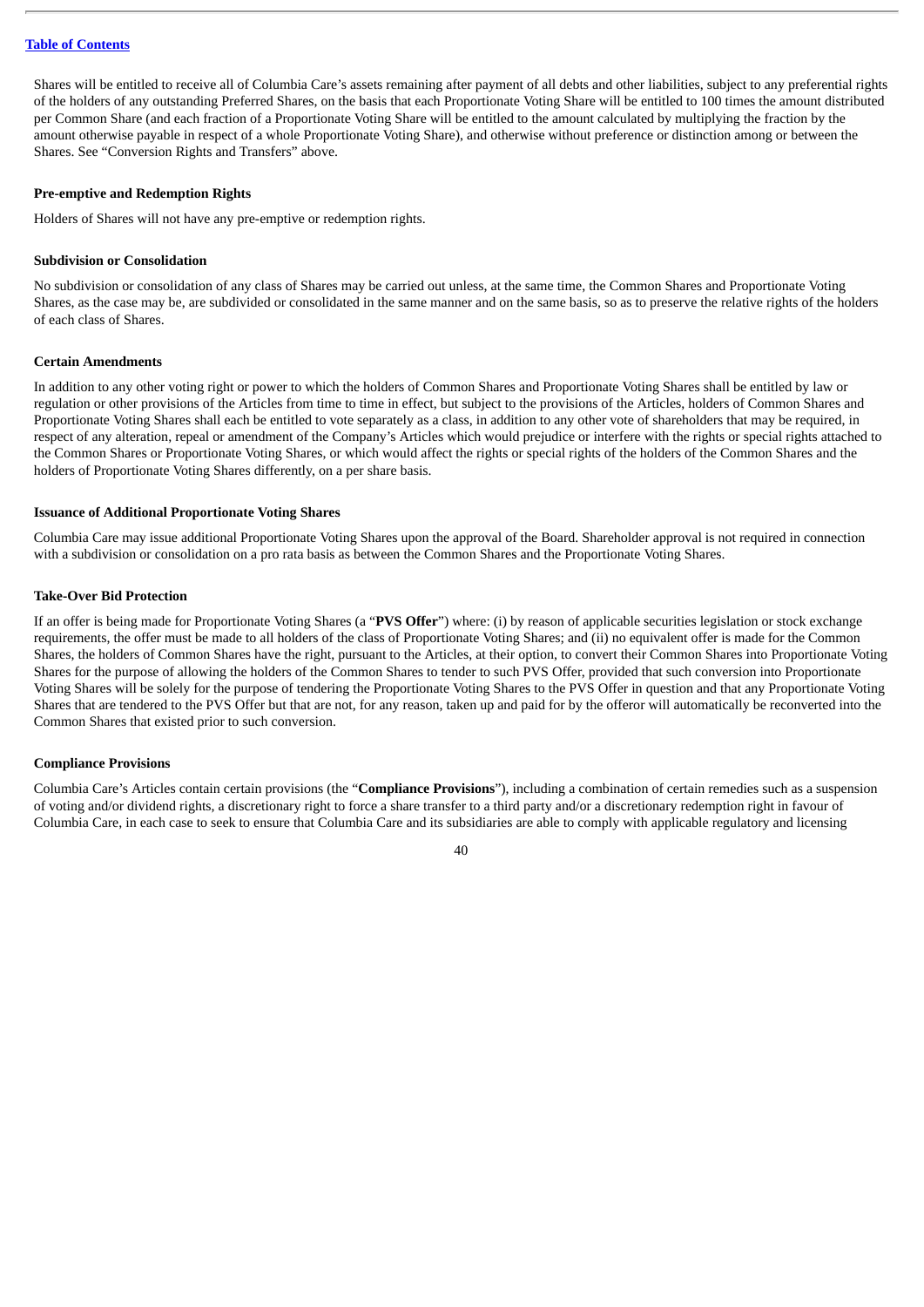regulations. The purpose of the Compliance Provisions is to provide Columbia Care with a means of protecting itself from having a shareholder, or as determined by the Board, a group of shareholders acting jointly or in concert, with an ownership interest of, whether of record or beneficially (or having the power to exercise control or direction over) ("**Owning or Controlling**"), five percent (5%) or more of the issued and outstanding shares of Columbia Care, or such other number as is determined by the Board from time to time, and: (i) who a governmental authority granting licenses to, or otherwise governing the operations of, Columbia Care or its subsidiaries has determined to be unsuitable to own Common Shares and/or Proportionate Voting Shares, as applicable; (ii) whose ownership of Common Shares and/or Proportionate Voting Shares, as applicable, may result in the loss, suspension or revocation (or similar action) with respect to any licenses or permits relating to Columbia Care's or its subsidiaries' conduct of business (being the conduct of any activities relating to the cultivation, manufacturing and dispensing of cannabis and cannabis-derived products in the United States, which include the owning and operating of cannabis licenses) or in Columbia Care or any of its affiliates being unable to obtain any new licenses or permits in the normal course, all as determined by the Board; or (iii) who have not been determined by the applicable regulatory authority to be an acceptable person or otherwise have not received the requisite consent of such regulatory authority to own the Common Shares and/or Proportionate Voting Shares, as applicable, in each case within a reasonable time period acceptable to the Board or prior to acquiring any Common Shares and/or Proportionate Voting Shares, as applicable (in each case, an "**Unsuitable Person**"). The ownership restrictions in Columbia Care's notice of articles and articles are also subject to an exemption for applicable depositaries and clearing houses as well as underwriters (as defined in the Securities Act (Ontario)) in the course of a distribution of securities of Columbia Care.

Notwithstanding the foregoing, the Compliance Provisions provide that any shareholder (or group of shareholders acting jointly or in concert) proposing to Own or Control five percent (5%) or more of the issued and outstanding shares of Columbia Care (or such other number as is determined by the Board from time to time) will be required to provide not less than 30 days' advance written notice to Columbia Care by mail sent to Columbia Care's head office to the attention of the Corporate Secretary and to obtain all necessary regulatory approvals. Upon any such shareholder(s) Owning or Controlling five percent (5%) or more of the issued and outstanding shares of Columbia Care (or such other number as is determined by the Board from time to time), and having not received the requisite approval of any applicable regulatory authority to own the Common Shares and/or Proportionate Voting Shares, as applicable, the Compliance Provisions provide: (i) that such shareholder(s) may, in the discretion of the Board, be prohibited from exercising any voting rights and/or receiving any dividends from Columbia Care, unless and until all requisite regulatory approvals are obtained; and (ii) Columbia Care with a right, but not the obligation, at its option, upon notice to the Unsuitable Person, to: (A) redeem any or all Common Shares and/or Proportionate Voting Shares, as applicable, directly or indirectly held by an Unsuitable Person; and/or (B) forcibly transfer any or all Common Shares and/or Proportionate Voting Shares, as applicable, directly or indirectly held by an Unsuitable Person to a third party. Such rights are required in order for Columbia Care to comply with regulations in various jurisdictions where Columbia Care or its subsidiaries conduct business or are expected to conduct business. The foregoing restrictions will not apply to the ownership, acquisition or disposition of Common Shares and/or Proportionate Voting Shares, as applicable, as a result of: (i) transfer of Common Shares and/or Proportionate Voting Shares, as applicable, occurring by operation of law including, *inter alia*, the transfer of Common Shares and/or Proportionate Voting Shares, as applicable, to a trustee in bankruptcy, (ii) an acquisition or proposed acquisition by one or more underwriters who hold Common Shares and/or Proportionate Voting Shares, as applicable, for the purposes of distribution to the public or for the benefit of a third party provided that such third party is in compliance with the foregoing restriction, or (iii) conversion, exchange or exercise of securities issued by Columbia Care or a subsidiary into or for Common Shares and/or Proportionate Voting Shares, as applicable, in accordance with their respective terms. If the Board reasonably believes that any such holder of the Common Shares may have failed to comply with the foregoing restrictions, Columbia Care may apply to the Supreme Court of British Columbia, or any other court of competent jurisdiction, for an order directing that such shareholder disclose the number of Common Shares and/or Proportionate Voting Shares, as applicable, directly or indirectly held.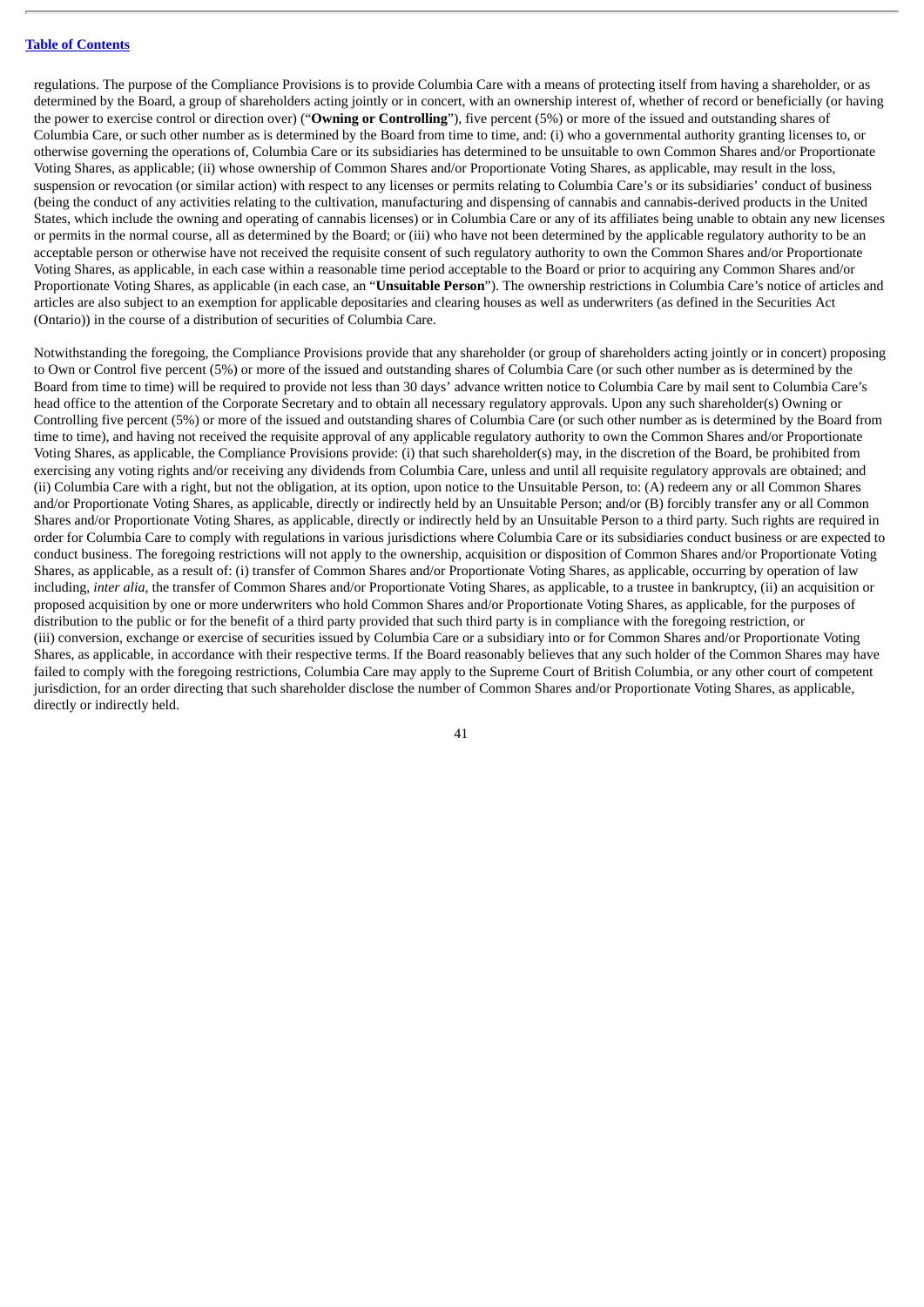Upon receipt by the holder of a notice to redeem or to transfer any or all of its Common Shares and/or Proportionate Voting Shares, the holder will be entitled to receive, as consideration therefor, no less than 95% of the lesser of: (i) the closing price of the Common Shares on the NEO (or the then principal exchange on which Columbia Care's securities are listed or quoted for trading) on the trading day immediately prior to the closing of the redemption or transfer (or the average of the last bid and last asking prices if there was no trading on the specified date); and (ii) the five-day volume weighted average price of the Common Shares on the NEO (or the then principal exchange on which Columbia Care's securities are listed or quoted for trading) for the five trading days immediately prior to the closing of the redemption or transfer (or the average of the last bid and last asking prices if there was no trading on the specified dates).

Notwithstanding the adoption of the proposed Compliance Provisions, Columbia Care may not be able to exercise such rights in full or at all, including its redemption rights. Under the BCBCA, a corporation may not make any payment to redeem shares if there are reasonable grounds for believing that the company is unable to pay its liabilities as they become due in the ordinary course of its business or if making the payment of the redemption price or providing the consideration would cause the company to be unable to pay its liabilities as they become due in the ordinary course of its business. Furthermore, Columbia Care may become subject to contractual restrictions on its ability to redeem its Common Shares and/or Proportionate Voting Shares, as applicable, by, for example, entering into a secured credit facility subject to such restrictions. In the event that restrictions prohibit Columbia Care from exercising its redemption rights in part or in full, Columbia Care will not be able to exercise its redemption rights absent a waiver of such restrictions, which Columbia Care may not be able to obtain on acceptable terms or at all.

#### **Preferred Shares**

The Preferred Shares may at any time and from time to time be issued in one or more series. Subject to the provisions of the BCBCA and the Articles, the Board may, by resolution, from time to time before the issue thereof determine the maximum number of shares of each series, create an identifying name for each series, attach special rights or restrictions to the Preferred Shares of each series including, without limitation, any right to receive dividends (which may be cumulative or non-cumulative and variable or fixed) or the means of determining such dividends, the dates of payment thereof, any terms or conditions of redemption or purchase, any conversion rights, any retraction rights, any rights upon liquidation, dissolution or winding up and any sinking fund or other provisions, the whole to be subject to filing a Notice of Alteration to the Notice of Articles to create the series and altering the Articles to include the special rights or restrictions attached to the Preferred Shares of the series.

Preferred Shares of each series, if and when issued, will, with respect to the payment of dividends, rank *pari passu* with the Preferred Shares of every other series and be entitled to preference over the Common Shares, the Proportionate Voting Shares and any other shares of Columbia Care ranking junior to the Preferred Shares with respect to payment of dividends.

In the event of the liquidation, dissolution or winding up of Columbia Care, whether voluntary or involuntary, the holders of Preferred Shares will be entitled to preference with respect to distribution of the property or assets of Columbia Care over the Common Shares, the Proportionate Voting Shares and any other shares of Columbia Care ranking junior to the Preferred Shares with respect to the repayment of capital paid up on and the payment of unpaid dividends accrued on the Preferred Shares.

#### **Advance Notice Provisions**

Columbia Care's Articles includes certain advance notice provisions with respect to the election of its directors (the "**Advance Notice Provisions**"). The Advance Notice Provisions are intended to: (i) facilitate orderly and efficient annual general meetings or, where the need arises, special meetings; (ii) ensure that all shareholders receive adequate notice of director nominations to the Board and sufficient information with respect to all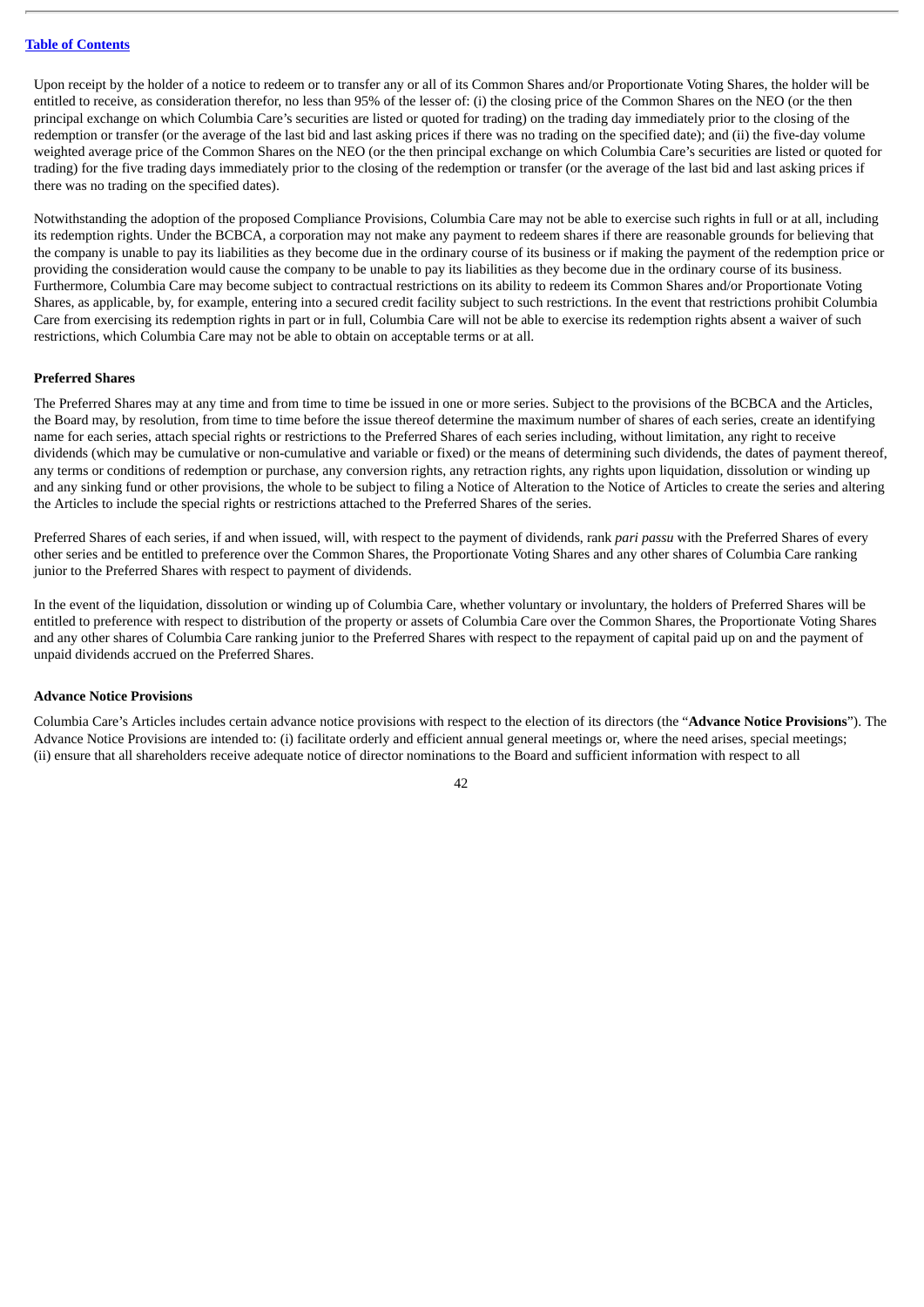nominees; and (iii) allow shareholders to register an informed vote. Only persons who are nominated by shareholders in accordance with the Advance Notice Provisions will be eligible for election as directors at any annual meeting of shareholders, or at any special meeting of shareholders if one of the purposes for which the special meeting was called was the election of directors.

Under the Advance Notice Provisions, a shareholder wishing to nominate a director would be required to provide Columbia Care notice, in the prescribed form, within the prescribed time periods. These time periods include, (i) in the case of an annual meeting of shareholders (including an annual and special meeting), not fewer than 30 days prior to the date of the annual meeting of shareholders; provided, that if the first public announcement of the date (the "**Notice Date**") of the annual meeting of shareholders is less than 50 days before the meeting date, not later than the close of business on the 15th day following the Notice Date; and (ii) in the case of a special meeting (which is not also an annual meeting) of shareholders called for any purpose which includes electing directors, not later than the close of business on the 15th day following the Notice Date, provided that, in either instance, if notice-and-access (as defined in National Instrument 54-101 – Communication with Beneficial Owners of Securities of a Reporting Issuer) is used for delivery of proxy related materials in respect of a meeting described above, and the Notice Date in respect of the meeting is not fewer than 50 days prior to the date of the applicable meeting, the notice must be received not later than the close of business on the 40th day before the applicable meeting.

#### **Forum Selection**

Columbia Care's Articles includes a forum selection provision that provides that, unless Columbia Care consents in writing to the selection of an alternative forum, the Supreme Court of British Columbia, Canada and the appellate courts therefrom, will be the sole and exclusive forum for (i) any derivative action or proceeding brought on Columbia Care's behalf; (ii) any action or proceeding asserting a claim of breach of a fiduciary duty owed by any of Columbia Care's directors, officers or other employees to Columbia Care; (iii) any action or proceeding asserting a claim arising pursuant to any provision of the BCBCA or the Articles; or (iv) any action or proceeding asserting a claim otherwise related to the relationships among Columbia Care, its Affiliates and their respective shareholders, directors and/or officers, but excluding claims related to Columbia Care's business or the business carried on by such Affiliates. The forum selection provision also provides that Columbia Care's securityholders are deemed to have consented to the personal jurisdiction of the courts in the Province of British Columbia and to service of process on their counsel in any foreign action initiated in violation of the foregoing provisions. The forum selection could apply to claims brought under the United States federal securities laws.

#### **CGGC Warrants**

As of the date hereof, 5,394,945 warrants (the "**CGGC Warrants**") issued pursuant to the warrant agency agreement (the "**Warrant Agreement**") between CGGC and Odyssey Trust Company, as warrant agent, dated September 20, 2018 are outstanding. The CGGC Warrants were issued as part of the initial public offering of the Company. The CGGC Warrants are governed by the terms of the Warrant Agreement. Three CGGC Warrants are exercisable for one Common Share at an exercise price of \$10.35.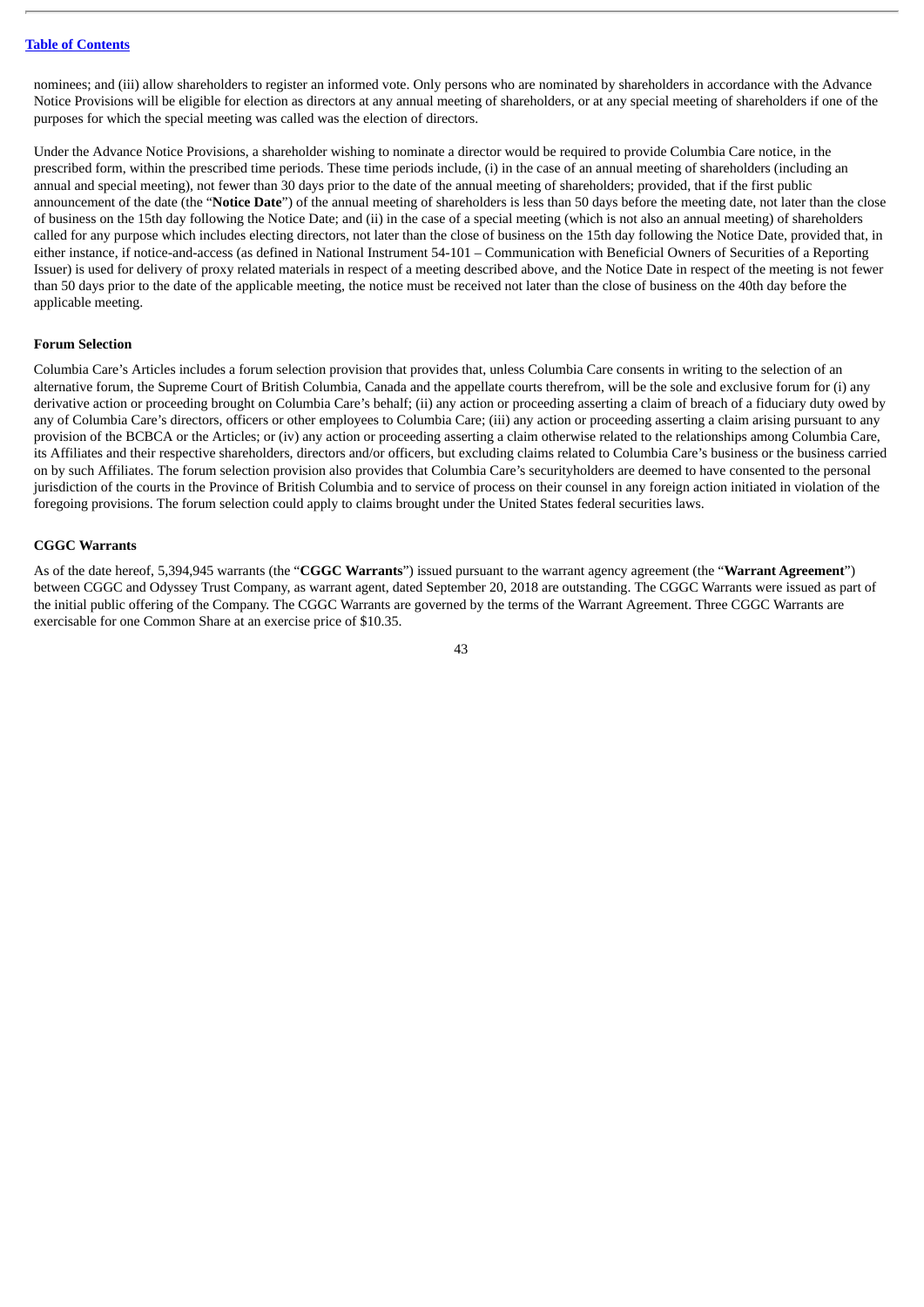# **Columbia Care Warrants**

The chart below sets out the issued and outstanding common share purchase warrants ("**Columbia Care Warrants**") of Columbia Care.

| Expiration      | <b>Number of Shares</b><br><b>Issued and Exercisable</b> | <b>Exercise Price</b><br>(Canadian Dollars) |
|-----------------|----------------------------------------------------------|---------------------------------------------|
| October 1, 2025 | 648,783                                                  | \$<br>8.12                                  |
| April 26, 2024  | 5,394,945                                                | 10.35                                       |
| May 14, 2023    | 1,998,788                                                | 2.95                                        |
| May 14, 2023    | 1,723,250                                                | 3.10                                        |
| May 14, 2023    | 300,000                                                  | 4.53                                        |
| May 14, 2023    | 1,897,000                                                | 5.84                                        |
|                 | 11,482,766                                               |                                             |

# **Options**

As of June 1, 2022, Columbia Care had 27,692 outstanding common share purchase options (the "**Options**"), of which all are vested. All Options have an exercise price of \$10.90. Each of the Options is exercisable at any time prior to its expiry. The Options expire on the earlier of (i) the second anniversary of issuance, or (ii) the consummation of a sale of Columbia Care, subject to a 12-month extension option in favor of Columbia Care.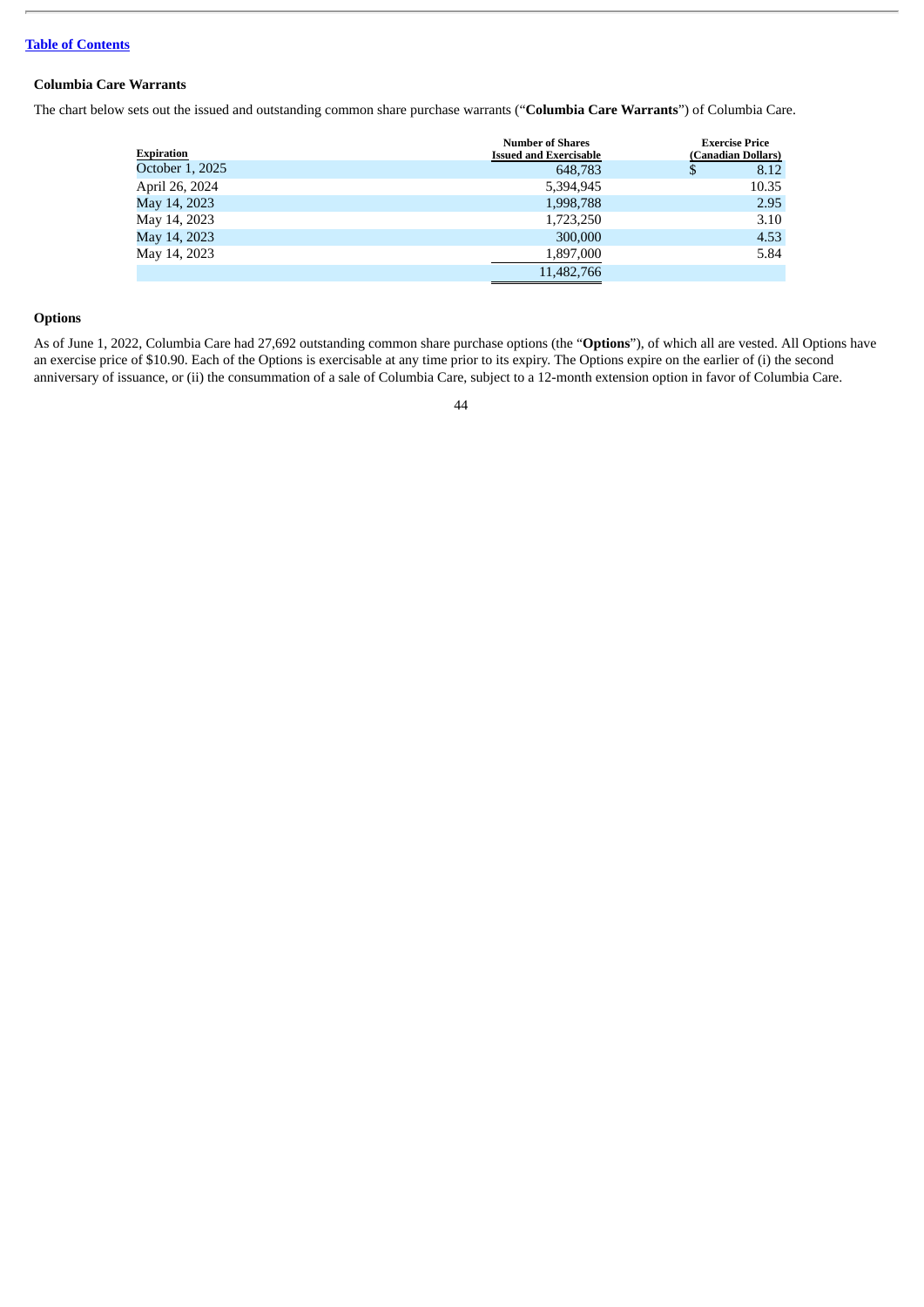#### **INTERESTS OF NAMED EXPERTS AND COUNSEL**

<span id="page-48-0"></span>No expert named in this registration statement as having prepared or certified any part hereof, nor any counsel for the registrant or Selling Securityholders named in this prospectus as having given an opinion upon the validity of the securities being registered hereunder or other legal matters in connection with the registration or offering of such securities, who was employed for such purpose on a contingent basis, or at the time of preparation, certification or opinion or at any time thereafter, through the state of effectiveness of the registration statement or that part of the registration statement to which such preparation, certification or opinion relates, had, or is to receive in connection hereunder, a substantial interest, direct or indirect, in the registrant or was connected with the registrant as a promoter, managing underwriter, voting trustee, director, officer or employee, other than as set forth in the Definitive Proxy Statement.

#### **LEGAL MATTERS**

<span id="page-48-1"></span>The validity of the securities offered through this prospectus has been passed on by Stikeman Elliott LLP.

#### **EXPERTS**

<span id="page-48-2"></span>The consolidated financial statements of Columbia Care as of and for the years ended December 31, 2021, 2020 and 2019, incorporated by reference in this prospectus, included in this prospectus have been audited by Davidson & Company LLP, an independent registered public accounting firm, as stated in their report. Such financial statements are incorporated by reference in reliance upon the report of such firm given their authority as experts in auditing and accounting.

The consolidated financial statements of Cresco Labs Inc. as of and for the years ended December 31, 2021 and 2020, incorporated by reference in this prospectus, have been audited by Marcum LLP, an independent registered public accounting firm, as stated in their report. Such financial statements are incorporated by reference in reliance upon the report of such firm given their authority as experts in auditing and accounting.

#### **WHERE YOU CAN FIND MORE INFORMATION**

<span id="page-48-3"></span>We have filed with the SEC a registration statement on Form S-1 under the Securities Act with respect to the common stock offered by this prospectus. This prospectus is a part of the registration statement and does not contain all of the information set forth in the registration statement and its exhibits and schedules, portions of which have been omitted as permitted by the rules and regulations of the SEC. For further information about us and our common stock, you should refer to the registration statement and its exhibits and schedules.

The SEC maintains an internet site that contains reports, proxy and information statements, and other information regarding issuers that file electronically with the SEC. The address of the SEC's website is http://www.sec.gov. You may request a copy of these filings, which we will provide to you at no cost, by writing or telephoning us at the following address and telephone number:

> Columbia Care Inc. 680 Fifth Ave., 24th Floor New York, New York 10019 Attn: Investor Relations

Our SEC filings are also available to the public at our website at *https://col-care.com*. Information on our website or any other website is not incorporated by reference into this prospectus and does not constitute a part of this prospectus.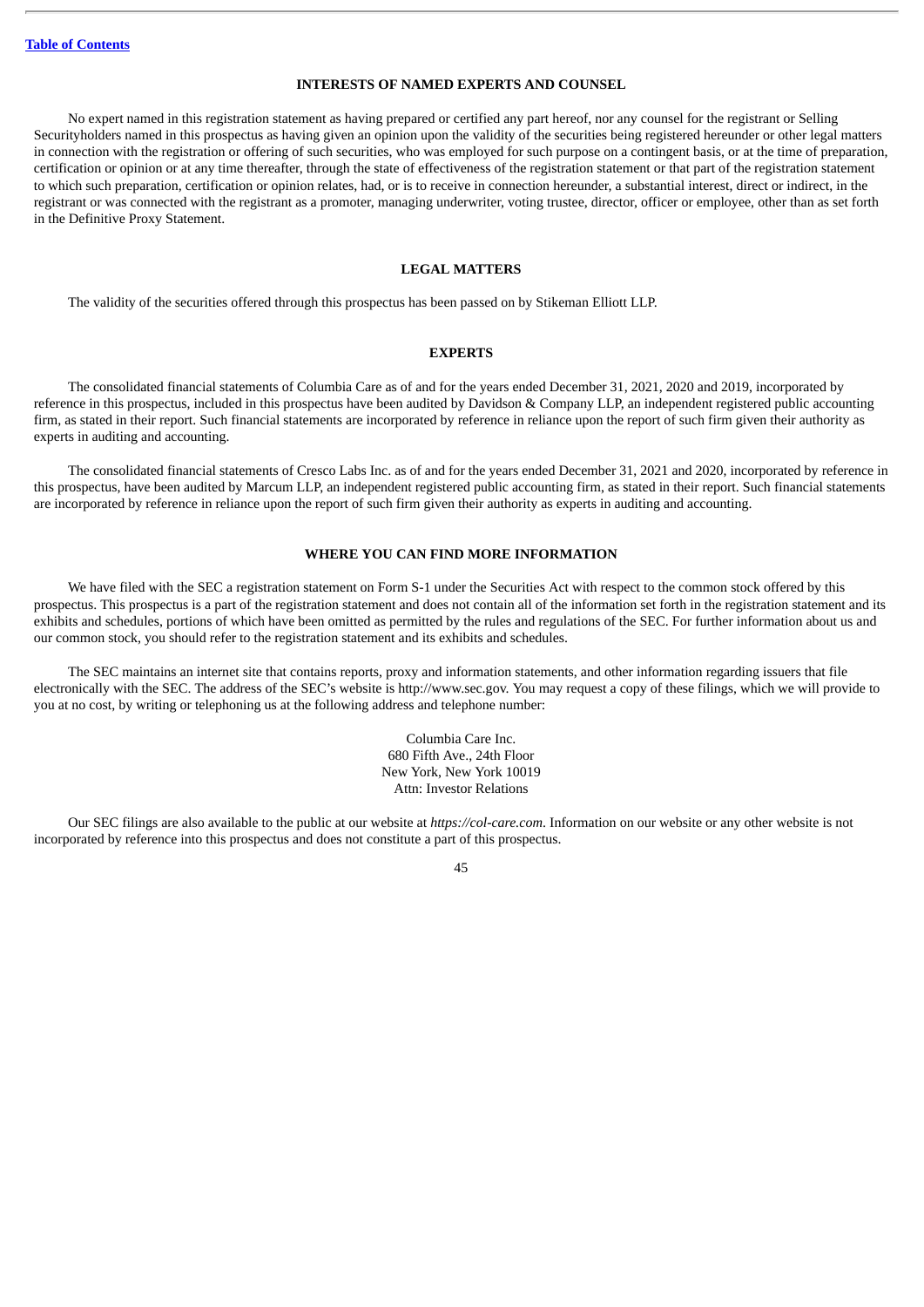#### **INCORPORATION OF CERTAIN INFORMATION BY REFERENCE**

<span id="page-49-0"></span>The SEC allows us to incorporate by reference the information we file with it, which means that we are disclosing important information to you by referring you to other documents. The information we incorporate by reference is an important part of this prospectus. We incorporate by reference the document listed below, excluding any information in such document that is deemed by the rules of the SEC to be furnished not filed:

- our Annual Report on [Form](http://www.sec.gov/Archives/edgar/data/0001776738/000119312522090262/d318065d10k.htm) 10-K for the fiscal year ended December 31, 2021, filed with the SEC on March 31, 2022;
- our [Definitive](http://www.sec.gov/Archives/edgar/data/1776738/000110465922071245/tm2213692-10_defm14a.htm) Proxy Statement on Schedule 14A, filed with the SEC on June 15, 2022;
- our Quarterly Report on [Form](http://www.sec.gov/ix?doc=/Archives/edgar/data/0001776738/000156459022020377/ck1776738-10q_20220331.htm) 10-Q for the quarter ended March 31, 2022, filed with the SEC on May 16, 2022; and
- our Current Reports on Form 8-K, filed with the SEC on [April](http://www.sec.gov/ix?doc=/Archives/edgar/data/0001776738/000119312522116367/d203953d8k.htm) 25, [2022](http://www.sec.gov/ix?doc=/Archives/edgar/data/1776738/000119312522147204/d315456d8k.htm) and May 11, 2022.

Upon written or oral request, we will provide to you, without charge, a copy of any or all of the documents that are incorporated by reference into this prospectus but not delivered with the prospectus, including exhibits which are specifically incorporated by reference into such documents. Requests should be directed to: Columbia Care Inc., Attention: Investor Relations, 680 Fifth Ave., 24th Floor, New York, New York 10019, telephone (212) 271-0915.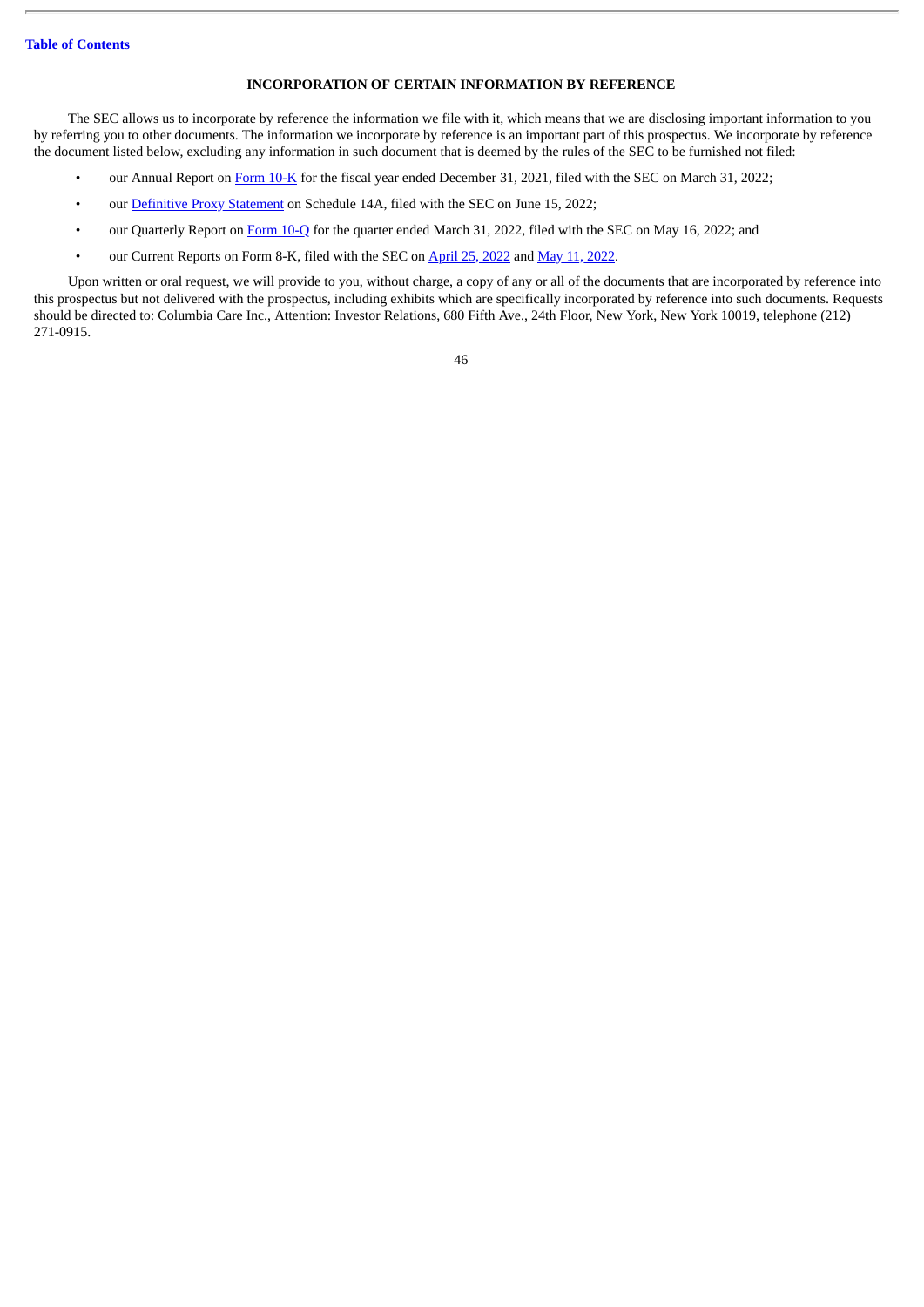#### **PART II—INFORMATION NOT REQUIRED IN PROSPECTUS**

#### **Item 13. Other Expenses of Issuance and Distribution**

The following table sets forth all expenses to be paid by the registrant, other than underwriting discounts and commissions, in connection with this offering. All amounts shown are estimates except for the registration fee.

| <b>SEC</b> registration fee  | \$3,390.26  |
|------------------------------|-------------|
| Legal fees and expenses      | 25,000      |
| Accounting fees and expenses | 15,000      |
| Miscellaneous expenses       | 20,000      |
| Total                        | \$63,390.26 |

#### **Item 14. Indemnification of Directors and Officers**

The Company is subject to the provisions of Part 5, Division 5 of the BCBCA.

Under Section 160 of the BCBCA, we may, subject to Section 163 of the BCBCA:

- (a) indemnify an individual who:
	- (i) is or was a director or officer of our company,
	- (ii) is or was a director or officer of another corporation (A) at a time when such corporation is or was an affiliate of our company; or (B) at our request, or
	- (iii) at our request, is or was, or holds or held a position equivalent to that of, a director or officer of a partnership, trust, joint venture or other unincorporated entity,

including, subject to certain limited exceptions, the heirs and personal or other legal representatives of that individual (collectively, an "eligible party"), against all eligible penalties, defined below, to which the eligible party is or may be liable; and

- (b) after final disposition of an eligible proceeding, pay the expenses actually and reasonably incurred by an eligible party in respect of that proceeding, where:
	- (i) "eligible penalty" means a judgment, penalty or fine awarded or imposed in, or an amount paid in settlement of, an eligible proceeding,
	- (ii) "eligible proceeding" means a proceeding in which an eligible party or any of the heirs and personal or other legal representatives of the eligible party, by reason of the eligible party being or having been a director or officer of, or holding or having held a position equivalent to that of a director or officer of, our company or an associated corporation  $(A)$  is or may be joined as a party, or  $(B)$  is or may be liable for or in respect of a judgment, penalty or fine in, or expenses related to, the proceeding,
	- (iii) "expenses" includes costs, charges and expenses, including legal and other fees, but does not include judgments, penalties, fines or amounts paid in settlement of a proceeding, and
	- (iv) "proceeding" includes any legal proceeding or investigative action, whether current, threatened, pending or completed.

Under Section 161 of the BCBCA, and subject to Section 163 of the BCBCA, we must, after the final disposition of an eligible proceeding, pay the expenses actually and reasonably incurred by an eligible party in respect of that proceeding if the eligible party (a) has not been reimbursed for those expenses and (b) is wholly successful, on the merits or otherwise, in the outcome of the proceeding or is substantially successful on the merits in the outcome of the proceeding.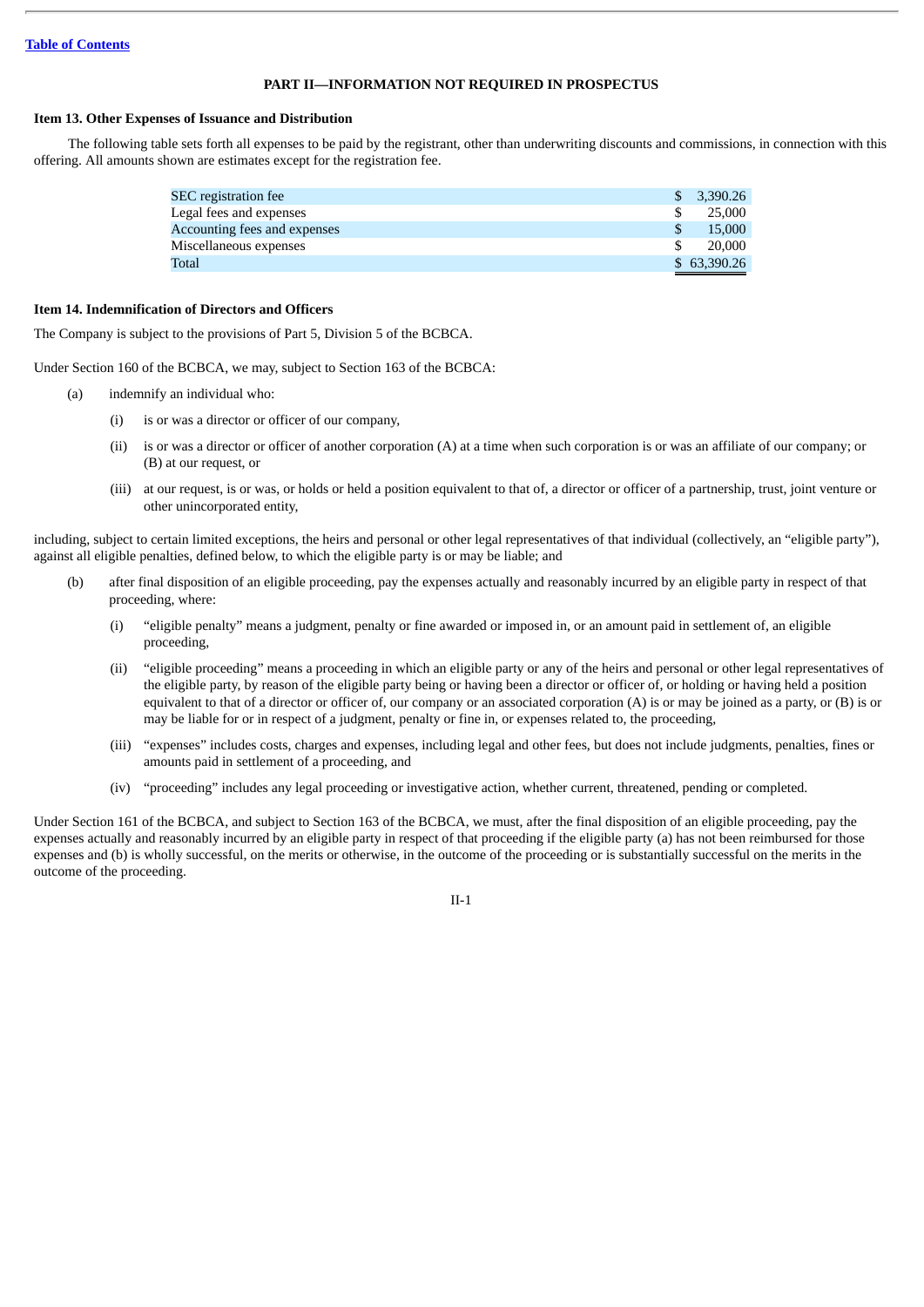Under Section 162 of the BCBCA, and subject to Section 163 of the BCBCA, we may pay, as they are incurred in advance of the final disposition of an eligible proceeding, the expenses actually and reasonably incurred by an eligible party in respect of the proceeding, provided that we must not make such payments unless we first receive from the eligible party a written undertaking that, if it is ultimately determined that the payment of expenses is prohibited under Section 163 of the BCBCA, the eligible party will repay the amounts advanced.

Under Section 163 of the BCBCA, we must not indemnify an eligible party against eligible penalties to which the eligible party is or may be liable or pay the expenses of an eligible party in respect of that proceeding under Sections 160, 161 or 162 of the BCBCA, as the case may be, if any of the following circumstances apply:

(a) if the indemnity or payment is made under an earlier agreement to indemnify or pay expenses and, at the time that the agreement to indemnify or pay expenses was made, we were prohibited from giving the indemnity or paying the expenses by our Articles;

(b) if the indemnity or payment is made otherwise than under an earlier agreement to indemnify or pay expenses and, at the time that the indemnity or payment is made, we are prohibited from giving the indemnity or paying the expenses by our Articles;

(c) if, in relation to the subject matter of the eligible proceeding, the eligible party did not act honestly and in good faith with a view to the best interests of our company or the associated corporation, as the case may be; or

(d) in the case of an eligible proceeding other than a civil proceeding, if the eligible party did not have reasonable grounds for believing that the eligible party's conduct in respect of which the proceeding was brought was lawful.

If an eligible proceeding is brought against an eligible party by or on behalf of our company or by or on behalf of an associated corporation, we must not either indemnify the eligible party under Section 160(a) of the BCBCA against eligible penalties to which the eligible party is or may be liable, or pay the expenses of the eligible party under Sections 160(b), 161 or 162 of the BCBCA, as the case may be, in respect of the proceeding.

Under Section 164 of the BCBCA, and despite any other provision of Part 5, Division 5 of the BCBCA and whether or not payment of expenses or indemnification has been sought, authorized or declined under Part 5, Division 5 of the BCBCA, on application of our company or an eligible party, the court may do one or more of the following:

(a) order us to indemnify an eligible party against any liability incurred by the eligible party in respect of an eligible proceeding;

(b) order us to pay some or all of the expenses incurred by an eligible party in respect of an eligible proceeding;

(c) order the enforcement of, or any payment under, an agreement of indemnification entered into by us;

(d) order us to pay some or all of the expenses actually and reasonably incurred by any person in obtaining an order under Section 164 of the BCBCA; or

(e) make any other order the court considers appropriate.

Section 165 of the BCBCA provides that we may purchase and maintain insurance for the benefit of an eligible party or the heirs and personal or other legal representatives of the eligible party against any liability that may be incurred by reason of the eligible party being or having been a director or officer of, or holding or having held a position equivalent to that of a director or officer of, our company or an associated corporation.

 $IL2$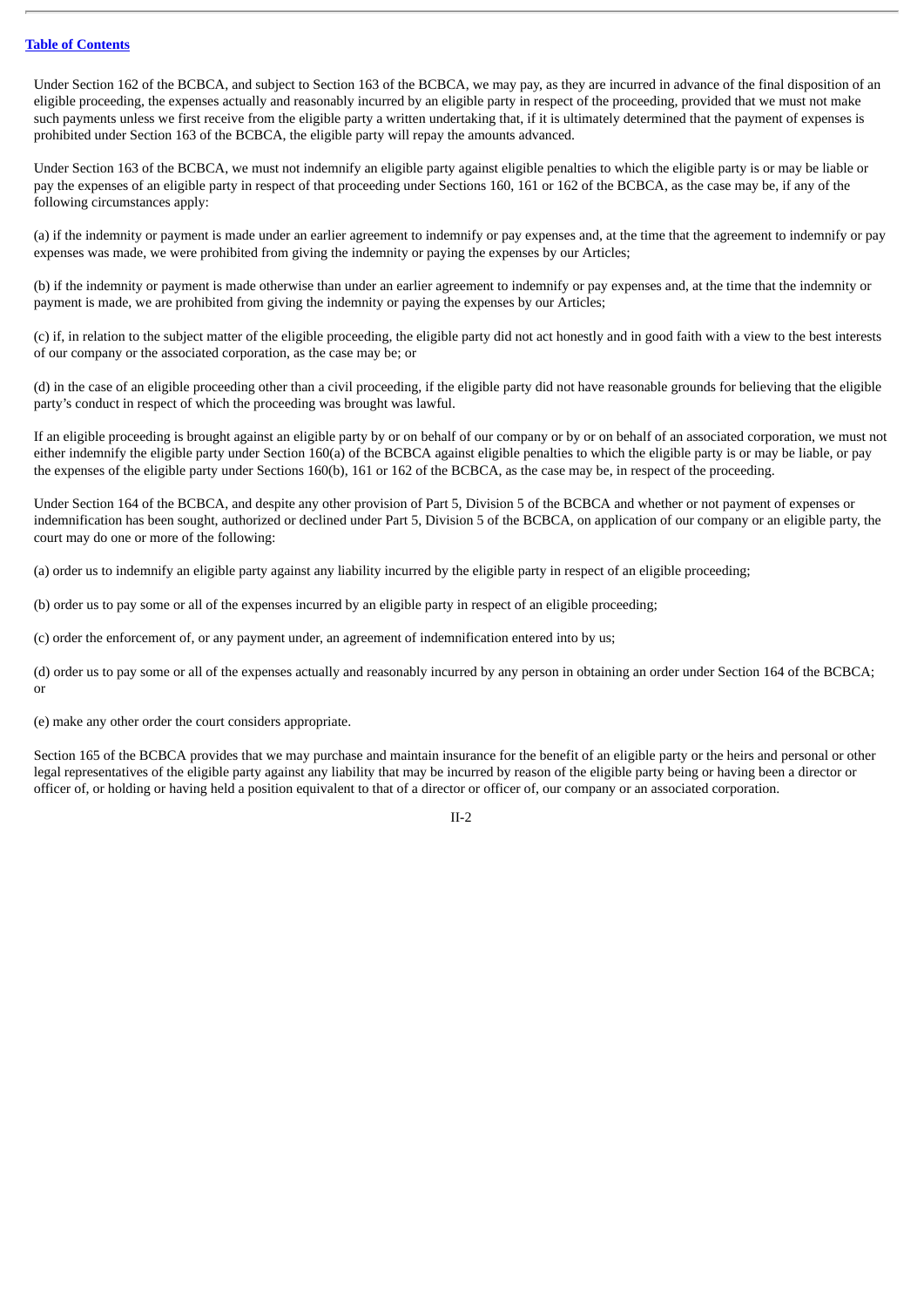Under Article 20.2 of our Articles, and subject to the BCBCA, we must indemnify an eligible party and his or her heirs and legal personal representatives against all eligible penalties to which such person is or may be liable, and we must, after the final disposition of an eligible proceeding, pay the expenses actually and reasonably incurred by such person in respect of that proceeding to the fullest extent permitted by the BCBCA. Each of our directors and officers is deemed to have contracted with the Company on the terms of the indemnity contained in Article 20.2 of our Articles.

Under Article 20.4 of our Articles, and subject to any restrictions in the BCBCA, we may indemnify any person.

We have entered into indemnification agreements with each of our directors and executive officers. Under these indemnification agreements, each director and executive officer is entitled, subject to the terms and conditions thereof, to the right of indemnification and contribution for certain expenses to the fullest extent permitted by applicable law. We believe that these indemnification agreements are necessary to attract and retain qualified individuals to serve as directors and executive officers.

Pursuant to Article 20.5 of our Articles, the failure of a director or officer of the Company to comply with the BCBCA or our Articles does not invalidate any indemnity to which he or she is entitled under our Articles.

Under Article 20.6 of our Articles, we may purchase and maintain insurance for the benefit of any person (or his or her heirs or legal personal representatives) who: (1) is or was a director, officer, employee or agent of the Company; (2) is or was a director, officer, employee or agent of a corporation at a time when the corporation is or was an affiliate of the Company; (3) at the request of the Company, is or was a director, officer, employee or agent of a corporation or of a partnership, trust, joint venture or other unincorporated entity; or (4) at the request of the Company, holds or held a position equivalent to that of a director or officer of a partnership, trust, joint venture or other unincorporated entity, against any liability incurred by him or her by reason of having been a director, officer, employee or agent or person who holds or held such equivalent position.

We have an insurance policy covering our directors and officers, within the limits and subject to the limitations of the policy, with respect to certain liabilities arising out of claims based on acts or omissions in their capacities as directors or officers.

#### **Item 15. Recent Sales of Unregistered Securities**

The following information represents securities sold by the Company within the past three years, which were not registered under the Securities Act. Included are new issues, securities issued in exchange for property, services or other securities, securities issued upon conversion from other Company share classes and new securities resulting from the modification of outstanding securities.

#### March 2020 Private Placement of Units

On March 31, 2020, the Company completed the first tranche of a non-brokered private placement (the "**March 2020 Private Placement**") of units (the "**March 2020 Private Placement Units**") for gross proceeds of US\$14,250,000. Each March 2020 Private Placement Unit was comprised of: (i) US\$1,000 principal amount of 9.875% senior secured first-lien notes (the "**March 2020 Private Placement Notes**"); and (ii) 113 common share purchase warrants of the Company (the "**March 2020 Private Placement Warrants**"). On April 23, 2020, the Company completed the second and final tranche of the March 2020 Private Placement for additional gross proceeds of US\$1,000,000. In total, the gross proceeds under the March 2020 Private Placement totaled US\$15,250,000. The March 2020 Private Placement Notes were governed by the terms of a trust indenture dated March 31, 2020 between the Company and Odyssey Trust Company, as trustee. The March 2020 Private Placement Warrants are governed by the terms of the March 2020 Warrant Indenture dated March 31, 2020 between the Company and Odyssey Trust Company, as warrant agent. The Company sold all of the March 2020 Private Placement Notes pursuant to the exemptions from registration provided by Rule 506(b) under Regulation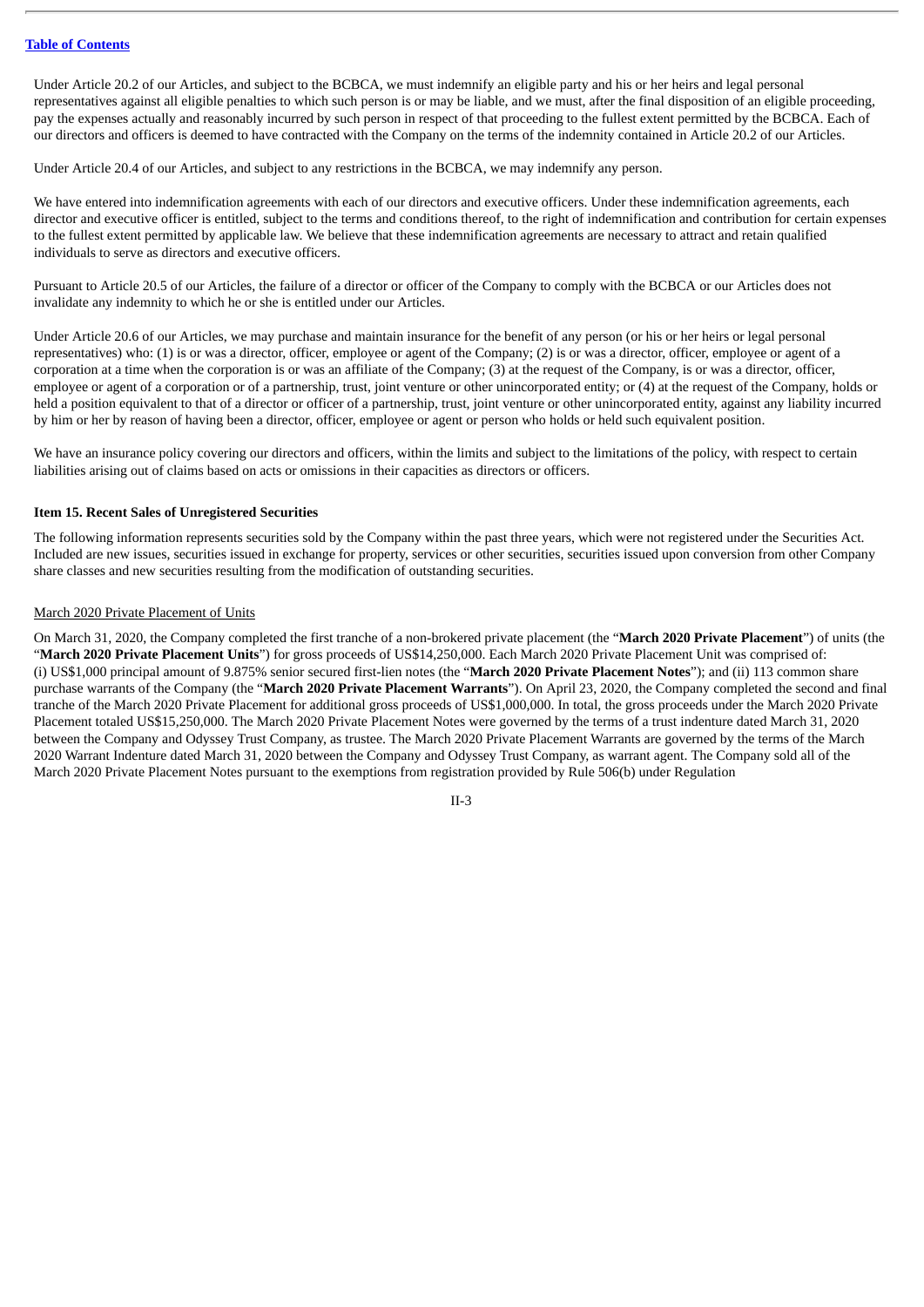D promulgated under the Securities Act ("**Rule 506(b)**") and Rule 903 of Regulation S promulgated under the Securities Act ("**Rule 903**"). For sales to U.S. persons, the Company relied on Rule 506(b) because (i) there were a limited number of purchasers, (ii) no sales were made by general solicitation or advertising and (iii) sales were made only to accredited investors. For sales outside of the United States, the Company relied on Rule 903 because the March 2020 Private Placement Units were offered and sold outside the United States in "offshore transactions" in accordance with Rule 903.

#### May 2020 Private Placement

On May 14, 2020, the Company completed a concurrent brokered and non-brokered private placement (the "**May 2020 Private Placement**") of units (the "**May 2020 Private Placement Units**") for gross proceeds of US\$19,115,000. Each May 2020 Private Placement Unit was comprised of: (i) US\$1,000 principal amount of 13.00% senior secured first-lien notes (the "**May 2020 Private Placement Notes**"); and (ii) 120 common share purchase warrants (the "**May 2020 Private Placement Warrants**") of the Company.

The May 2020 Private Placement Notes are governed by the terms of the May 2020 Trust Indenture dated May 14, 2020 between the Company and Odyssey Trust Company, as trustee. The May 2020 Private Placement Warrants are governed by the terms of the May 2020 Warrant Indenture dated May 14, 2020 between the Company and Odyssey Trust Company, as warrant agent.

The May 2020 Private Placement Units were issued pursuant to the terms of certain subscription agreements (the "**May 2020 Private Placement Subscription Agreements**") entered into between the Company and the subscribers of the May 2020 Private Placement Units and pursuant to an agency agreement dated as of May 11, 2020, between the Company and Canaccord Genuity Corp., as agent for the May 2020 Private Placement.

As part of the May 2020 Private Placement, the March 2020 Private Placement Notes were cancelled and exchanged for an equivalent number of May 2020 Private Placement Notes. Subscribers of March 2020 Private Placement Units were issued an additional 8.55 May 2020 Private Placement Warrants for each March 2020 Private Placement Unit held by such subscribers.

The Company sold all of the May 2020 Private Placement Units pursuant to the exemptions from registration provided by Rule 506(b) and Rule 903. For sales to U.S. persons, the Company relied on Rule 506(b) because (i) there were a limited number of purchasers, (ii) no sales were made by general solicitation or advertising and (iii) sales were made only to accredited investors. For sales outside of the United States, the Company relied on Rule 903 because the May 2020 Private Placement Units were offered and sold outside the United States in "offshore transactions" in accordance with Rule 903.

#### July 2020 Private Placement of Units

On July 2, 2020, the Company a brokered private placement (the "**July 2020 Unit Private Placement**") of units (the "**July 2020 Private Placement Units**") for gross proceeds of US\$4,000,000. Each July 2020 Private Placement Unit was comprised of: (i) US\$1,000 principal amount of May 2020 Private Placement Notes; and (ii) 75 common share purchase warrants (the "**July 2020 Private Placement Warrants**") of the Company.

The July 2020 Private Placement Warrants are governed by the terms of a warrant indenture (the "**July 2020 Warrant Indenture**") dated July 2, 2020 between the Company and Odyssey Trust Company, as warrant agent.

The Company sold all of the July 2020 Private Placement Units pursuant to the exemptions from registration provided by Rule 506(b) and Rule 903. For sales to U.S. persons, the Company relied on Rule 506(b) because (i) there were a limited number of purchasers, (ii) no sales were made by general solicitation or advertising and (iii) sales were made only to accredited investors. For sales outside of the United States, the Company relied on Rule 903 because the July 2020 Private Placement Units were offered and sold outside the United States in "offshore transactions" in accordance with Rule 903.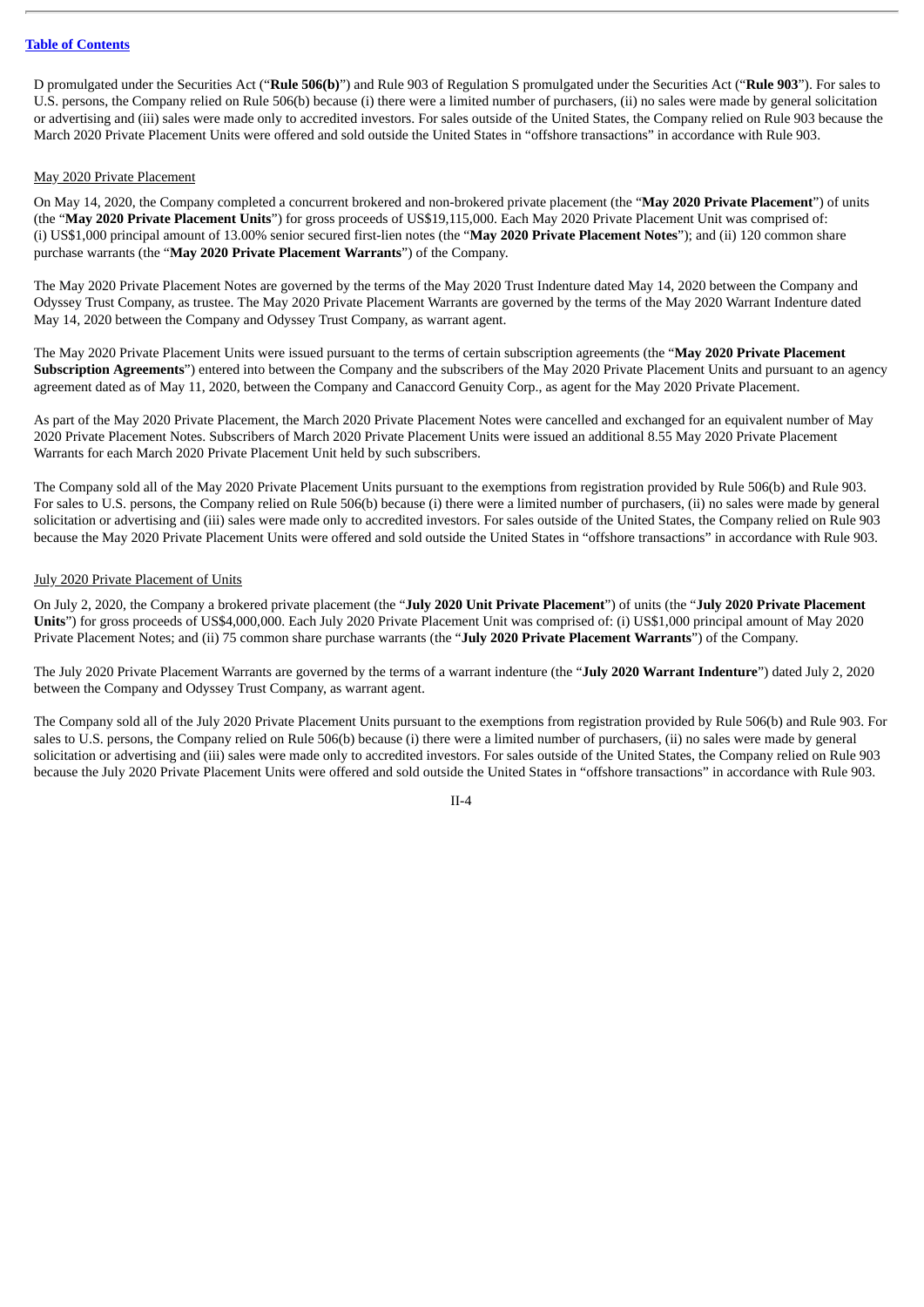#### October 2020 Private Placement of Units

On October 29, 2020, Columbia Care a brokered private placement of units (the "**October 2020 Private Placement Units**") for gross proceeds of approximately US\$20.4 million. Each October 2020 Private Placement Unit was comprised of: (i) US\$1,000 principal amount of 13.00% senior secured first-lien notes (the "**October 2020 Private Placement Notes**"); and (ii) 60 common share purchase warrants of the Company (the "**October 2020 Private Placement Warrants**").

The October 2020 Private Placement Notes are governed by the terms of the May 2020 Trust Indenture, as supplemented, between the Company and Odyssey Trust Company, as trustee. The October 2020 Private Placement Warrants are governed by the terms of a warrant indenture (the "**October 2020 Warrant Indenture**") dated October 29, 2020, between the company and Odyssey Trust Company, as warrant agent.

The Company sold all of the October 2020 Private Placement Units pursuant to the exemptions from registration provided by Rule 506(b) and Rule 903. For sales to U.S. persons, the Company relied on Rule 506(b) because (i) there were a limited number of purchasers, (ii) no sales were made by general solicitation or advertising and (iii) sales were made only to accredited investors. For sales outside of the United States, the Company relied on Rule 903 because the October 2020 Private Placement Units were offered and sold outside the United States in "offshore transactions" in accordance with Rule 903.

#### November 2020 Private Placement of Units

On November 10, 2020, Columbia Care completed a non-brokered private placement of October 2020 Private Placement Units for gross proceeds of approximately US\$8.4 million. On November 27, 2020, Columbia Care completed a non-brokered private placement of October 2020 Private Placement Units for gross proceeds of approximately US\$3,000,000 million.

On November 30, 2020, Columbia Care completed a non-brokered private placement of units (the "**November 2020 Private Placement Units**") for gross proceeds of approximately US\$200,000. Each November 2020 Private Placement Unit was comprised of: (i) US\$1,000 principal amount of October 2020 Private Placement Notes; and (ii) 125 October 2020 Private Placement Warrants.

The Company sold all of the November 2020 Private Placement Units pursuant to the exemptions from registration provided by Rule 506(b) and Rule 903. For sales to U.S. persons, the Company relied on Rule 506(b) because (i) there were a limited number of purchasers, (ii) no sales were made by general solicitation or advertising and (iii) sales were made only to accredited investors. For sales outside of the United States, the Company relied on Rule 903 because the November 2020 Private Placement Units were offered and sold outside the United States in "offshore transactions" in accordance with Rule 903.

#### January 2021 Offering of Common Shares

On January 13, 2021, Columbia Care completed a bought deal public offering of Common Shares (the "**January 2021 Offering**") for gross proceeds of C\$149,508,625, which included the exercise in full of the over-allotment option granted to the underwriters, before deducting the underwriters' fees and estimated offering expenses. The January 2021 Offering was conducted in each of the provinces of Canada, other than Québec, pursuant to a prospectus supplement to the Company's base shelf prospectus dated September 2, 2020 and elsewhere outside of Canada on a private placement basis. Canaccord Genuity Corp, ATB Capital Markets Inc. acted as co-lead underwriters, along with Beacon Securities Limited, Eight Capital, Echelon Wealth Partners Inc., Paradigm Capital Inc. and PI Financial Corp.

The Company sold all of the common shares in the January 2021 Offering pursuant to the exemption from registration provided by Rule 903. The Company relied on Rule 903 because the common shares were offered and sold outside the United States in "offshore transactions" in accordance with Rule 903.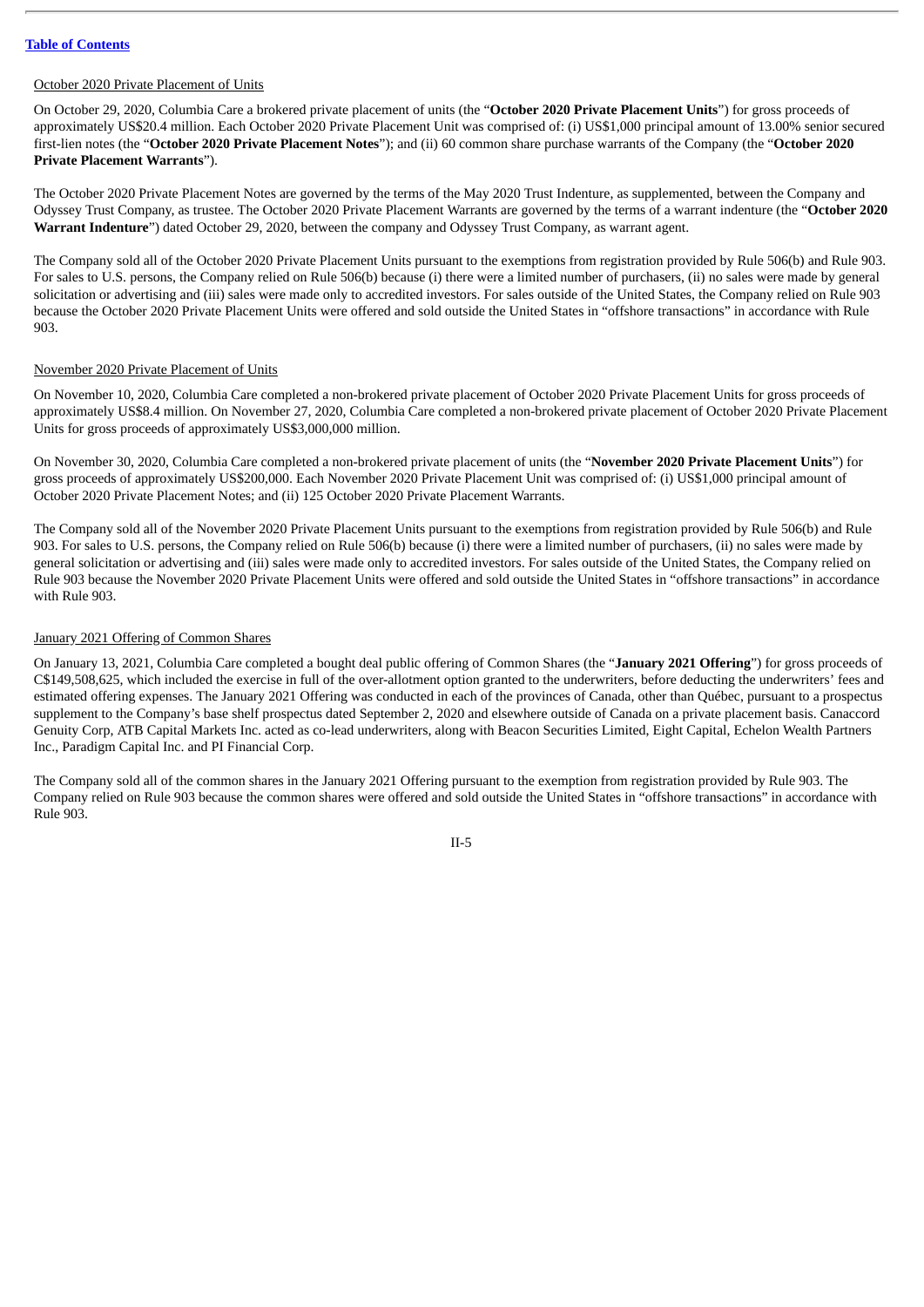#### February 2021 Private Placement of Common Shares

On February 25, 2021, Columbia Care completed a bought deal private placement of Common Shares (the "**February 2021 Offering**") for gross proceeds of C\$28,980,000, which included the exercise in full of the over-allotment option granted to the underwriters, before deducting the underwriters' fees and estimated offering expenses. The February 2021 Offering was conducted in certain provinces of Canada pursuant to applicable exemptions from the prospectus requirements of Canadian securities laws. The Common Shares were also sold in the United States and in certain jurisdictions outside of Canada and the United States, in each case in accordance with applicable laws. Canaccord Genuity Corp, acted as underwriter in the offering.

The Company sold all of the common shares in the February 2021 Offering pursuant to the exemption from registration provided by Rule 903 and Rule 144A of the Securities Act ("**Rule 144A**"). For sales to U.S. persons, the Company relied on Rule 144A because the common shares were offered and sold in the United States or to U.S. persons by the underwriter's U.S. affiliates to "qualified institutional buyers" (as defined in Rule 144A). For sales outside of the United States, the Company relied on Rule 903 because the common shares were offered and sold outside the United States in "offshore transactions" in accordance with Rule 903.

#### Convertible Debt

On June 29, 2021, Columbia Care closed a private placement offering issuing \$74,500,000 aggregate principal amount of 6% convertible notes due 2025 (the "**6% Convertible Notes**"). Canaccord Genuity Corp. acted as sole bookrunner and co-lead agent for the offering, and ATB Capital Markets Inc. acted as co-lead agent for the offering. A.G.P./Alliance Global Partners acted as financial advisor. The 6% Convertible Notes are senior secured obligations of the Company and accrue interest payable semiannually in arrears and mature on June 29, 2025, unless earlier converted, redeemed or repurchased. The conversion rate will be 154 Common Shares per \$1,000 principal amount of Notes (equivalent to a price of approximately US\$6.49 per Common Share), subject to customary adjustments. The conversion price of the 6% Convertible Notes represents a premium of approximately 25% over the closing price of the Common Shares on the NEO on June 17, 2021. Columbia Care may redeem the 6% Convertible Notes at par, in whole or in part, on or after June 29, 2023, if the volume weighted average price of the Common Shares trading on the Canadian Stock Exchange or the NEO for 15 of the 30 trading days immediately preceding the day on which the Company exercises its redemption right, exceeds 120% of the conversion price of the 6% Convertible Notes. The 6% Convertible Notes were offered for sale on a private placement basis in certain provinces of Canada pursuant to applicable exemptions from the prospectus requirements of Canadian securities laws.

The Company sold all of the 6% Convertible Notes pursuant to the exemption from registration provided by Section 4(a)(2) of the Securities Act ("Section  $4(a)(2)$ ") and Rule 903. For the sale to the U.S. persons, the Company relied on Section  $4(a)(2)$  because (i) there was a limited number of purchasers, (ii) no sales were made by general solicitation or advertising and (iii) the sale was made only to an accredited investor. For sales outside of the United States, the Company relied on Rule 903 because the common shares were offered and sold outside the United States in "offshore transactions" in accordance with Rule 903.

#### February 2022 Private Placement

On February 3, 2022, Columbia Care closed a private placement of \$185,000,000 aggregate principal amount of 9.50% senior-secured first-lien notes due 2026 (the "**2026 Notes**"). Canaccord Genuity Corp. and ATB Capital Markets Inc. acted as agents for the offering. The 2026 Notes are senior secured obligations of the Company and were issued at 100% of face value. The 2026 Notes accrue interest payable semi-annually in arrears and mature on February 3, 2026, unless earlier redeemed or repurchased. The Company may redeem the 2026 Notes at par, in whole or in part, on or after February 3, 2024, as more particularly described in the fourth supplemental trust indenture governing the 2026 Notes. In connection with the offering of the 2026 Notes, the Company received binding commitments to exchange approximately \$31,750,000 of the Company's existing 13% senior secured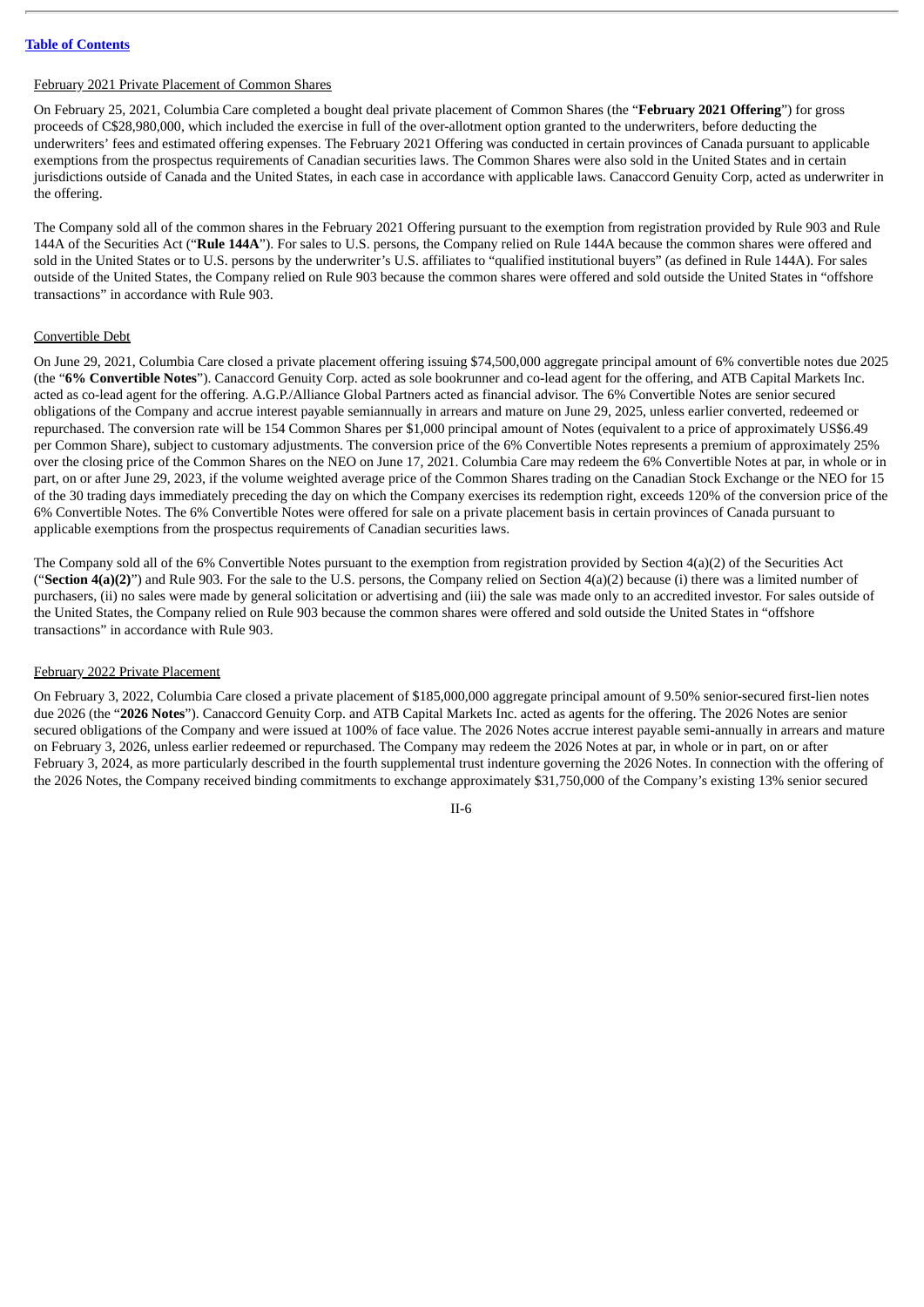notes due 2023, pursuant to private agreements in accordance with the trust indenture, for an equivalent amount of 2026 Notes plus accrued but unpaid interest and any negotiated premium thereon. As a result of the note exchanges, the Company received aggregate gross proceeds of \$153,250,000 in cash pursuant to the offering of the 2026 Notes.

The Company sold all of the 2026 Notes pursuant to the exemptions from registration provided by Rule 506(b) and Rule 903. For sales to U.S. persons, the Company relied on Rule 506(b) because (i) there were a limited number of purchasers, (ii) no sales were made by general solicitation or advertising and (iii) sales were made only to accredited investors. For sales outside of the United States, the Company relied on Rule 903 because the 2026 Notes were offered and sold outside the United States in "offshore transactions" in accordance with Rule 903.

#### April 2022 VentureForth Issuance

In the interim financial statements and Management Discussion and Analysis of the Company, for the period ended September 30, 2021, and in the Company's subsequent securities filings, the Company reported that, during the period ended September 30, 2021, the Company anticipatorily accrued \$68,000,000 for potential share issuances and cash payments for purposes of acquisition and settlement of preexisting relationships, inclusive of prospective acquisition costs relating to third-party entities and other litigation costs. On April 18, 2022, in connection with the accrual, the Company issued the VentureForth Shares and, on April 18, 2022 and April 24, 2022 paid approximately \$26,000,000 to acquire, by merger, VentureForth Holdings, LLC, which is the owner of VentureForth. VentureForth holds two licenses from ABRA, specifically, one license to cultivate and manufacture medical cannabis and one license to dispense medical cannabis. The merger was approved by ABRA. The Company previously had a management services agreement with VentureForth. In further connection with the accrual, the shares issued and amounts paid also amicably resolved, with no admissions of liability and in exchange for releases, certain direct, indirect, derivative and indemnification claims relating to a confidential arbitration to which VentureForth, a separate subsidiary of the Company and certain members of the Company's management team were respondent parties. The Company does not consider the VentureForth acquisition and the resolved arbitration claims to be material.

The Company issued the VentureForth Shares pursuant to the exemption from registration provided by Rule 506(b), as amended, because (i) there were a limited number of holders, (ii) the issuances were not made by general solicitation or advertising and (iii) the issuances were made only to accredited investors.

# **Acquisitions**

During the year ended December 31, 2019, Columbia Care issued 683,363 Common Shares in connection with acquisitions. During the year ended December 31, 2020, Columbia Care issued 55,975,602 Common Shares in connection with acquisitions. During the year ended December 31, 2021, Columbia Care issued 65,674,872 Common Shares in connection with acquisitions. As of June 1, 2022, Columbia Care issued 1,099,549 Common Shares in connection with acquisitions, excluding the VentureForth Shares.

The Company relied on Section 4(a)(2) of the Securities Act or Rule 506(b) as the Common Shares were sold to a limited number of accredited investors in connection with each acquisition.

#### Long Term Incentive Plan

During the year ended December 31, 2019, Columbia Care issued 224,499 restricted shares pursuant to its long-term incentive plan (the "**LTIP**"). During the year ended December 31, 2020, Columbia Care issued 1,852,064 restricted shares pursuant to its LTIP. In 2021, Columbia Care issued 3,097,511 restricted shares pursuant to its LTIP.

The Company relied on Rule 701 of the Securities Act to issue securities to its employees, consultants, officers and directors pursuant to the LTIP.

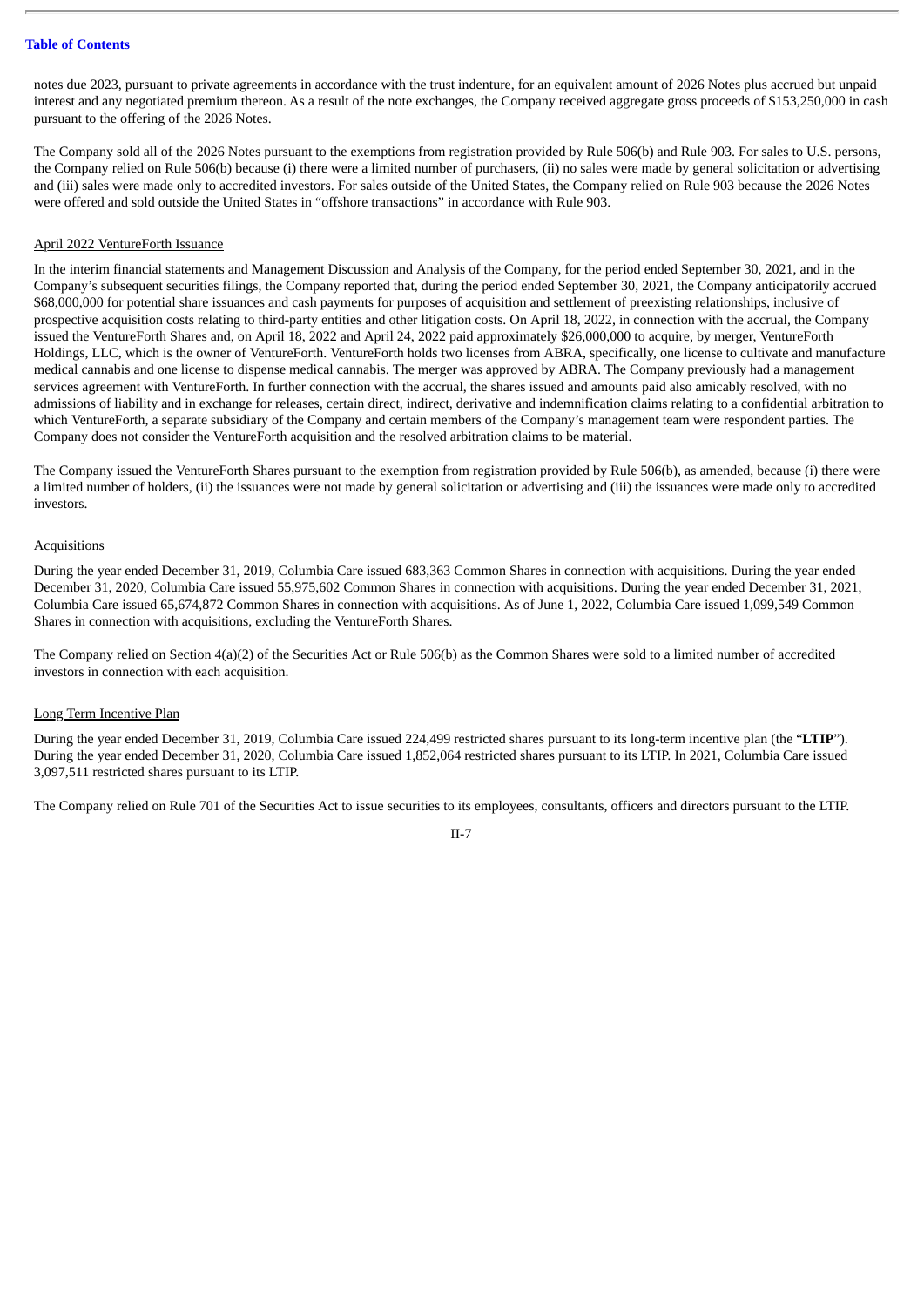# **Item 16. Exhibits and Financial Statement Schedules**

The exhibits listed on the Index to Exhibits of this Registration Statement are either filed with the Registration Statement or are incorporated by reference to other filings.

# **(a) Exhibits**

The following documents are included as exhibits to this report.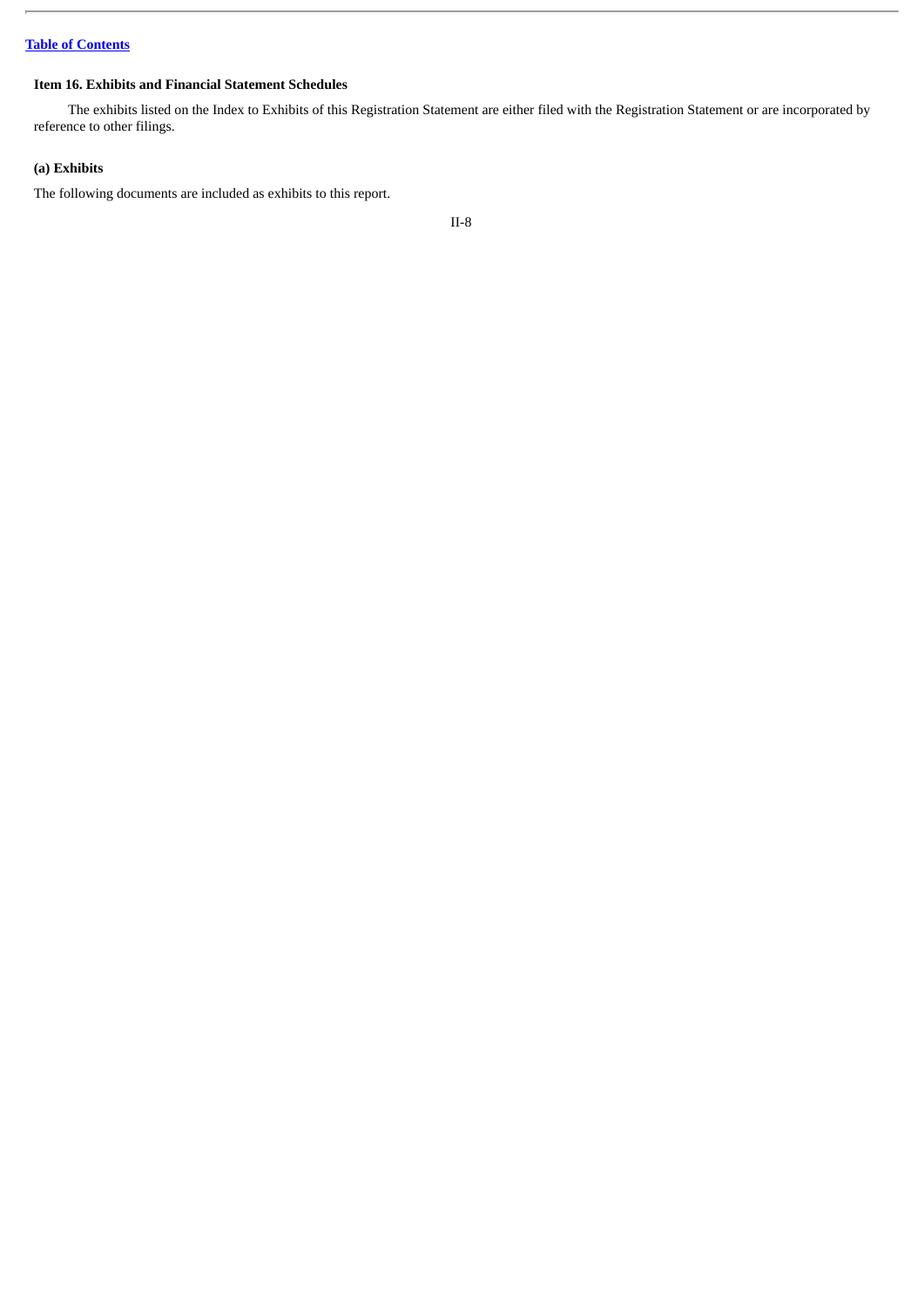# **EXHIBIT INDEX**

| <b>Exhibit</b><br>No. | <b>Description of Exhibit</b>                                                                                                                                                                                                                                                                                                                                                |
|-----------------------|------------------------------------------------------------------------------------------------------------------------------------------------------------------------------------------------------------------------------------------------------------------------------------------------------------------------------------------------------------------------------|
| 2.1                   | Transaction Agreement dated November 21, 2018 between Canaccord Genuity Growth Corp. and Columbia Care Inc. (incorporated by<br>reference to Exhibit 2.1 of the Registrant's Registration Statement on Form 10, filed with the SEC on December 14, 2021)                                                                                                                     |
| 2.2                   | Agreement and Plan of Merger dated December 21, 2020 among Columbia Care Inc., Columbia Care LLC, Vici Acquisition LLC, Vici<br>Acquisition II LLC, Green Leaf Medical, LLC and Shareholder Representative Services LLC (incorporated by reference to Exhibit 2.2 of<br>the Registrant's amended Registration Statement on Form 10, filed with the SEC on February 15, 2022) |
| 2.3                   | Arrangement Agreement, dated March 23, 2022, between Cresco Labs Inc. and Columbia Care Inc. (incorporated by reference to<br>Exhibit 2.1 of the Registrant's Form 8-K, filed with the SEC on March 29, 2022).                                                                                                                                                               |
| 3.1                   | Articles of Columbia Care Inc. (incorporated by reference to Exhibit 3.1 of the Registrant's Registration Statement on Form 10, filed with<br>the SEC on December 14, 2021)                                                                                                                                                                                                  |
| 4.1                   | Warrant Agency Agreement dated September 20, 2018 between Canaccord Genuity Growth Corp. and Odyssey Trust Company<br>(incorporated by reference to Exhibit 4.1 of the Registrant's Registration Statement on Form 10, filed with the SEC on December 14,<br>2021)                                                                                                           |
| 4.2                   | Warrant Agreement dated April 26, 2019 between Columbia Care Inc. and Canaccord Genuity Corp. (incorporated by reference to<br>Exhibit 4.2 of the Registrant's Registration Statement on Form 10, filed with the SEC on December 14, 2021)                                                                                                                                   |
| 4.3                   | Trust Indenture made as of March 31, 2020 between Columbia Care Inc. and Odyssey Trust Company (incorporated by reference to<br>Exhibit 4.3 of the Registrant's Registration Statement on Form 10, filed with the SEC on December 14, 2021)                                                                                                                                  |
| 4.4                   | Warrant Indenture dated March 31, 2020 between Columbia Care Inc. and Odyssey Trust Company (incorporated by reference to<br>Exhibit 4.4 of the Registrant's Registration Statement on Form 10, filed with the SEC on December 14, 2021)                                                                                                                                     |
| 4.5                   | Trust Indenture made as of May 14, 2020 between Columbia Care Inc. and Odyssey Trust Company (incorporated by reference to<br>Exhibit 4.5 of the Registrant's Registration Statement on Form 10, filed with the SEC on December 14, 2021)                                                                                                                                    |
| 4.6                   | Warrant Indenture dated May 14, 2020 between Columbia Care Inc. and Odyssey Trust Company (incorporated by reference to<br>Exhibit 4.6 of the Registrant's Registration Statement on Form 10, filed with the SEC on December 14, 2021)                                                                                                                                       |
| 4.7                   | First Supplemental Indentures dated as of June 19, 2020 between Columbia Care Inc and Odyssey Trust Company (incorporated by<br>reference to Exhibit 4.7 of the Registrant's Registration Statement on Form 10, filed with the SEC on December 14, 2021).                                                                                                                    |
| 4.8                   | Warrant Indenture dated July 2, 2020 between Columbia Care Inc. and Odyssey Trust Company (incorporated by reference to Exhibit 4.8<br>of the Registrant's Registration Statement on Form 10, filed with the SEC on December 14, 2021)                                                                                                                                       |
| 4.9                   | Warrant Indenture dated October 29, 2020 between Columbia Care Inc. and Odyssey Trust Company (incorporated by reference to<br>Exhibit 4.9 of the Registrant's Registration Statement on Form 10, filed with the SEC on December 14, 2021)                                                                                                                                   |

4.10 Second [Supplemental](http://www.sec.gov/Archives/edgar/data/1776738/000119312522021793/d252333dex410.htm) Indenture dated June 29, 2021 between Columbia Care Inc. and Odyssey Trust Company (incorporated by reference to Exhibit 4.10 of the Registrant's amended Registration Statement on Form 10, filed with the SEC on January 28, 2022)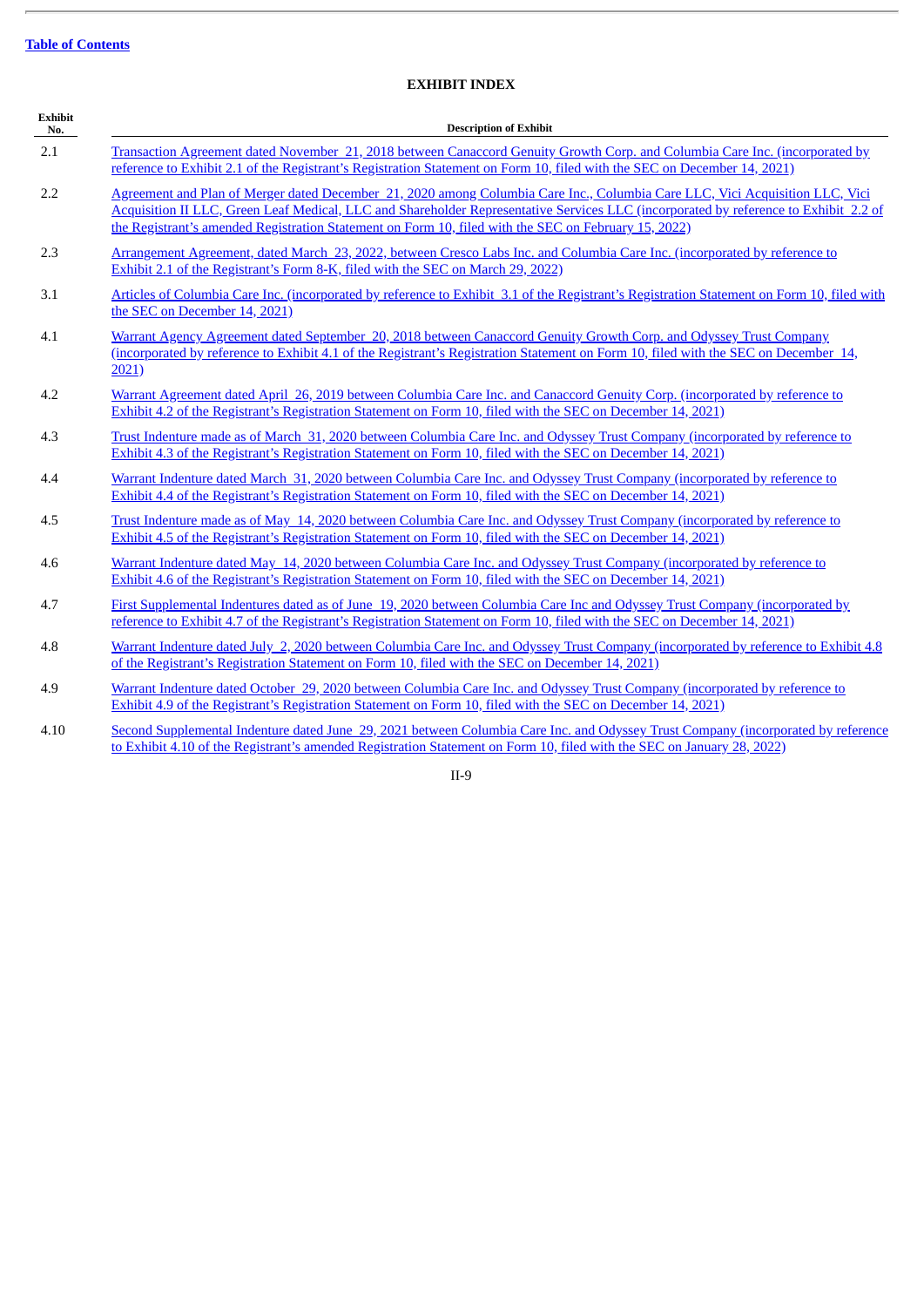$\overline{a}$ 

| 4.11   | Third Supplemental Indenture dated February 2, 2022 between Columbia Care Inc. and Odyssey Trust Company (incorporated by<br>reference to Exhibit 4.11 of the Registrant's amended Registration Statement on Form 10, filed with the SEC on February 15, 2022)  |
|--------|-----------------------------------------------------------------------------------------------------------------------------------------------------------------------------------------------------------------------------------------------------------------|
| 4.12   | Fourth Supplemental Indenture dated February 3, 2022 between Columbia Care Inc. and Odyssey Trust Company (incorporated by<br>reference to Exhibit 4.12 of the Registrant's amended Registration Statement on Form 10, filed with the SEC on February 15, 2022) |
| 4.13   | Fifth Supplemental Indenture dated May 5, 2022 between Columbia Care Inc. and Odyssey Trust Company (incorporated by reference<br>to Exhibit 4.1 of the Registrant's Current Report on Form 8-K, filed with the SEC on May 11, 2022)                            |
| $5.1+$ | Opinion of Stikeman Elliott LLP                                                                                                                                                                                                                                 |
| 10.1   | Lease Agreement dated December 1, 2013 between Pagson, LLC and Patriot Care Corporation (incorporated by reference to Exhibit<br>10.1 of the Registrant's Registration Statement on Form 10, filed with the SEC on December 14, 2021)                           |
| 10.2   | Lease Agreement dated April 30, 2015 between Eastman Kodak Company and Columbia Care NY, LLC (incorporated by reference to<br>Exhibit 10.2 of the Registrant's Registration Statement on Form 10, filed with the SEC on December 14, 2021)                      |
| 10.3   | Lease Agreement dated April 10, 2019 between MM Downtown Facility, LLC and PHC Facilities, Inc. (incorporated by reference to<br>Exhibit 10.3 of the Registrant's Registration Statement on Form 10, filed with the SEC on December 14, 2021)                   |
| 10.4   | Lease Agreement dated December 23, 2019 between NLCP 156 Lincoln MA, LLC and Patriot Care Corp. (incorporated by reference to<br>Exhibit 10.4 of the Registrant's Registration Statement on Form 10, filed with the SEC on December 14, 2021)                   |
| 10.5   | First Amendment to Lease dated December 2, 2020 between PHC Facilities, Inc. and MM Downtown Facility, LLC (incorporated by<br>reference to Exhibit 10.5 of the Registrant's Registration Statement on Form 10, filed with the SEC on December 14, 2021)        |
| 10.6#  | Employment Agreement dated April 26, 2019 between Columbia Care Inc. and Nicholas Vita (incorporated by reference to Exhibit 10.6<br>of the Registrant's Annual Report on Form 10-K, filed with the SEC on March 31, 2022)                                      |
| 10.7#  | Employment Agreement dated April 26, 2019 between Columbia Care Inc. and David J. Hart (incorporated by reference to Exhibit 10.7)<br>of the Registrant's Annual Report on Form 10-K, filed with the SEC on March 31, 2022)                                     |
| 10.8#  | Employment Agreement dated April 26, 2019 between Columbia Care Inc. and Michael Abbott (incorporated by reference to Exhibit<br>10.8 of the Registrant's Annual Report on Form 10-K, filed with the SEC on March 31, 2022)                                     |
| 10.9#  | Amendment No. 1 dated January 1, 2022 to Employment Agreement between Columbia Care Inc. and David J. Hart (incorporated by<br>reference to Exhibit 10.9 of the Registrant's Annual Report on Form 10-K, filed with the SEC on March 31, 2022)                  |
| 10.10# | Restricted Stock Unit Award Notice and Award Agreement dated April 26, 2019 between Columbia Care Inc. and Nicholas Vita<br>(incorporated by reference to Exhibit 10.10 of the Registrant's Annual Report on Form 10-K, filed with the SEC on March 31, 2022)   |
| 10.11# | Restricted Stock Unit Award Notice and Award Agreement dated April 26, 2019 between Columbia Care Inc. and David Hart<br>(incorporated by reference to Exhibit 10.11 of the Registrant's Annual Report on Form 10-K, filed with the SEC on March 31, 2022)      |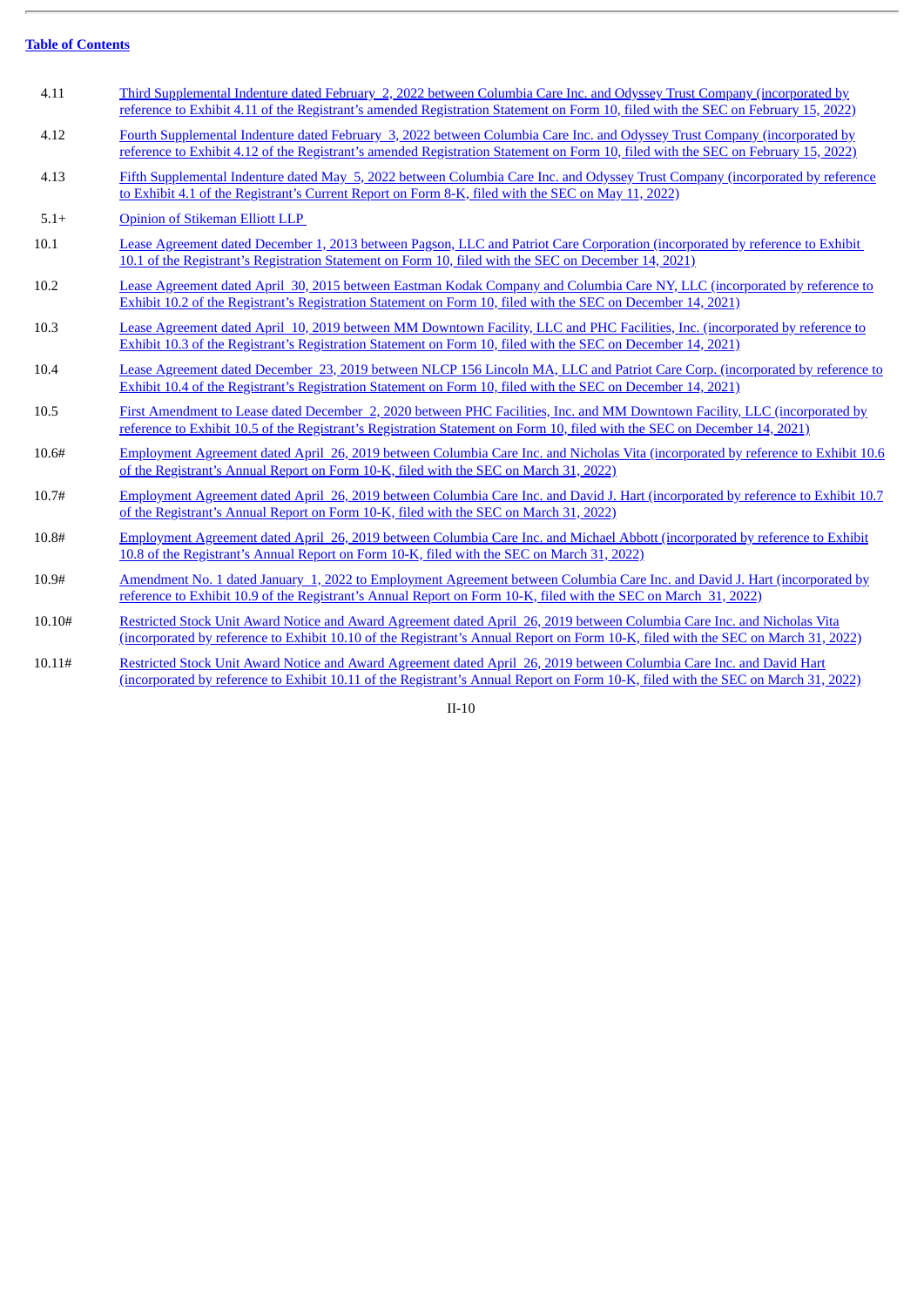| 10.12#            | Restricted Stock Unit Award Notice and Award Agreement dated April 26, 2019 between Columbia Care Inc. and Michael Abbott<br>(incorporated by reference to Exhibit 10.12 of the Registrant's Annual Report on Form 10-K, filed with the SEC on March 31, 2022) |
|-------------------|----------------------------------------------------------------------------------------------------------------------------------------------------------------------------------------------------------------------------------------------------------------|
| 10.13#            | Columbia Care Inc. Amended and Restated Omnibus Long-Term Incentive Plan (incorporated by reference to Exhibit 10.13 of the<br>Registrant's Annual Report on Form 10-K, filed with the SEC on March 31, 2022).                                                 |
| 10.14             | Mortgage and Security Agreement dated December 28, 2021 between Columbia Care NY Realty LLC and East West Bank<br>(incorporated by reference to Exhibit 10.14 of the Registrant's Annual Report on Form 10-K, filed with the SEC on March 31, 2022)            |
| 10.15             | Form of Voting Support Agreement (incorporated by reference to Exhibit 10.1 of the Registrant's Form 8-K, filed with the SEC on<br>March 29, 2022)                                                                                                             |
| 10.16             | Form of Lock-Up Agreement (incorporated by reference to Exhibit 10.2 of the Registrant's Form 8-K, filed with the SEC on March 29,<br>2022)                                                                                                                    |
| 21.1              | Subsidiaries of Columbia Care Inc. (incorporated by reference to Exhibit 21.1 of the Registrant's Form 10-K, filed with the SEC on<br>March 31, 2022)                                                                                                          |
| $23.1+$           | Consent of Stikeman Elliott LLP (included in Exhibit 5.1)                                                                                                                                                                                                      |
| $23.2*$           | <b>Consent of Davidson &amp; Company LLP</b>                                                                                                                                                                                                                   |
| $23.3*$           | <b>Consent of Marcum LLP</b>                                                                                                                                                                                                                                   |
| $23.4*$           | <b>Consent of Canaccord Genuity Corp.</b>                                                                                                                                                                                                                      |
| $23.5*$           | <b>Consent of ATB Capital Markets Inc.</b>                                                                                                                                                                                                                     |
| $24.1+$           | Powers of Attorney (included in the signature page to this registration statement)                                                                                                                                                                             |
| $107+$            | <b>Filing Fee Table</b>                                                                                                                                                                                                                                        |
| * Filed herewith. |                                                                                                                                                                                                                                                                |

+ Previously Filed.

# Management contract, compensatory plan or arrangement required to be filed pursuant to Item 601(b)(10)(iii)(A) of Regulation S-K.

#### **Item 17. Undertakings**

(a) The undersigned registrant hereby undertakes:

(1) To file, during any period in which offers or sales are being made, a post-effective amendment to this registration statement:

(i) To include any prospectus required by Section 10(a)(3) of the Securities Act of 1933;

(ii) To reflect in the prospectus any facts or events arising after the effective date of the registration statement (or the most recent posteffective amendment thereof) which, individually or in the aggregate, represent a fundamental change in the information set forth in the registration statement. Notwithstanding the foregoing, any increase or decrease in volume of securities offered (if the total dollar value of securities offered would not exceed that which was registered) and any deviation from the low or high end of the estimated maximum offering range may be reflected in the form of prospectus filed with the Commission pursuant to Rule 424(b) if, in the aggregate, the changes in volume and price represent no more than 20% change in the maximum aggregate offering price set forth in the "Calculation of Registration Fee" table in the effective registration statement;

(iii) To include any material information with respect to the plan of distribution not previously disclosed in the registration statement or any material change to such information in the registration statement; *provided*, *however*, that subparagraphs (a)(1)(i), (a)(1)(ii) and (a)(1)(iii) do not apply if the information required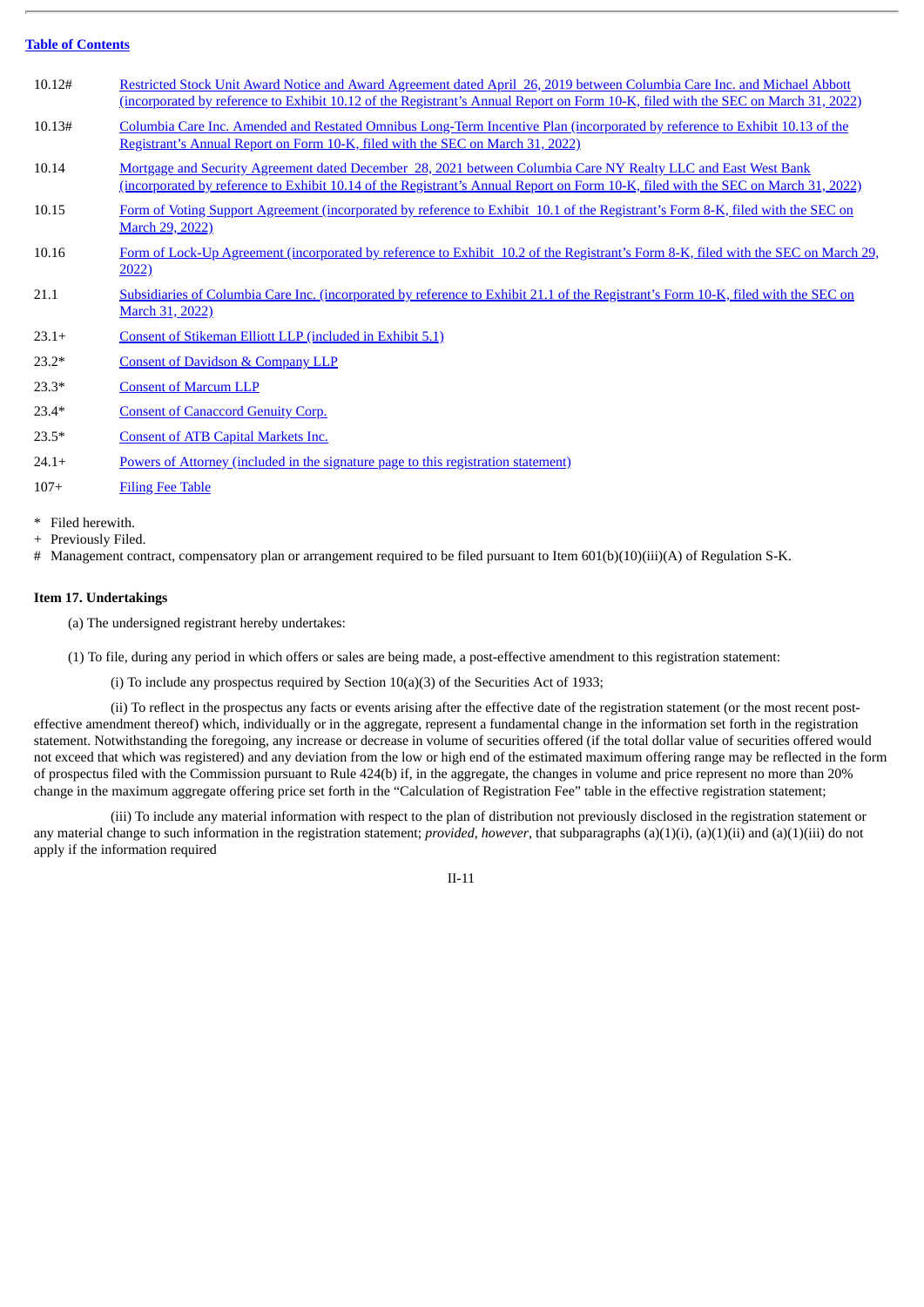to be included in a post-effective amendment by those paragraphs is contained in reports filed with or furnished to the SEC by the registrant pursuant to Section 13 or Section 15(d) of the Exchange Act that are incorporated by reference in the registration statement, or is contained in a form of prospectus filed pursuant to Rule 424(b) that is part of the registration statement.

(2) That, for the purpose of determining any liability under the Securities Act of 1933, each such post-effective amendment shall be deemed to be a new registration statement relating to the securities offered therein, and the offering of such securities at that time shall be deemed to be the initial *bona fide* offering thereof.

(3) To remove from registration by means of a post-effective amendment any of the securities being registered which remain unsold at the termination of the offering.

(4) For determining liability under the Securities Act to any purchaser, each prospectus filed pursuant to Rule 424(b) as part of a registration statement relating to an offering, other than registration statements relying on Rule 430B or other than prospectuses filed in reliance on Rule 430A, shall be deemed to be part of and included in the registration statement as of the date it is first used after effectiveness. *Provided, however*, that no statement made in a registration statement or prospectus that is part of the registration statement or made in a document incorporated or deemed incorporated by reference into the registration statement or prospectus that is part of the registration statement will, as to a purchaser with a time of contract of sale prior to such first use, supersede or modify any statement that was made in the registration statement or prospectus that was part of the registration statement or made in any such document immediately prior to such date of first use.

(5) That, for the purpose of determining liability of the registrant under the Securities Act of 1933 to any purchaser in the initial distribution of the securities:

The undersigned registrant undertakes that in a primary offering of securities of the undersigned registrant pursuant to this registration statement, regardless of the underwriting method used to sell the securities to the purchaser, if the securities are offered or sold to such purchaser by means of any of the following communications, the undersigned registrant will be a seller to the purchaser and will be considered to offer or sell such securities to such purchaser:

(i) Any preliminary prospectus or prospectus of the undersigned registrant relating to the offering required to be filed pursuant to Rule 424;

(ii) Any free writing prospectus relating to the offering prepared by or on behalf of the undersigned registrant or used or referred to by the undersigned registrant;

(iii) The portion of any other free writing prospectus relating to the offering containing material information about the undersigned registrant or its securities provided by or on behalf of the undersigned registrant; and

(iv) Any other communication that is an offer in the offering made by the undersigned registrant to the purchaser.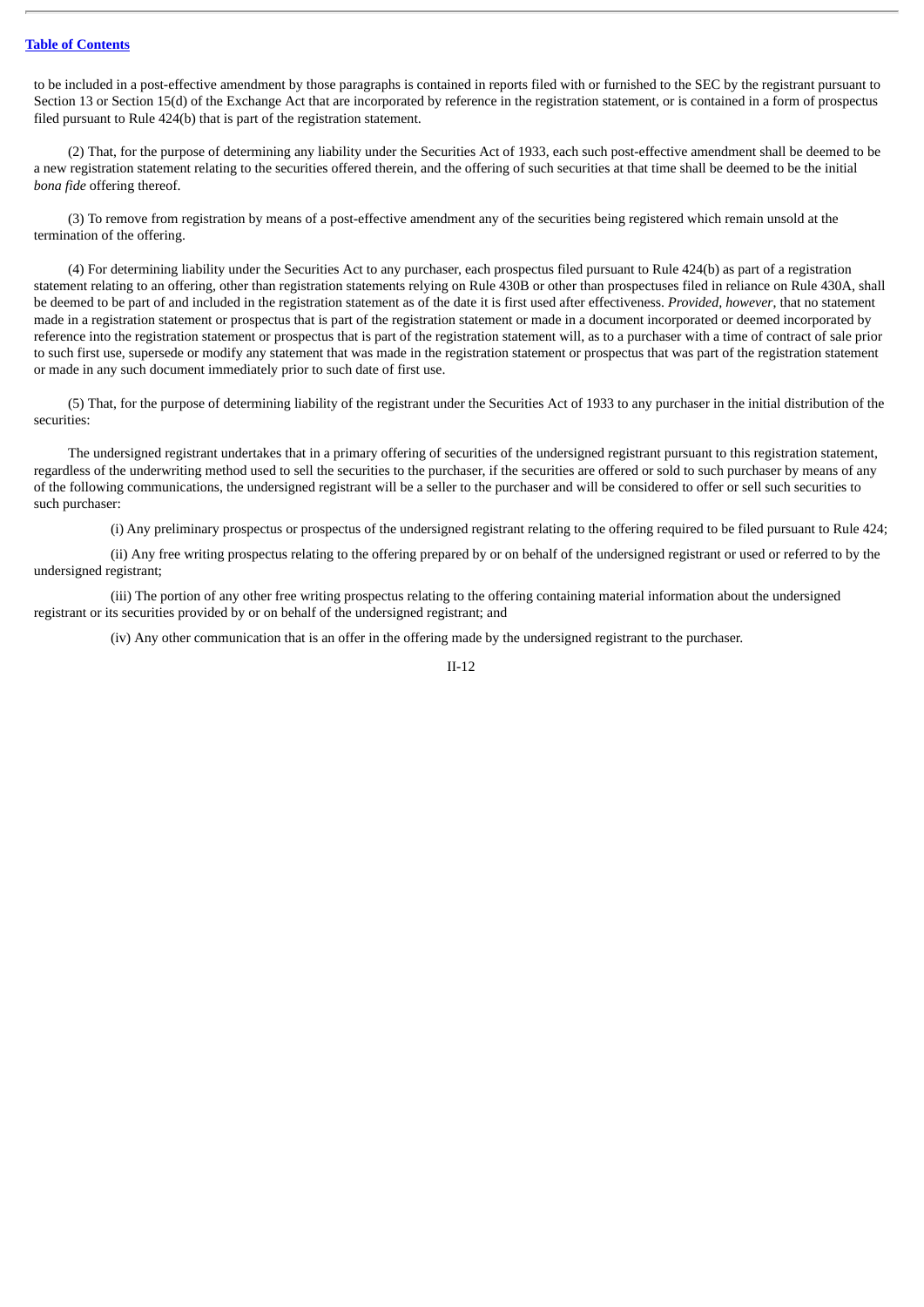# **SIGNATURES**

Pursuant to the requirements of the Securities Act of 1933, as amended, the registrant has duly caused this Registration Statement to be signed on its behalf by the undersigned, thereunto duly authorized, in the City of New York, State of New York, on the 22nd day of June 2022.

#### **COLUMBIA CARE INC.**

**By:** /s/ Derek Watson

Derek Watson Chief Financial Officer

Pursuant to the requirements of the Securities Act of 1933, this registration statement has been signed by the following persons, in the capacities and on the dates indicated.

| Signature             | <b>Title</b>                                                         | <b>Date</b>   |
|-----------------------|----------------------------------------------------------------------|---------------|
| /s/ Nicholas Vita     | Chief Executive Officer and Director (Principal Executive Officer)   | June 22, 2022 |
| Nicholas Vita         |                                                                      |               |
| /s/ Derek Watson      | Chief Financial Officer (Principal Financial and Accounting Officer) | June 22, 2022 |
| Derek Watson          |                                                                      |               |
| $\ast$                | <b>Executive Chairman and Director</b>                               | June 22, 2022 |
| <b>Michael Abbott</b> |                                                                      |               |
| $\ast$                | Director                                                             | June 22, 2022 |
| Frank Savage          |                                                                      |               |
| $\ast$                | Director                                                             | June 22, 2022 |
| Jonathan P. May       |                                                                      |               |
| $\ast$                | Director                                                             | June 22, 2022 |
| Jeff Clarke           |                                                                      |               |
| $\ast$                | <b>Director</b>                                                      | June 22, 2022 |
| Alison Worthington    |                                                                      |               |
| *                     | Director                                                             | June 22, 2022 |
| Julie Hill            |                                                                      |               |

\*By: /s/ Derek Watson

Name: Derek Watson Title: Attorney-in-Fact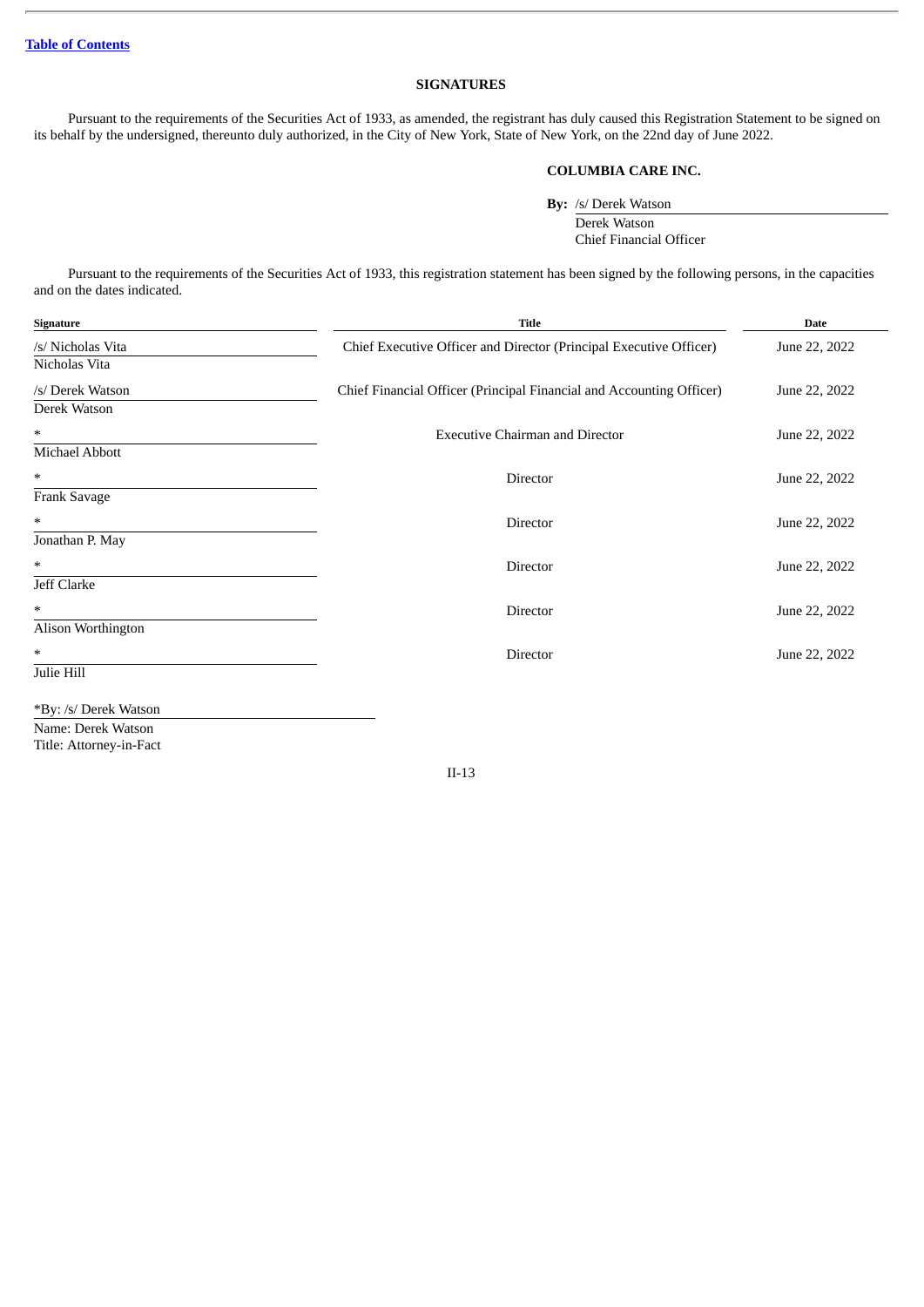**/s/ DAVIDSON & COMPANY LLP**

# <span id="page-63-0"></span>

### **CONSENT OF INDEPENDENT REGISTERED PUBLIC ACCOUNTING FIRM**

We hereby consent to the incorporation by reference in this Registration Statement on Form S-1 of Columbia Care Inc. of our report dated March 30, 2022 relating to the consolidated financial statements of Columbia Care Inc.

Vancouver, Canada **Chartered Professional Accountants** Chartered Professional Accountants

June 22, 2022



**1200 – 609 Granville Street, P.O. Box 10372, Pacific Centre, Vancouver, B.C., Canada V7Y 1G6 Telephone (604) 687-0947 Davidson-co.com**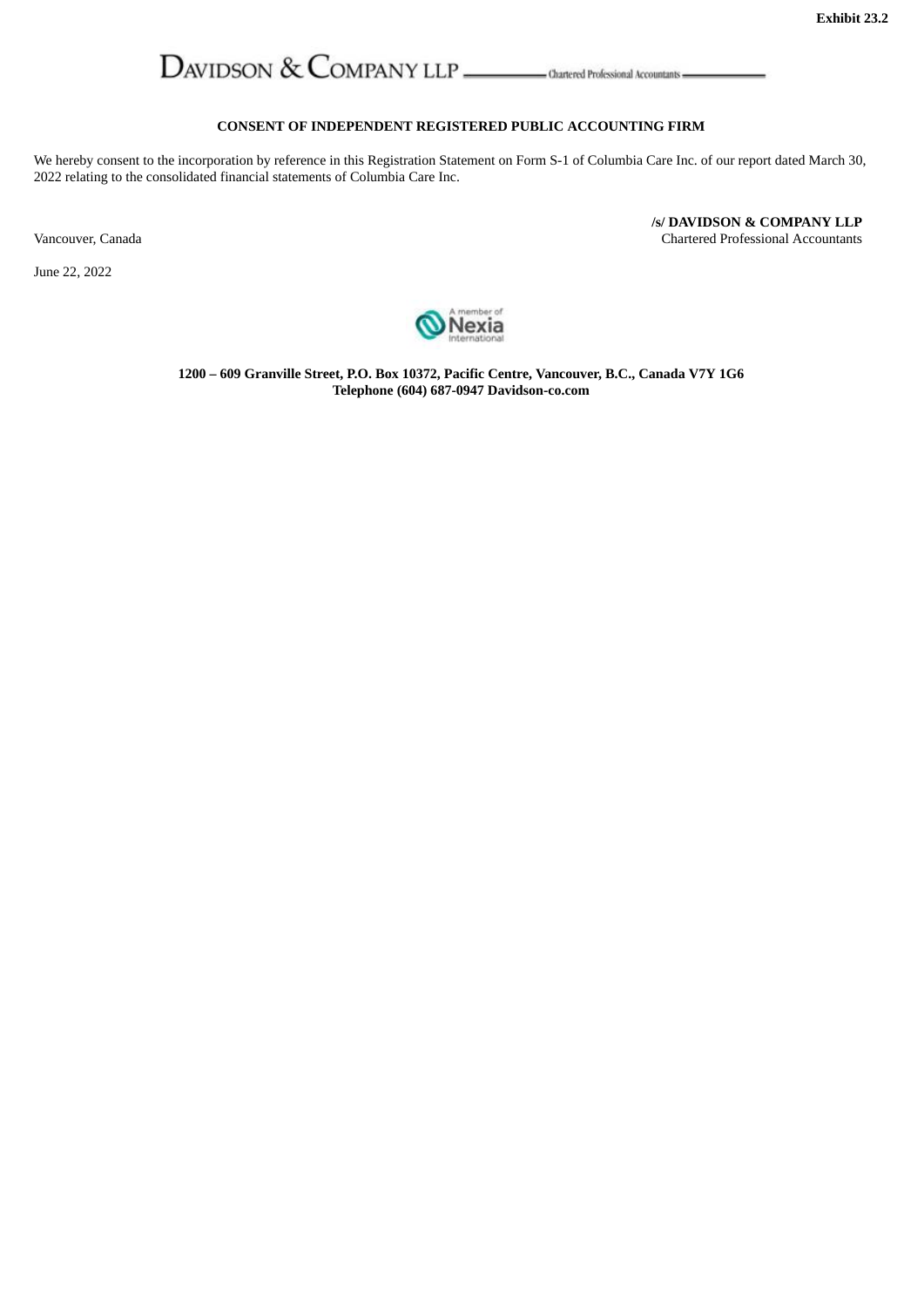#### INDEPENDENT REGISTERED PUBLIC ACCOUNTING FIRM'S CONSENT

<span id="page-64-0"></span>We consent to the incorporation by reference in this Registration Statement of Columbia Care, Inc. (the "Company") on Form S-1 of our report dated March 25, 2022 with respect to our audits of the consolidated financial statements of Cresco Labs Inc. as of and for the years ended December 31, 2021 and 2020, which report appears in the Company's Definitive Proxy Statement on Schedule 14A, filed with the United States Securities and Exchange Commission on June 15, 2022, which is incorporated by reference into this Registration Statement. We also consent to the reference to our firm under the heading "Experts" in the Prospectus, which is part of this Registration Statement.

/s/ Marcum LLP

Marcum LLP Chicago, IL June 22, 2022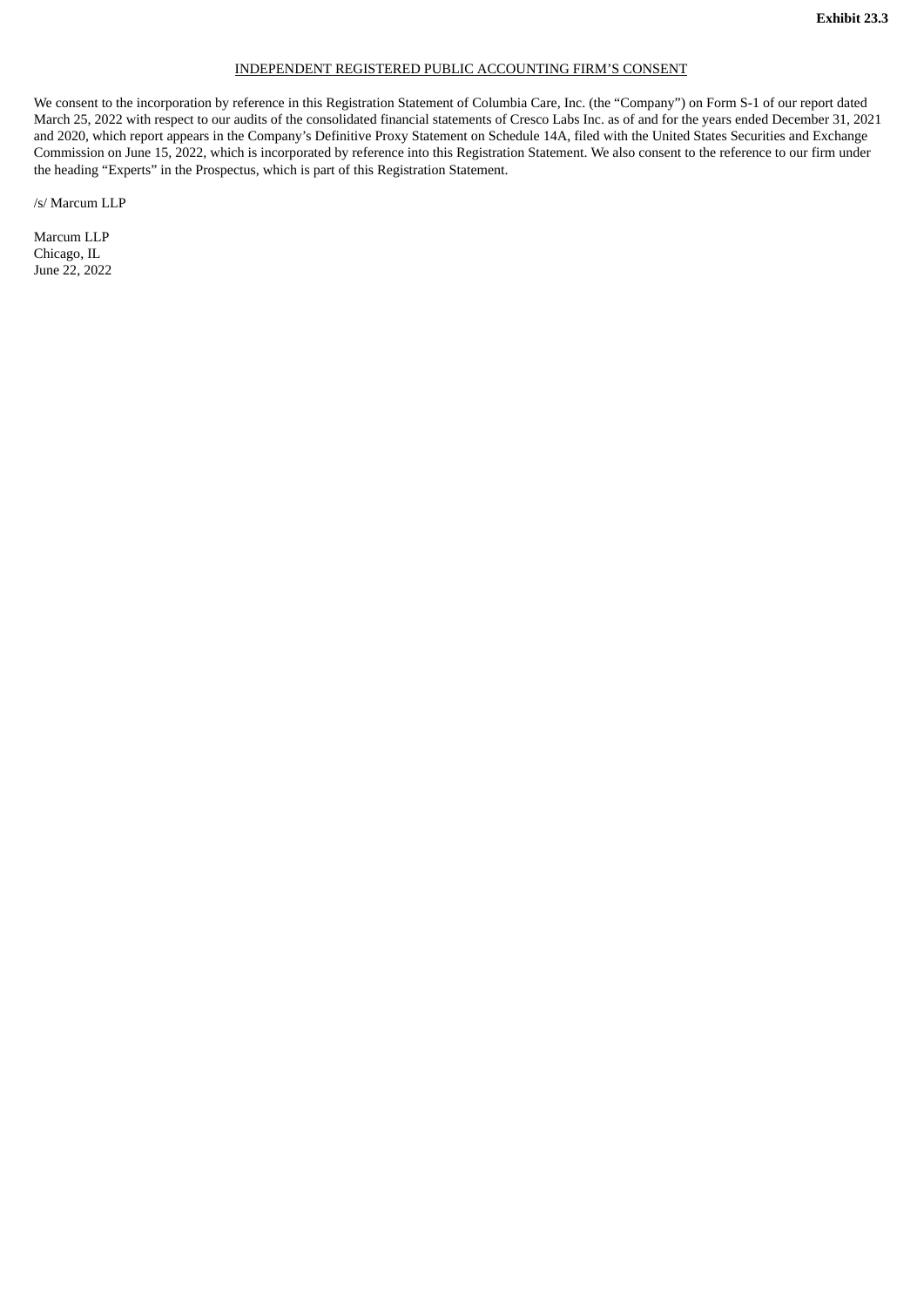# **CONSENT OF CANACCORD GENUITY**

<span id="page-65-0"></span>We hereby consent to the incorporation by reference in this Registration Statement on Form S-1 of Columbia Care Inc. (the "**Company**") of our fairness opinion dated March 22, 2022 relating to the plan of arrangement involving the Company and Cresco Labs Inc. (the "**Fairness Opinion**").

The Fairness Opinion was given as at March 22, 2022 and remains subject to the assumptions, qualifications and limitations contained therein. In providing our consent, we do not intend that any person other than the Board of Directors of the Company shall be entitled to rely upon the Fairness Opinion.

June 22, 2022